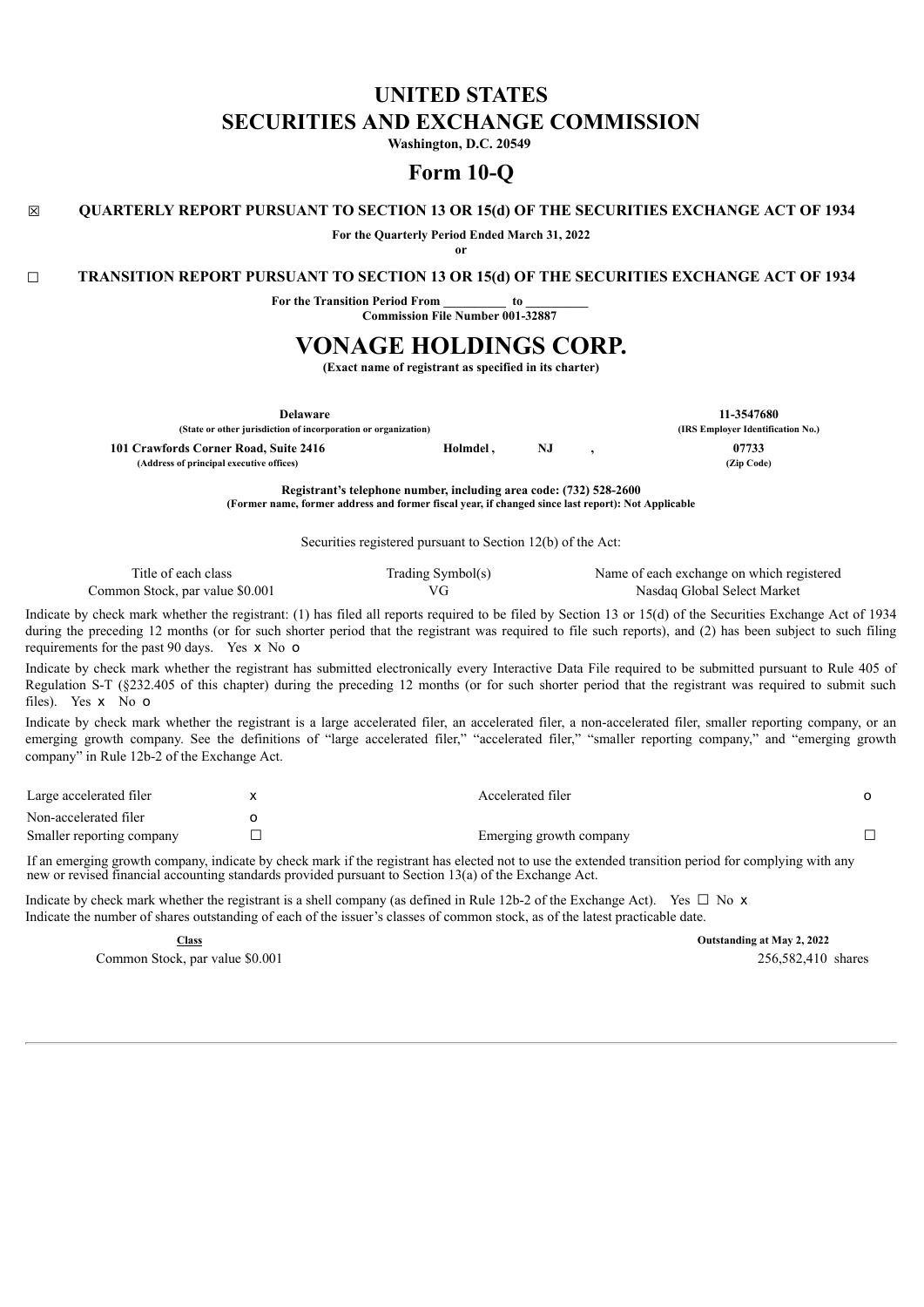# **VONAGE HOLDINGS CORP.**

# **INDEX**

Page

# *Part 1 - Financial Information*

| Item 1.  | <b>Condensed Consolidated Financial Statements and Notes</b>                                                 | $\overline{4}$              |
|----------|--------------------------------------------------------------------------------------------------------------|-----------------------------|
|          | Condensed Consolidated Balance Sheets as of March 31, 2022 and December 31, 2021                             | $\overline{4}$              |
|          | Condensed Consolidated Statements of Operations for the Three Months Ended March 31, 2022 and 2021           | <u>5</u>                    |
|          | Condensed Consolidated Statements of Comprehensive Loss for the Three Months Ended March, 2022 and 2021      |                             |
|          | Condensed Consolidated Statements of Cash Flows for the Three Months Ended March 31, 2022 and 2021           | $\frac{6}{7}$ $\frac{8}{9}$ |
|          | Condensed Consolidated Statements of Stockholders' Equity for the Three Months Ended March 31, 2022 and 2021 |                             |
|          | <b>Notes to Unaudited Condensed Consolidated Financial Statements</b>                                        |                             |
| Item 2.  | <u>Management's Discussion and Analysis of Financial Condition and Results of Operations</u>                 | 24                          |
| Item 3.  | Quantitative and Qualitative Disclosures About Market Risk                                                   | <u>38</u>                   |
| Item 4   | <b>Controls and Procedures</b>                                                                               | 38                          |
|          | <b>Part II. Other Information</b>                                                                            |                             |
| Item 1.  | <b>Legal Proceedings</b>                                                                                     | 39                          |
| Item 1A. | <b>Risk Factors</b>                                                                                          | 39                          |
| Item 2.  | Unregistered Sales of Equity Securities and Use of Proceeds                                                  | <u>39</u>                   |
| Item 3.  | <b>Defaults Upon Senior Securities</b>                                                                       | 39                          |
| Item 4.  | <b>Mine Safety Disclosures</b>                                                                               | 39                          |
| Item 5.  | <b>Other Information</b>                                                                                     | <u>39</u>                   |
| Item 6.  | <b>Exhibits</b>                                                                                              | 39                          |
|          | <b>Signature</b>                                                                                             | 40                          |
|          | <b>Financial Information Presentation</b>                                                                    |                             |

For the financial information discussed in this Quarterly Report on Form 10-Q, other than per share and per line amounts, dollar amounts are presented in thousands, except where noted.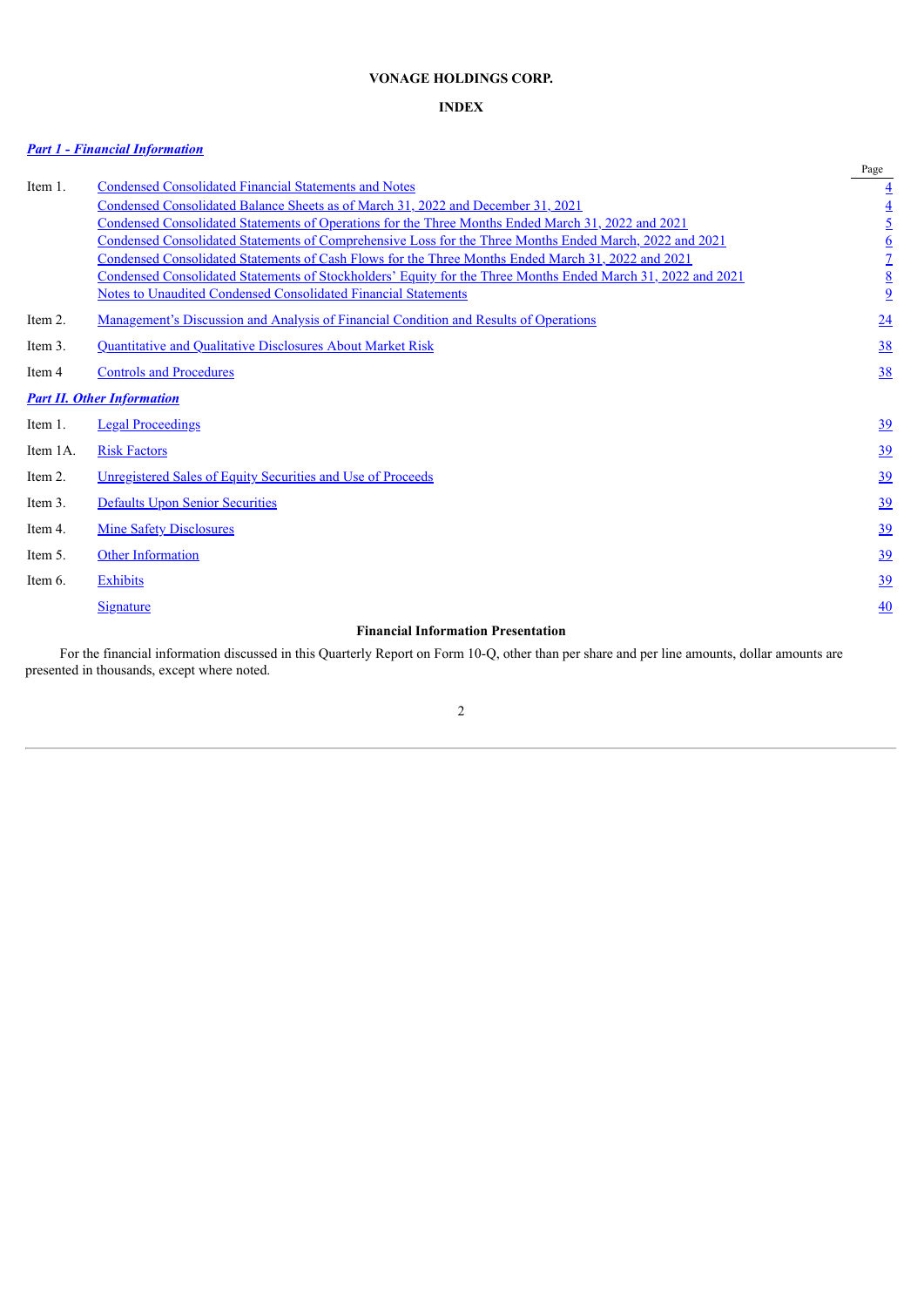# **GLOSSARY OF TERMS**

When the following terms and abbreviations appear in the text of this report, they have the meanings indicated below:

<span id="page-2-0"></span>

| 2018 Credit Facility     | \$100 million senior secured term loan and \$500 million revolving facility due 2023                       |
|--------------------------|------------------------------------------------------------------------------------------------------------|
| API                      | Application Program Interfaces                                                                             |
| ASC                      | The FASB Accounting Standards Codification, which the FASB established as the source of authoritative GAAP |
| ASU                      | Accounting Standards Updates - updates to the ASC                                                          |
| CCaaS                    | Contact Center as a Service                                                                                |
| Convertible Senior Notes | \$345 million aggregate principal amount of 1.75% convertible notes due 2024                               |
| CPaaS                    | Communications Platform as a Service                                                                       |
| <b>CRM</b>               | <b>Customer Relationship Management</b>                                                                    |
| <b>Exchange Act</b>      | The Securities Exchange Act of 1934, as amended                                                            |
| EPS                      | Earnings Per Share                                                                                         |
| FASB                     | Financial Accounting Standards Board                                                                       |
| <b>FCC</b>               | <b>Federal Communications Commission</b>                                                                   |
| IP                       | <b>Internet Protocol</b>                                                                                   |
| <b>LIBOR</b>             | London Inter-Bank Offered Rate                                                                             |
| <b>MPLS</b>              | Multi-Protocol Label Switching                                                                             |
| <b>NOLs</b>              | Net Operating Losses                                                                                       |
| SaaS                     | Software as a Service                                                                                      |
| SAB                      | <b>Staff Accounting Bulletin</b>                                                                           |
| <b>SD-WAN</b>            | Software-Defined Wide Area Network                                                                         |
| <b>SEC</b>               | U.S. Securities and Exchange Commission                                                                    |
| <b>SIP</b>               | <b>Session Initiation Protocol</b>                                                                         |
| SMB                      | Small to medium-sized business                                                                             |
| UCaaS                    | Unified Communications as a Service                                                                        |
| <b>USF</b>               | Federal Universal Service Fund                                                                             |
| <b>VCP</b>               | Vonage Communications Platform                                                                             |
| <b>VoIP</b>              | Voice over Internet Protocol                                                                               |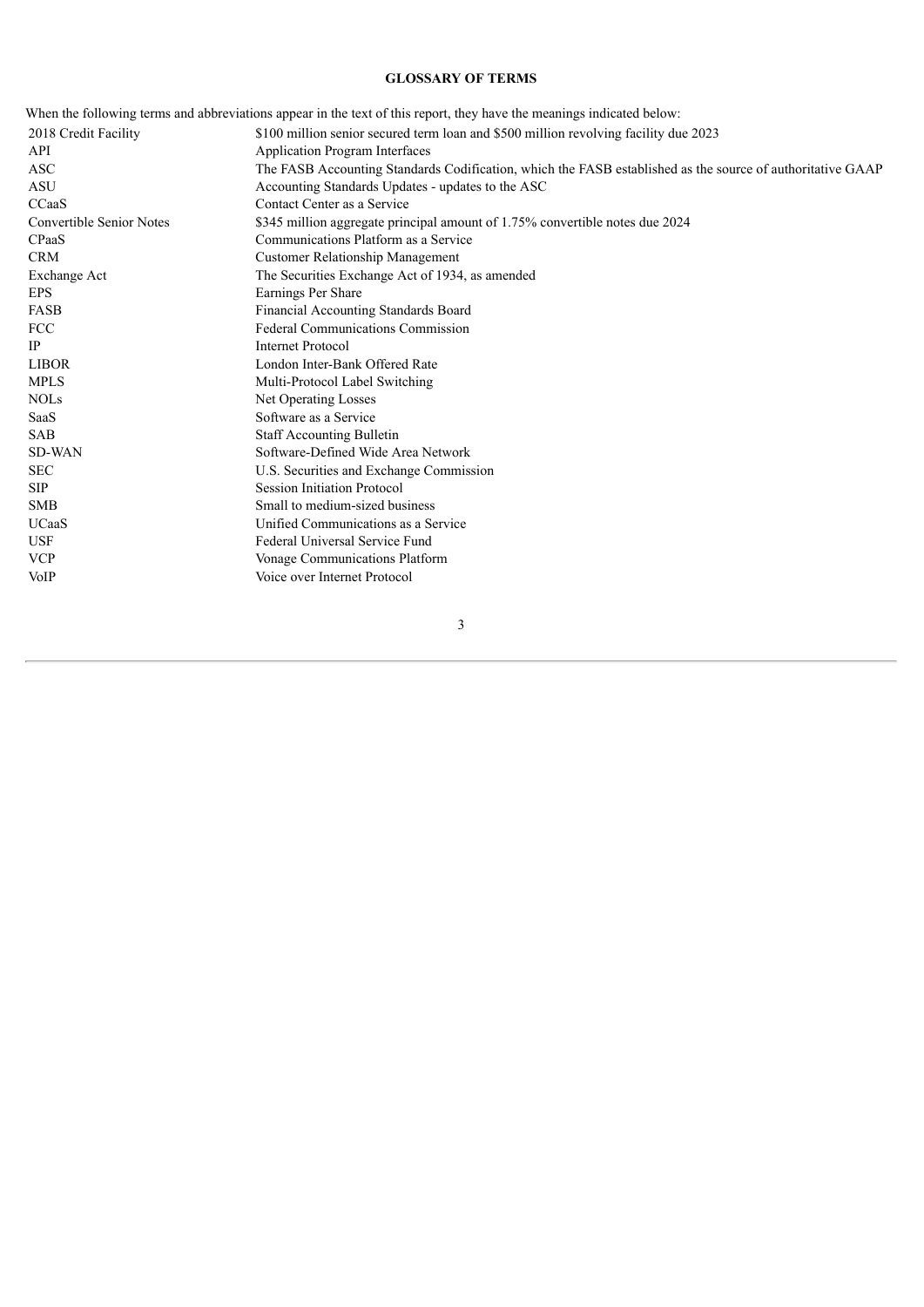# **PART 1 - FINANCIAL INFORMATION**

# **ITEM 1 - CONDENSED CONSOLIDATED FINANCIAL STATEMENTS AND NOTES**

## **VONAGE HOLDINGS CORP. CONDENSED CONSOLIDATED BALANCE SHEETS (In thousands, except par value)**

<span id="page-3-0"></span>

|                                                                                                                | March 31,<br>2022 |            |               | December 31,<br>2021 |
|----------------------------------------------------------------------------------------------------------------|-------------------|------------|---------------|----------------------|
| <b>Assets</b>                                                                                                  | (Unaudited)       |            |               |                      |
| <b>Current assets:</b>                                                                                         |                   |            |               |                      |
| Cash and cash equivalents                                                                                      | \$                | 15,719 \$  |               | 18,342               |
| Accounts receivable, net of allowance of \$5,111 and \$5,299, respectively                                     |                   | 145,895    |               | 147,622              |
| Deferred customer acquisition costs, current portion                                                           |                   | 23,871     |               | 23,961               |
| Prepaid expenses                                                                                               |                   | 34,293     |               | 33,875               |
| Other current assets                                                                                           |                   | 3,435      |               | 3.513                |
| Total current assets                                                                                           |                   | 223,213    |               | 227,313              |
| Property and equipment, net of accumulated depreciation of \$88,870 and \$130,053, respectively                |                   | 20,155     |               | 24,334               |
| Operating lease right-of-use assets                                                                            |                   | 32,221     |               | 31,855               |
| Goodwill                                                                                                       |                   | 612,214    |               | 615,134              |
| Software, net of accumulated amortization of \$149,946 and \$140,565, respectively                             |                   | 110,707    |               | 106,516              |
| Deferred customer acquisition costs                                                                            |                   | 77,826     |               | 77,442               |
| Restricted cash                                                                                                |                   | 2,172      |               | 1,967                |
| Intangible assets, net of accumulated amortization of \$320,353 and \$312,677, respectively                    |                   | 149,199    |               | 161,134              |
| Deferred tax assets                                                                                            |                   | 121,996    |               | 109,087              |
| Other assets                                                                                                   |                   | 32,753     |               | 33,362               |
| <b>Total assets</b>                                                                                            | $\mathbb{S}$      | 1,382,456  | $\mathcal{S}$ | 1,388,144            |
| <b>Liabilities and Stockholders' Equity</b>                                                                    |                   |            |               |                      |
| <b>Current liabilities:</b>                                                                                    |                   |            |               |                      |
| Accounts payable                                                                                               | \$                | 57,382     | -S            | 39.662               |
| Accrued expenses                                                                                               |                   | 174,649    |               | 186,835              |
| Deferred revenue, current portion                                                                              |                   | 53,978     |               | 61,420               |
| Operating lease liabilities, current portion                                                                   |                   | 10,981     |               | 10,393               |
| Total current liabilities                                                                                      |                   | 296,990    |               | 298,310              |
| Indebtedness under revolving credit facility                                                                   |                   | 130,500    |               | 130,500              |
| Convertible senior notes, net                                                                                  |                   | 340,620    |               | 305,609              |
| Operating lease liabilities                                                                                    |                   | 34,040     |               | 32,663               |
| Other liabilities                                                                                              |                   | 5,006      |               | 3,341                |
| <b>Total liabilities</b>                                                                                       |                   | 807,156    |               | 770,423              |
| Commitments and Contingencies (Note 9)                                                                         |                   |            |               |                      |
| <b>Stockholders' Equity:</b>                                                                                   |                   |            |               |                      |
| Common stock, par value 0.001 per share; 596,950 shares authorized at<br>March 31, 2021, and December 31, 2021 |                   | 334        |               | 331                  |
| Additional paid-in capital                                                                                     |                   | 1,627,599  |               | 1,646,725            |
| Accumulated deficit                                                                                            |                   | (684, 855) |               | (691,718)            |
| Treasury stock, at cost                                                                                        |                   | (383, 386) |               | (359,068)            |
| Accumulated other comprehensive income                                                                         |                   | 15,608     |               | 21,451               |
| Total stockholders' equity                                                                                     |                   | 575,300    |               | 617,721              |
| Total liabilities and stockholders' equity                                                                     | \$                | 1,382,456  | \$            | 1,388,144            |

<span id="page-3-1"></span>130,500

See accompanying notes to condensed consolidated financial statements.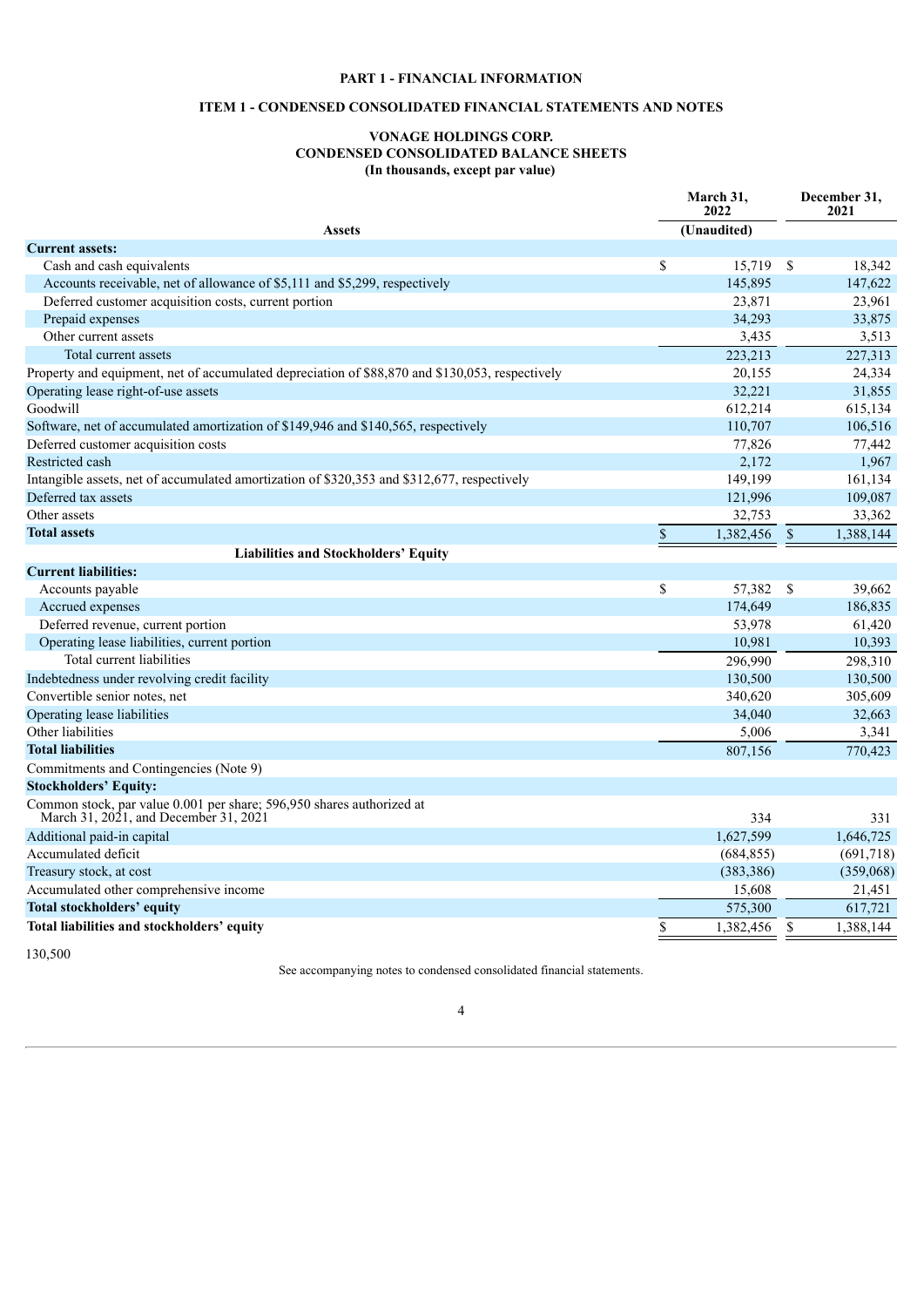## **VONAGE HOLDINGS CORP. CONDENSED CONSOLIDATED STATEMENTS OF OPERATIONS (In thousands, except per share amounts) (Unaudited)**

| 2022<br>2021<br><b>Revenues:</b><br>\$<br>Service, access and product revenues<br>344,852<br>314,793<br>-S<br><b>USF</b> revenues<br>13,976<br>18,107<br><b>Total revenues</b><br>358,828<br>332,900<br>Service, access and product cost of revenues (excluding depreciation and amortization)<br>168,409<br>138,680<br>USF cost of revenues<br>13,976<br>18,107<br>Sales and marketing<br>78,878<br>81,474<br>Engineering and development<br>20,760<br>20,360<br>General and administrative<br>70,456<br>44,933<br>Depreciation and amortization<br>25,195<br>20,417<br>Total operating expenses<br>323,971<br>377,674<br>(18, 846)<br>8,929<br>(3,653)<br>(7,298)<br>Interest expense<br>511<br>Other income (expense), net<br>174<br>Total other expense, net<br>(3,142)<br>(7, 124)<br>(21,988)<br>1,805<br>Income tax benefit (expense)<br>4,866<br>(2,181)<br>(17, 122)<br>\$<br>(376)<br><sup>\$</sup><br>Loss per common share:<br>Basic and Diluted<br>(0.07)<br>S<br><b>Basic and Diluted</b><br>254,666<br>249,638 |                                             | <b>Three Months Ended</b><br>March 31, |  |  |  |
|-------------------------------------------------------------------------------------------------------------------------------------------------------------------------------------------------------------------------------------------------------------------------------------------------------------------------------------------------------------------------------------------------------------------------------------------------------------------------------------------------------------------------------------------------------------------------------------------------------------------------------------------------------------------------------------------------------------------------------------------------------------------------------------------------------------------------------------------------------------------------------------------------------------------------------------------------------------------------------------------------------------------------------|---------------------------------------------|----------------------------------------|--|--|--|
|                                                                                                                                                                                                                                                                                                                                                                                                                                                                                                                                                                                                                                                                                                                                                                                                                                                                                                                                                                                                                               |                                             |                                        |  |  |  |
|                                                                                                                                                                                                                                                                                                                                                                                                                                                                                                                                                                                                                                                                                                                                                                                                                                                                                                                                                                                                                               |                                             |                                        |  |  |  |
|                                                                                                                                                                                                                                                                                                                                                                                                                                                                                                                                                                                                                                                                                                                                                                                                                                                                                                                                                                                                                               |                                             |                                        |  |  |  |
|                                                                                                                                                                                                                                                                                                                                                                                                                                                                                                                                                                                                                                                                                                                                                                                                                                                                                                                                                                                                                               |                                             |                                        |  |  |  |
|                                                                                                                                                                                                                                                                                                                                                                                                                                                                                                                                                                                                                                                                                                                                                                                                                                                                                                                                                                                                                               |                                             |                                        |  |  |  |
|                                                                                                                                                                                                                                                                                                                                                                                                                                                                                                                                                                                                                                                                                                                                                                                                                                                                                                                                                                                                                               |                                             |                                        |  |  |  |
|                                                                                                                                                                                                                                                                                                                                                                                                                                                                                                                                                                                                                                                                                                                                                                                                                                                                                                                                                                                                                               | <b>Operating Expenses:</b>                  |                                        |  |  |  |
|                                                                                                                                                                                                                                                                                                                                                                                                                                                                                                                                                                                                                                                                                                                                                                                                                                                                                                                                                                                                                               |                                             |                                        |  |  |  |
|                                                                                                                                                                                                                                                                                                                                                                                                                                                                                                                                                                                                                                                                                                                                                                                                                                                                                                                                                                                                                               |                                             |                                        |  |  |  |
|                                                                                                                                                                                                                                                                                                                                                                                                                                                                                                                                                                                                                                                                                                                                                                                                                                                                                                                                                                                                                               |                                             |                                        |  |  |  |
|                                                                                                                                                                                                                                                                                                                                                                                                                                                                                                                                                                                                                                                                                                                                                                                                                                                                                                                                                                                                                               |                                             |                                        |  |  |  |
|                                                                                                                                                                                                                                                                                                                                                                                                                                                                                                                                                                                                                                                                                                                                                                                                                                                                                                                                                                                                                               |                                             |                                        |  |  |  |
|                                                                                                                                                                                                                                                                                                                                                                                                                                                                                                                                                                                                                                                                                                                                                                                                                                                                                                                                                                                                                               |                                             |                                        |  |  |  |
|                                                                                                                                                                                                                                                                                                                                                                                                                                                                                                                                                                                                                                                                                                                                                                                                                                                                                                                                                                                                                               |                                             |                                        |  |  |  |
|                                                                                                                                                                                                                                                                                                                                                                                                                                                                                                                                                                                                                                                                                                                                                                                                                                                                                                                                                                                                                               | (Loss) Income from operations               |                                        |  |  |  |
|                                                                                                                                                                                                                                                                                                                                                                                                                                                                                                                                                                                                                                                                                                                                                                                                                                                                                                                                                                                                                               | <b>Other Income (Expense):</b>              |                                        |  |  |  |
|                                                                                                                                                                                                                                                                                                                                                                                                                                                                                                                                                                                                                                                                                                                                                                                                                                                                                                                                                                                                                               |                                             |                                        |  |  |  |
|                                                                                                                                                                                                                                                                                                                                                                                                                                                                                                                                                                                                                                                                                                                                                                                                                                                                                                                                                                                                                               |                                             |                                        |  |  |  |
|                                                                                                                                                                                                                                                                                                                                                                                                                                                                                                                                                                                                                                                                                                                                                                                                                                                                                                                                                                                                                               |                                             |                                        |  |  |  |
|                                                                                                                                                                                                                                                                                                                                                                                                                                                                                                                                                                                                                                                                                                                                                                                                                                                                                                                                                                                                                               | (Loss) Income before income tax             |                                        |  |  |  |
|                                                                                                                                                                                                                                                                                                                                                                                                                                                                                                                                                                                                                                                                                                                                                                                                                                                                                                                                                                                                                               |                                             |                                        |  |  |  |
|                                                                                                                                                                                                                                                                                                                                                                                                                                                                                                                                                                                                                                                                                                                                                                                                                                                                                                                                                                                                                               | <b>Net loss</b>                             |                                        |  |  |  |
|                                                                                                                                                                                                                                                                                                                                                                                                                                                                                                                                                                                                                                                                                                                                                                                                                                                                                                                                                                                                                               |                                             |                                        |  |  |  |
|                                                                                                                                                                                                                                                                                                                                                                                                                                                                                                                                                                                                                                                                                                                                                                                                                                                                                                                                                                                                                               |                                             |                                        |  |  |  |
|                                                                                                                                                                                                                                                                                                                                                                                                                                                                                                                                                                                                                                                                                                                                                                                                                                                                                                                                                                                                                               |                                             |                                        |  |  |  |
|                                                                                                                                                                                                                                                                                                                                                                                                                                                                                                                                                                                                                                                                                                                                                                                                                                                                                                                                                                                                                               | Weighted-average common shares outstanding: |                                        |  |  |  |
|                                                                                                                                                                                                                                                                                                                                                                                                                                                                                                                                                                                                                                                                                                                                                                                                                                                                                                                                                                                                                               |                                             |                                        |  |  |  |

<span id="page-4-0"></span>See accompanying notes to condensed consolidated financial statements.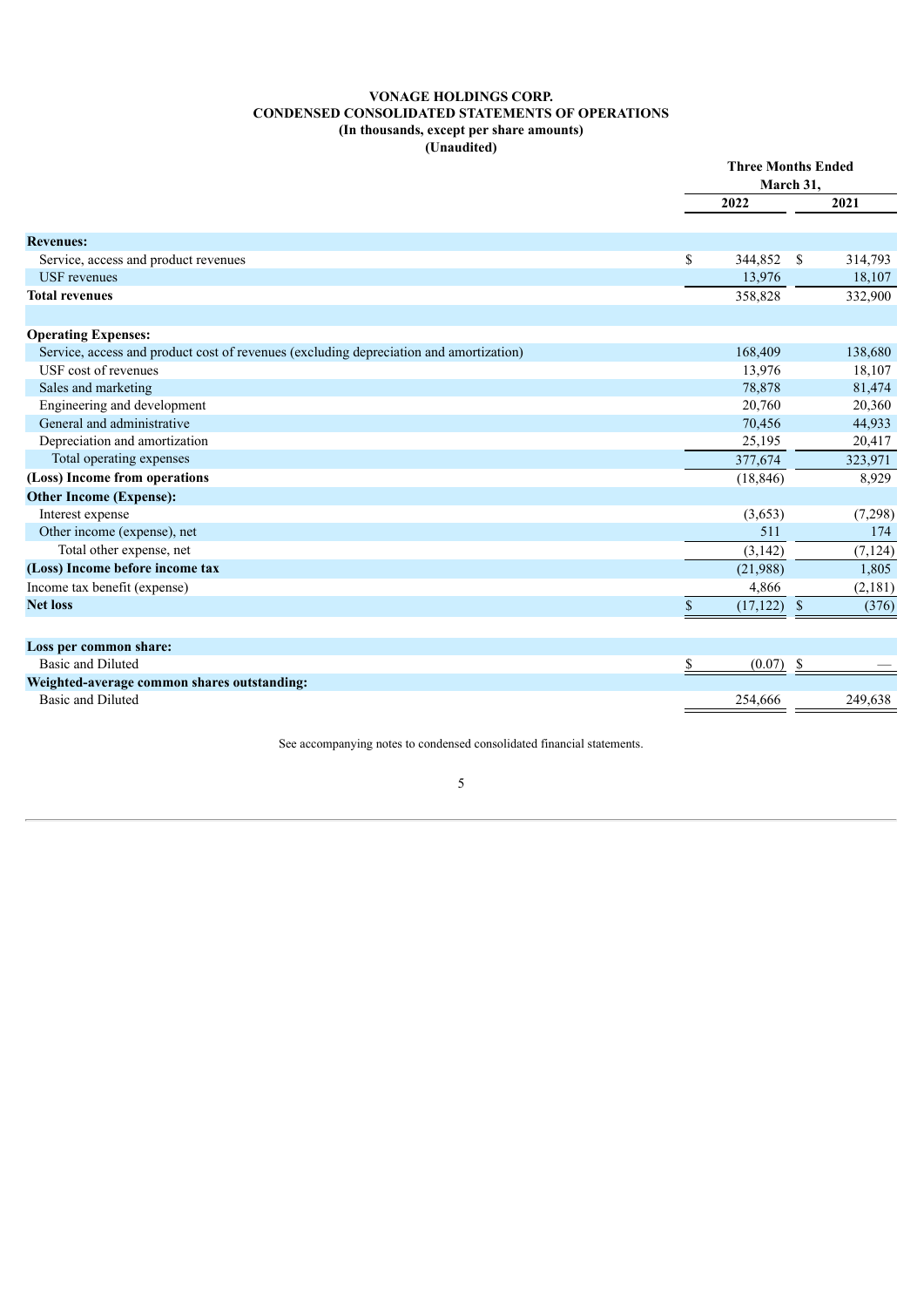# **VONAGE HOLDINGS CORP. CONDENSED CONSOLIDATED STATEMENTS OF COMPREHENSIVE LOSS (In thousands) (Unaudited)**

|                                                                                                                 |      | <b>Three Months Ended</b> | March 31, |         |  |
|-----------------------------------------------------------------------------------------------------------------|------|---------------------------|-----------|---------|--|
|                                                                                                                 | 2022 |                           |           | 2021    |  |
|                                                                                                                 |      |                           |           |         |  |
| <b>Net loss</b>                                                                                                 |      | $(17,122)$ \$             |           | (376)   |  |
| Other comprehensive income (loss):                                                                              |      |                           |           |         |  |
| Foreign currency translation adjustment, net of tax (benefit) expense of $\$(132)$ and $\$1,293$ , respectively |      | (5, 843)                  |           | (2,946) |  |
| <b>Total other comprehensive loss</b>                                                                           |      | (5, 843)                  |           | (2,946) |  |
| <b>Comprehensive loss</b>                                                                                       |      | (22,965)                  |           | (3,322) |  |

<span id="page-5-0"></span>See accompanying notes to condensed consolidated financial statements.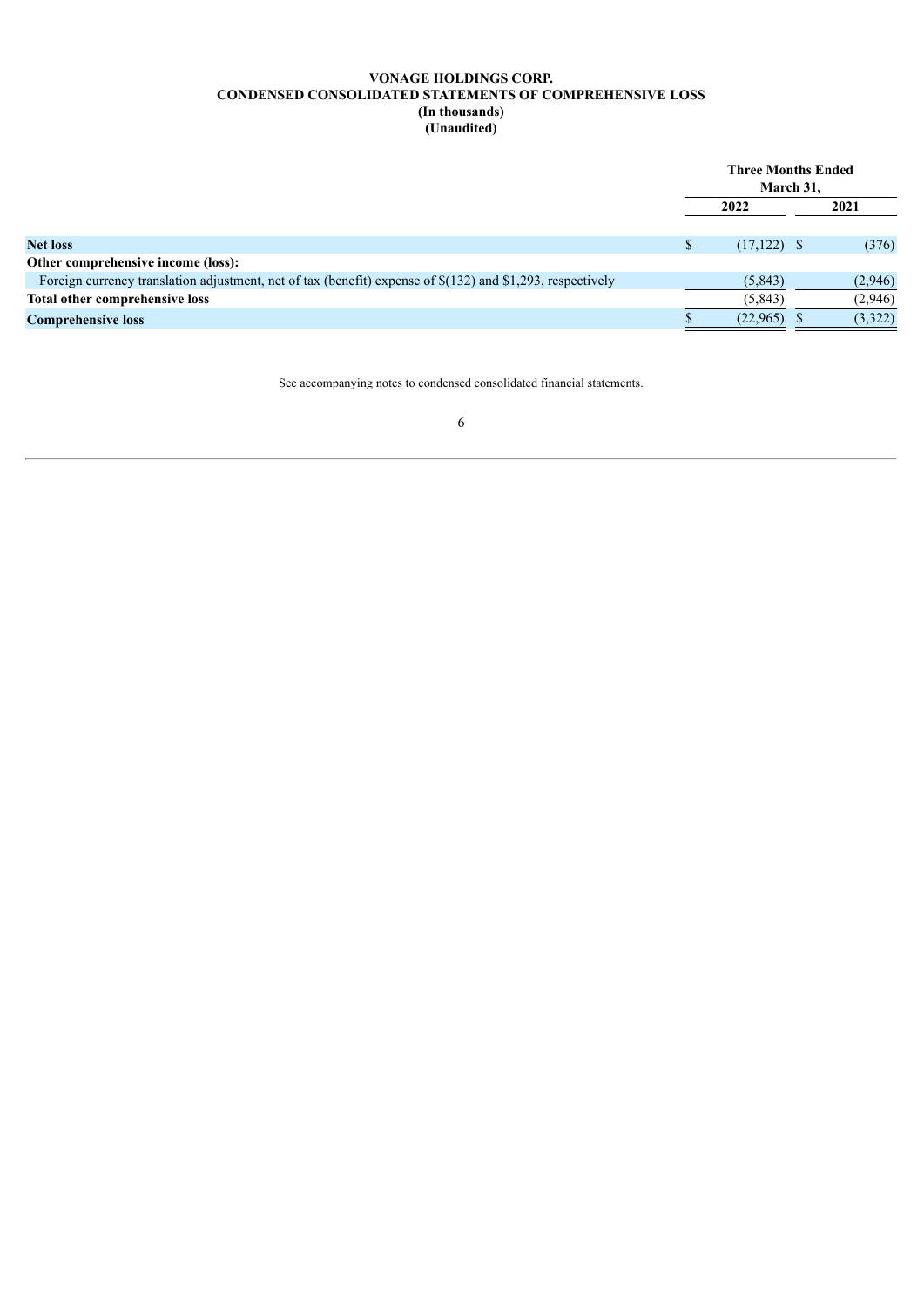# **VONAGE HOLDINGS CORP. CONDENSED CONSOLIDATED STATEMENTS OF CASH FLOWS (In thousands) (Unaudited)**

| 2022<br>2021<br>Cash flows from operating activities:<br>\$<br>$(17,122)$ \$<br>(376)<br>Net loss<br>Adjustments to reconcile net loss to net cash provided by operating activities:<br>Depreciation and amortization<br>15,697<br>9,614<br>9,498<br>Amortization of intangibles<br>10.803<br>999<br>(4,302)<br>Deferred income taxes<br>5,899<br>Amortization of deferred customer acquisition costs<br>4,762<br>Allowances for doubtful accounts<br>804<br>964<br>698<br>Amortization of financing costs and debt discount<br>3,863<br>6<br>(Gain) Loss on disposal of property and equipment and intangible assets<br>(7)<br>Share-based expense<br>29,042<br>14,566 |
|-------------------------------------------------------------------------------------------------------------------------------------------------------------------------------------------------------------------------------------------------------------------------------------------------------------------------------------------------------------------------------------------------------------------------------------------------------------------------------------------------------------------------------------------------------------------------------------------------------------------------------------------------------------------------|
|                                                                                                                                                                                                                                                                                                                                                                                                                                                                                                                                                                                                                                                                         |
|                                                                                                                                                                                                                                                                                                                                                                                                                                                                                                                                                                                                                                                                         |
|                                                                                                                                                                                                                                                                                                                                                                                                                                                                                                                                                                                                                                                                         |
|                                                                                                                                                                                                                                                                                                                                                                                                                                                                                                                                                                                                                                                                         |
|                                                                                                                                                                                                                                                                                                                                                                                                                                                                                                                                                                                                                                                                         |
|                                                                                                                                                                                                                                                                                                                                                                                                                                                                                                                                                                                                                                                                         |
|                                                                                                                                                                                                                                                                                                                                                                                                                                                                                                                                                                                                                                                                         |
|                                                                                                                                                                                                                                                                                                                                                                                                                                                                                                                                                                                                                                                                         |
|                                                                                                                                                                                                                                                                                                                                                                                                                                                                                                                                                                                                                                                                         |
|                                                                                                                                                                                                                                                                                                                                                                                                                                                                                                                                                                                                                                                                         |
|                                                                                                                                                                                                                                                                                                                                                                                                                                                                                                                                                                                                                                                                         |
|                                                                                                                                                                                                                                                                                                                                                                                                                                                                                                                                                                                                                                                                         |
| Changes in operating assets and liabilities:                                                                                                                                                                                                                                                                                                                                                                                                                                                                                                                                                                                                                            |
| Accounts receivable<br>(134)<br>737                                                                                                                                                                                                                                                                                                                                                                                                                                                                                                                                                                                                                                     |
| Prepaid expenses and other current assets<br>(325)<br>(2,305)                                                                                                                                                                                                                                                                                                                                                                                                                                                                                                                                                                                                           |
| Deferred customer acquisition costs<br>(6, 436)<br>(7,187)                                                                                                                                                                                                                                                                                                                                                                                                                                                                                                                                                                                                              |
| 10,780<br>Accounts payable and accrued expenses<br>16,416                                                                                                                                                                                                                                                                                                                                                                                                                                                                                                                                                                                                               |
| Deferred revenue<br>(6,946)<br>(4,821)                                                                                                                                                                                                                                                                                                                                                                                                                                                                                                                                                                                                                                  |
| Other assets - deferred cloud computing implementation costs<br>(1,131)<br>(1,017)                                                                                                                                                                                                                                                                                                                                                                                                                                                                                                                                                                                      |
| 4,843<br>Other assets and liabilities<br>307                                                                                                                                                                                                                                                                                                                                                                                                                                                                                                                                                                                                                            |
| Net cash provided by operating activities<br>40,871<br>47,318                                                                                                                                                                                                                                                                                                                                                                                                                                                                                                                                                                                                           |
| Cash flows used in investing activities:                                                                                                                                                                                                                                                                                                                                                                                                                                                                                                                                                                                                                                |
| Capital expenditures<br>(2,773)<br>(2, 553)                                                                                                                                                                                                                                                                                                                                                                                                                                                                                                                                                                                                                             |
| Proceeds from sale of intangible assets, net of payment for intangible assets<br>(21)<br>(62)                                                                                                                                                                                                                                                                                                                                                                                                                                                                                                                                                                           |
| Acquisition and development of software assets<br>(17,623)<br>(13, 865)                                                                                                                                                                                                                                                                                                                                                                                                                                                                                                                                                                                                 |
| Net cash used in investing activities<br>(20, 417)<br>(16, 480)                                                                                                                                                                                                                                                                                                                                                                                                                                                                                                                                                                                                         |
| Cash flows used in financing activities:                                                                                                                                                                                                                                                                                                                                                                                                                                                                                                                                                                                                                                |
| Payments for short and long-term debt<br>(10,000)<br>(5,000)                                                                                                                                                                                                                                                                                                                                                                                                                                                                                                                                                                                                            |
| 10,000<br>Proceeds from issuance of long-term debt                                                                                                                                                                                                                                                                                                                                                                                                                                                                                                                                                                                                                      |
| Employee taxes paid on withholding shares<br>(24,318)<br>(16, 641)                                                                                                                                                                                                                                                                                                                                                                                                                                                                                                                                                                                                      |
| Proceeds from exercise of stock options<br>245<br>622                                                                                                                                                                                                                                                                                                                                                                                                                                                                                                                                                                                                                   |
| Net cash used in financing activities<br>(24, 073)<br>(21, 019)                                                                                                                                                                                                                                                                                                                                                                                                                                                                                                                                                                                                         |
| Effect of exchange rate changes on cash<br>1,201<br>(980)                                                                                                                                                                                                                                                                                                                                                                                                                                                                                                                                                                                                               |
| Net increase in cash, cash equivalents, and restricted cash<br>8,839<br>(2, 418)                                                                                                                                                                                                                                                                                                                                                                                                                                                                                                                                                                                        |
| 20,309<br>44,997<br>Cash, cash equivalents, and restricted cash, beginning of period                                                                                                                                                                                                                                                                                                                                                                                                                                                                                                                                                                                    |
| \$<br>Cash, cash equivalents, and restricted cash, end of period<br>17,891<br>\$<br>53,836                                                                                                                                                                                                                                                                                                                                                                                                                                                                                                                                                                              |
| Supplemental disclosures of cash flow information:                                                                                                                                                                                                                                                                                                                                                                                                                                                                                                                                                                                                                      |
| Cash paid (received) during the periods for:                                                                                                                                                                                                                                                                                                                                                                                                                                                                                                                                                                                                                            |
| \$<br>1,430<br>Interest<br>\$<br>1,863                                                                                                                                                                                                                                                                                                                                                                                                                                                                                                                                                                                                                                  |
| \$<br>1,071<br>\$<br>Income taxes<br>(3,965)                                                                                                                                                                                                                                                                                                                                                                                                                                                                                                                                                                                                                            |
| Non-cash investing activities:                                                                                                                                                                                                                                                                                                                                                                                                                                                                                                                                                                                                                                          |
| Acquisition of long-term assets included in accounts payable and accrued expenses<br>\$<br>1,354<br><sup>\$</sup><br>1,302                                                                                                                                                                                                                                                                                                                                                                                                                                                                                                                                              |
| $\hat{S}$<br>1,712<br><sup>S</sup><br>1,266<br>Share-based compensation capitalized in internally developed software costs                                                                                                                                                                                                                                                                                                                                                                                                                                                                                                                                              |

<span id="page-6-0"></span>See accompanying notes to condensed consolidated financial statements.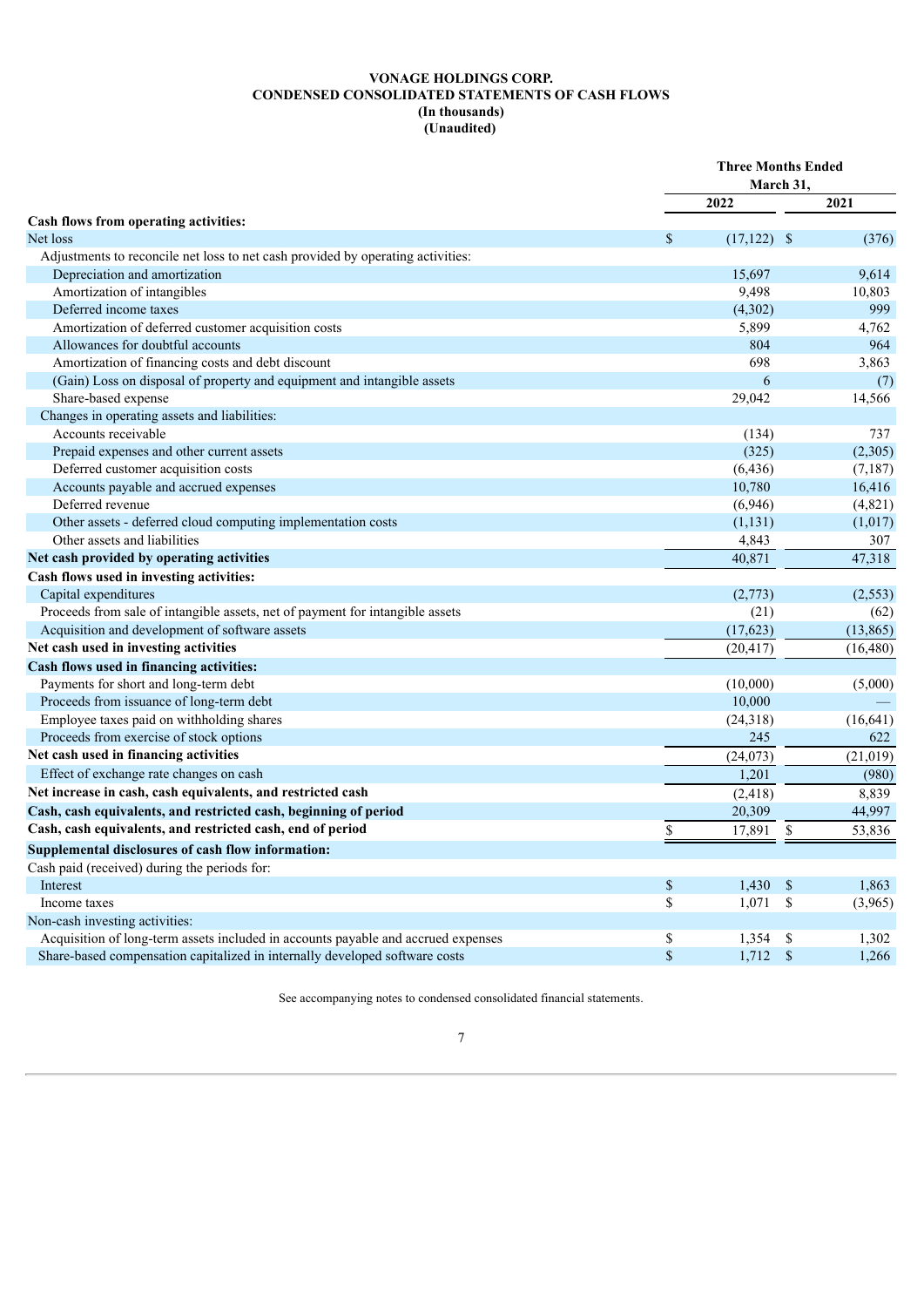# **VONAGE HOLDINGS CORP. CONDENSED CONSOLIDATED STATEMENT OF STOCKHOLDERS' EQUITY (In thousands) (Unaudited)**

|                                              | Common<br><b>Stock</b> |   | <b>Additional</b><br>Paid-in<br>Capital | Accumulated<br><b>Deficit</b> | Treasurv<br><b>Stock</b> | Accumulated<br>Other<br>Comprehensive<br>Income | <b>Total</b> |
|----------------------------------------------|------------------------|---|-----------------------------------------|-------------------------------|--------------------------|-------------------------------------------------|--------------|
| Balance at December 31, 2020                 | 324                    | S | 1,554,574                               | $(667,221)$ \$                | $(320, 891)$ \$          | 35,988                                          | 602,774      |
| Stock option exercises                       | 3                      |   | 619                                     |                               |                          |                                                 | 622          |
| Share-based expense                          |                        |   | 15,832                                  |                               |                          |                                                 | 15,832       |
| Employee taxes paid on withholding<br>shares |                        |   |                                         |                               | (16, 641)                |                                                 | (16, 641)    |
| Foreign currency translation<br>adjustment   |                        |   |                                         |                               |                          | (2,946)                                         | (2,946)      |
| Net loss                                     |                        |   |                                         | (376)                         |                          |                                                 | (376)        |
| Balance at March 31, 2021                    | 327                    |   | 1,571,025                               | (667, 597)                    | (337, 532)               | 33,042                                          | 599.265      |

|                                              | Common<br><b>Stock</b> | <b>Additional</b><br>Paid-in<br>Capital |    | Accumulated<br>Deficit | <b>Treasury</b><br><b>Stock</b> | Accumulated<br>Other<br>Comprehensive<br>Income |   | <b>Total</b> |
|----------------------------------------------|------------------------|-----------------------------------------|----|------------------------|---------------------------------|-------------------------------------------------|---|--------------|
| Balance at December 31, 2021                 | 331                    | 1,646,725                               | -S | $(691,718)$ \$         | $(359,068)$ \$                  | 21,451                                          | S | 617,721      |
| Adoption of ASU 2020-06                      |                        | (50, 123)                               |    | 23,985                 |                                 |                                                 |   | (26, 138)    |
| Stock option exercises                       | 3                      | 242                                     |    |                        |                                 |                                                 |   | 245          |
| Share-based expense                          |                        | 30,755                                  |    |                        |                                 |                                                 |   | 30,755       |
| Employee taxes paid on withholding<br>shares |                        |                                         |    |                        | (24,318)                        |                                                 |   | (24,318)     |
| Foreign currency translation<br>adjustment   |                        |                                         |    |                        |                                 | (5,843)                                         |   | (5, 843)     |
| Net loss                                     |                        |                                         |    | (17, 122)              |                                 |                                                 |   | (17, 122)    |
| Balance at March 31, 2022                    | 334                    | 1,627,599                               |    | (684, 855)             | (383, 386)                      | 15,608                                          |   | 575,300      |

<span id="page-7-0"></span>See accompanying notes to condensed consolidated financial statements.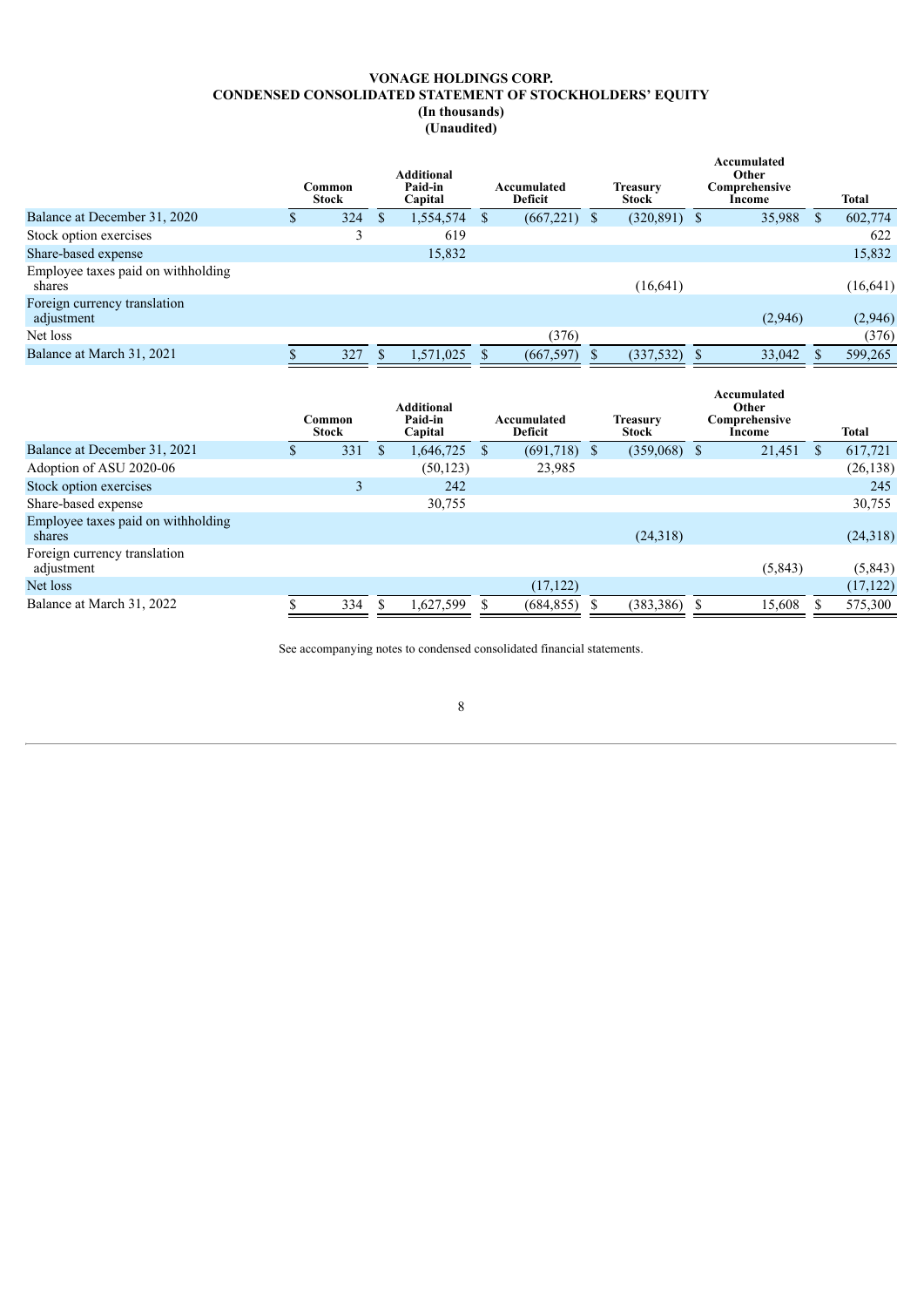## **Note 1. Nature of Business**

#### **Nature of Operations**

Vonage Holdings Corp. ("Vonage", "Company", "we", "our", "us") is incorporated as a Delaware corporation. At Vonage, our vision is to accelerate the world's ability to connect. We are observing a secular change in the way business is done, with a fundamental shift in how communications technologies are being leveraged in almost every industry. Through the Vonage Communications Platform, our strategy is to deliver a single leading cloud communications platform that powers our customers' and partners' global engagement solutions using our APIs, Unified Communications, and Contact Center innovations. We believe that the Vonage Communications Platform's products and services are well positioned to take advantage of emerging trends with sizable, growing total addressable markets as companies look to cloud-based communications solutions and API programming architectures as part of their digital transformation.

Our strategic business is the Vonage Communications Platform which delivers a single leading cloud communications platform that powers our customers' and partners' global engagement solutions using our APIs, Unified Communications, and Contact Center innovations. The Vonage Communications Platform brings unique value to businesses by providing multiple communications channels - including video, voice, messaging, email, verification, and artificial intelligence - that integrate into the applications, products and workflows that our customers are already using. We believe this delivers both the power and the flexibility to our customers to address the growing need to transform their communications, connections and experiences for customers and enables the type of business continuity, remote work, and remote delivery of services that are now essential for team members.

For our Consumer customers, we enable users to access and utilize our services and features, via their existing internet connections, including over 3G/4G, LTE, Cable, or DSL broadband networks. This technology enables us to offer our Consumer customers attractively priced voice and messaging services and other features around the world on a variety of devices. Our Consumer strategy is focused on the continued penetration of our core North American markets, which provide value in international long distance and target under-served segments.

Customers in the United States represented 66% and 66% of our consolidated revenues for the three months ended March 31, 2022 and 2021, respectively, with the balance in Canada, the United Kingdom, China, Singapore, Netherlands, and other countries around the world.

#### **Unaudited Interim Financial Information**

The accompanying unaudited interim condensed consolidated financial statements and information have been prepared in accordance with accounting principles generally accepted in the United States and in accordance with the SEC's regulations for interim financial information and with the instructions for Form 10-Q. Accordingly, they do not include all of the information and disclosures required by accounting principles generally accepted in the United States for complete financial statements. In the opinion of management, these financial statements contain all normal and recurring adjustments considered necessary to present fairly the Company's financial position, results of operations, comprehensive income, cash flows, and stockholders' equity for the periods presented. The results for the three months ended March 31, 2022 are not necessarily indicative of the results to be expected for the full year.

These unaudited interim condensed consolidated financial statements should be read in conjunction with the audited consolidated financial statements and related notes included in our Annual Report on Form 10-K for the year ended December 31, 2021 filed with the Securities and Exchange Commission on February 24, 2022.

## **Use of Estimates**

Our condensed consolidated financial statements and notes thereof are prepared in conformity with accounting principles generally accepted in the United States, which require management to make estimates and assumptions that affect the amounts of assets and liabilities at the date of the financial statements and the reported amounts of revenues and expenses during the reporting period. Actual results could differ from these estimates, including uncertainty in the war between Russia and Ukraine.

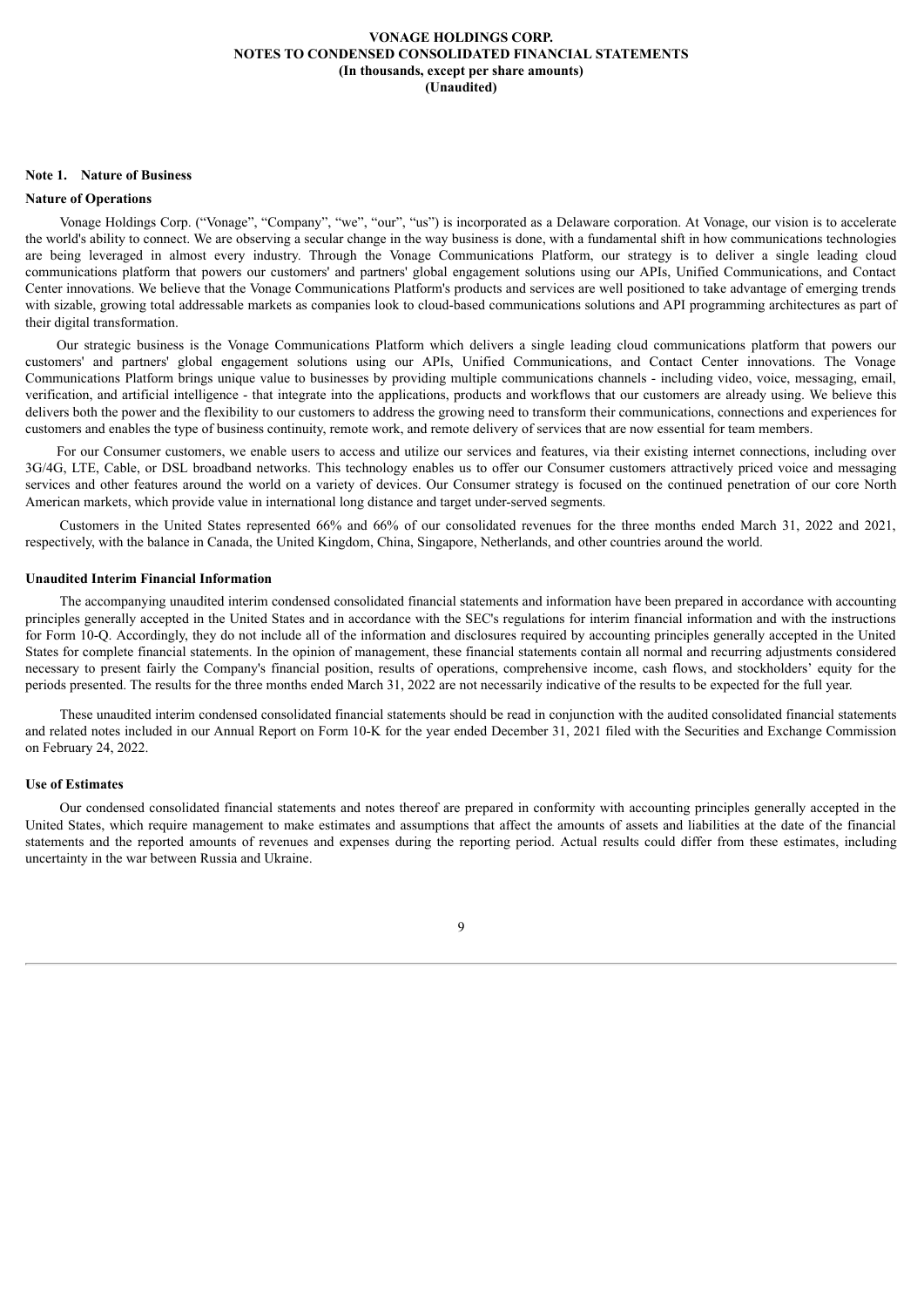We base our estimates on historical experience, available market information, appropriate valuation methodologies, and on various other assumptions that we believe to be reasonable, the results of which form the basis for making judgments about the carrying values of assets and liabilities. Estimates are used for such items as depreciable lives for long-lived assets including intangible assets, tax provisions, uncollectible accounts, and assets and liabilities assumed in business combinations, among others. In addition, estimates are used to test long-lived assets and goodwill for impairment.

COVID-19 has created and may continue to create uncertainty in customer payments, reduced usage, and issuance of customer credits to distressed customers served by certain product lines. As of the date of our consolidated financial statements, we are not aware of any specific event or circumstance that would require us to materially update our estimates or judgments. However, these estimates may change as new events occur and additional information is obtained, which may result in changes being recognized in our consolidated financial statements in future periods. In particular and in light of the COVID-19 pandemic, the assumptions and estimates associated with collectability assessment of revenue and credit losses of accounts receivable may have a material impact our consolidated financial statements in future periods, depending on the continued duration or degree of the impact of the COVID-19 pandemic on the global economy.

In February 2022, the Russian Federation commenced a military action with the country of Ukraine. As a result of this action, various nations, including the United States, have instituted economic sanctions against the Russian Federation and Belarus. Further, the impact of this action and related sanctions on the world economy are not fully determinable as of the date of these financial statements and the specific impact on the Company's financial condition, results of operations, and cash flows may be material depending on the duration and degree of the invasion.

## **Reclassifications**

Reclassifications have been made to our condensed consolidated financial statements for the prior year periods to conform to classifications used in the current year periods. The reclassifications did not affect results of operations, net assets or cash flows.

### **Note 2. Summary of Significant Accounting Policies**

This footnote should be read in conjunction with the complete description of our significant accounting policies under Note 2, *Summary of Significant Accounting Policies* to the consolidated financial statements included in our Annual Report on Form 10-K for the year ended December 31, 2021.

#### **Recent Significant Events**

On November 22, 2021, the Company, Telefonaktiebolaget LM Ericsson (publ), an entity organized and existing under the Laws of Sweden ("Ericsson"), and Ericsson Muon Holding Inc., a Delaware corporation ("Merger Sub"), entered into an Agreement and Plan of Merger (the "Merger Agreement") providing for the acquisition of the Company by Ericsson for approximately \$6.2 billion to be funded by cash on hand.

The Merger Agreement provides that, among other things, upon the terms and subject to the conditions set forth in the Merger Agreement, Merger Sub will merge with and into the Company, continuing as the surviving corporation and an indirect wholly owned subsidiary of Ericsson. The proposed transaction is expected to be consummated during the first half of 2022 following the satisfaction of certain other customary conditions. The Company obtained the required approval by the stockholders on February 9, 2022.

Pursuant to the Merger Agreement, each share of common stock, par value \$0.001 per share, of the Company (collectively, the "Shares") issued and outstanding immediately prior to the effective time of the Merger (the "Effective Time") (other than (i) Shares owned by Ericsson or Merger Sub or any of their respective subsidiaries, (ii) Shares owned by the Company as treasury stock, and (iii) Shares held by stockholders who will not have voted in favor of the adoption of the Merger Agreement (as may be amended) and who will have properly exercised appraisal rights in respect of such Shares in accordance with Section 262 of the DGCL) will be converted into the right to receive \$21.00 per Share in cash, without interest.

#### **Service, Access, and Product Cost of Revenues**

Service, access, and product cost of revenues excludes depreciation and amortization expense of \$17,679 and \$13,647 for the three months ended March 31, 2022 and 2021, respectively. In addition, costs of goods sold included service, access, and product cost of revenues during the three months ended March 31, 2022 and 2021 were \$3,459 and \$2,579, respectively.

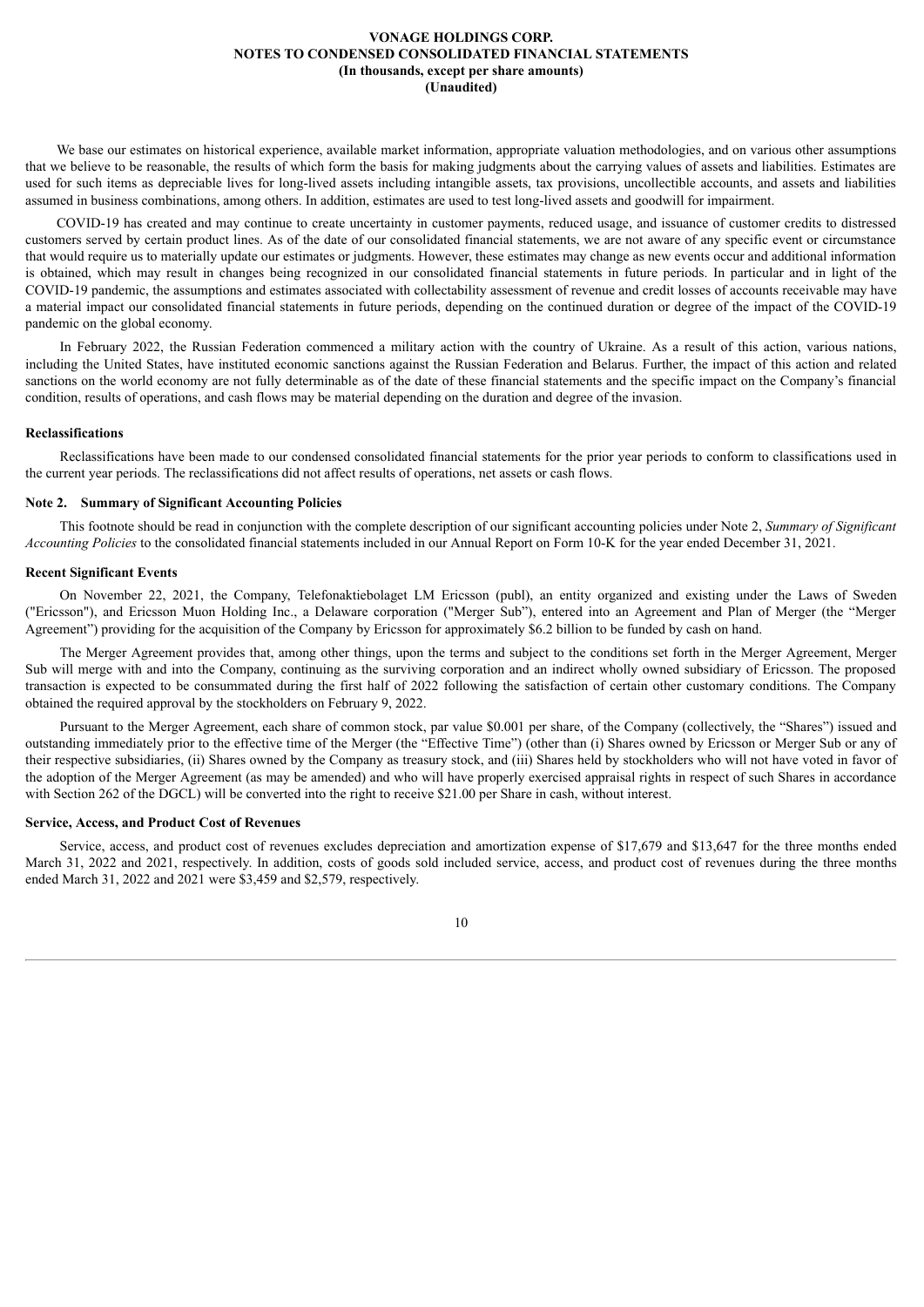#### **Sales and Marketing Expenses**

We incurred advertising costs, which are included in sales and marketing, of \$11,382 and \$9,657 for the three months ended March 31, 2022 and 2021, respectively.

#### **Fair Value of Financial Instruments**

Certain of the Company's other financial instruments, which include cash and cash equivalents, restricted cash, accounts receivable and accounts payable, approximate fair value due to their short-term nature and as such are classified as Level 1. We believe the fair value of our 2018 Credit Facility at March 31, 2022 and December 31, 2021 was approximately the same as its carrying amount as the facility bears interest at a variable rate indexed to current market conditions and is classified as Level 2 within the fair value hierarchy.

As of March 31, 2022 and December 31, 2021, the fair value of the 1.75% convertible senior notes due 2024 (the "Convertible Senior Notes") was approximately \$453,503 and \$425,125, respectively. The fair value was determined based on the quoted price for the Convertible Senior Notes in an inactive market on the last trading day of the reporting period and is classified as Level 2 in the fair value hierarchy.

We account for financial assets using a framework that establishes a hierarchy that ranks the quality and reliability of the inputs, or assumptions, we use in the determination of fair value, and we classify financial assets and liabilities carried at fair value in one of the following three categories:

• Level 1 - quoted prices (unadjusted) in active markets that are accessible at the measurement date for identical assets and liabilities. The fair value hierarchy gives the highest priority to Level 1 inputs.

• Level 2 - observable prices that are based on inputs not quoted on active markets but corroborated by market data; and

• Level 3 - unobservable inputs when there is little or no market data available, thereby requiring an entity to develop its own assumptions. The fair value hierarchy gives the lowest priority to Level 3 inputs.

#### **Supplemental Balance Sheet Information**

The following table provides a reconciliation of cash and cash equivalents and restricted cash reported within the consolidated balance sheets to amounts included in the consolidated statements of cash flows:

|                                                  | As of March 31, |  |        |  |        | As of December 31, |        |  |
|--------------------------------------------------|-----------------|--|--------|--|--------|--------------------|--------|--|
|                                                  | 2022            |  | 2021   |  | 2021   |                    | 2020   |  |
| Cash and cash equivalents                        | 15.719          |  | 51.623 |  | 18.342 |                    | 43,078 |  |
| Restricted cash                                  | 2.172           |  | 2.213  |  | .967   |                    | 1.919  |  |
| Total cash, cash equivalents and restricted cash | 7.891           |  | 53.836 |  | 20,309 |                    | 44.997 |  |

The following tables provides supplemental information of intangible assets and accrued expenses within the consolidated balance sheets:

## *Intangible assets, net*

|                                |                                | <b>March 31, 2022</b>       |                              | December 31, 2021              |                                    |                              |  |
|--------------------------------|--------------------------------|-----------------------------|------------------------------|--------------------------------|------------------------------------|------------------------------|--|
|                                | <b>Gross Carrying</b><br>Value | Accumulated<br>Amortization | <b>Net Carrying</b><br>Value | <b>Gross Carrying</b><br>Value | Accumulated<br><b>Amortization</b> | <b>Net Carrying</b><br>Value |  |
| Customer relationships         | 274,938 \$                     | $(172, 245)$ \$             | 102,693                      | 277,435 \$                     | $(168, 292)$ \$                    | 109,143                      |  |
| Developed technology           | 173,082                        | (127, 294)                  | 45,788                       | 174,862                        | (123, 585)                         | 51,277                       |  |
| Patents and patent licenses    | 21,074                         | (20, 356)                   | 718                          | 21,056                         | (20, 342)                          | 714                          |  |
| Trade names                    | 458                            | (458)                       |                              | 458                            | (458)                              |                              |  |
| <b>Total intangible assets</b> | 469,552 \$                     | $(320.353)$ \$              | 149,199                      | 473,811 \$                     | $(312,677)$ \$                     | 161,134                      |  |

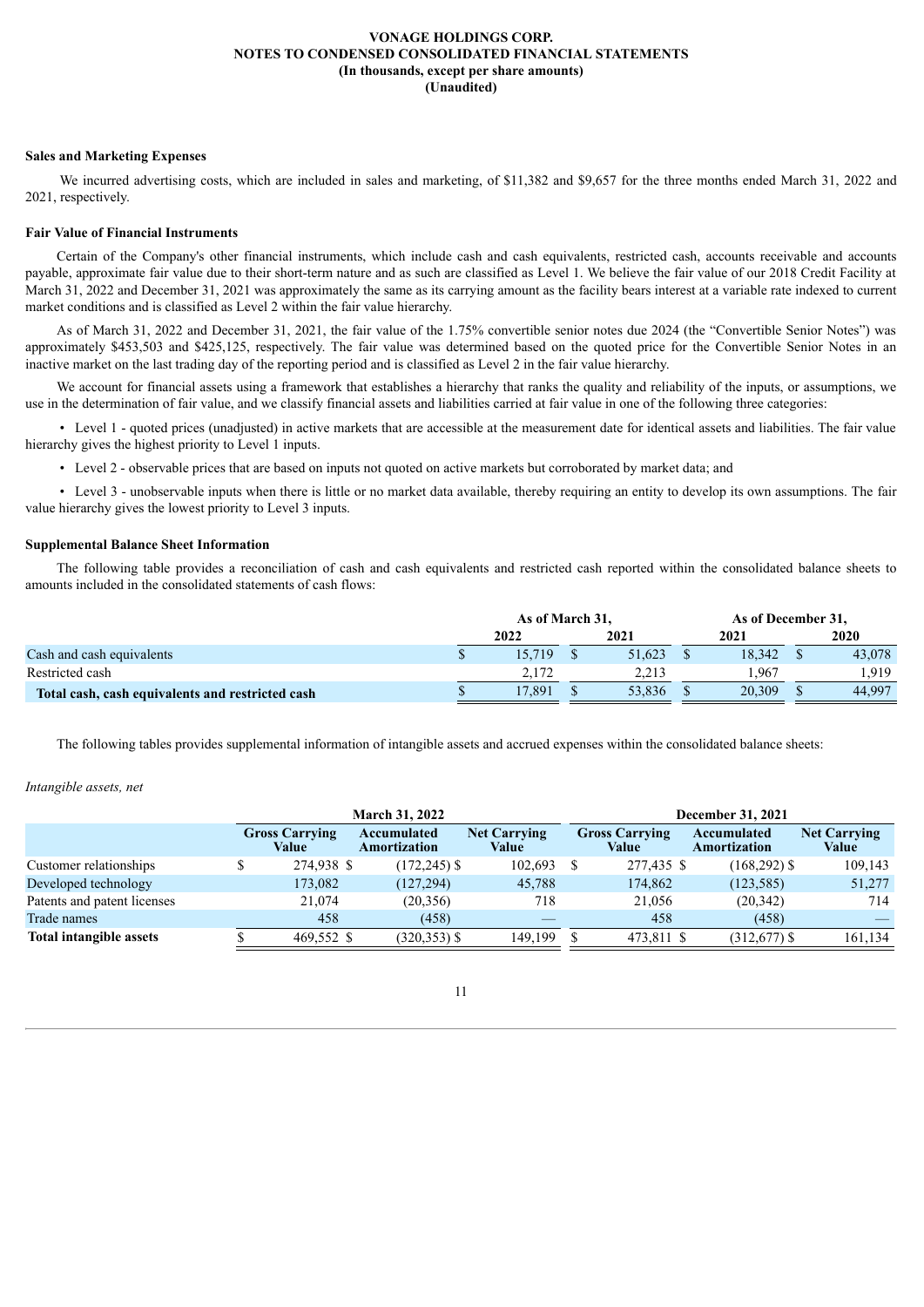#### *Accrued expenses*

|                                                    | <b>March 31, 2022</b> |    | December 31, 2021 |  |  |
|----------------------------------------------------|-----------------------|----|-------------------|--|--|
| Compensation and related taxes and temporary labor | 32,350                | -S | 45,712            |  |  |
| Marketing                                          | 25,845                |    | 32,312            |  |  |
| Taxes and fees                                     | 32,334                |    | 28,214            |  |  |
| Telecommunications                                 | 58,964                |    | 59,934            |  |  |
| Severance                                          | 1,009                 |    | 845               |  |  |
| Interest                                           | 2,433                 |    | 884               |  |  |
| Customer credits                                   | 3,188                 |    | 4,461             |  |  |
| Professional fees                                  | 10,513                |    | 7,324             |  |  |
| Inventory                                          | 1,484                 |    | 886               |  |  |
| Other accruals                                     | 6,529                 |    | 6,263             |  |  |
| <b>Accrued expenses</b>                            | 174,649               |    | 186,835           |  |  |

*Goodwill*

The Company's goodwill is derived primarily from the acquisitions of Vocalocity, Telesphere, iCore, Simple Signal, Nexmo, TokBox, and NewVoiceMedia which are included in the Company's Vonage Communications Platform segment. The following table provides a summary of the changes in the carrying amounts of goodwill:

| <b>Balance at December 31, 2021</b>     | 615.134 |
|-----------------------------------------|---------|
| Foreign currency translation adjustment | (2,920) |
| <b>Balance at March 31, 2022</b>        | 612.214 |

#### **Recent Accounting Pronouncements**

The following standard was adopted by the Company during the quarter ended March 31, 2022.

In August 2020, the FASB issued ASU 2020-06, "Debt - Debt with Conversion Options (Subtopic 470-20) and Derivatives and Hedging - Contracts in Entity's Own Equity (Subtopic 815-40): Accounting for Convertible Instruments and Contracts in an Entity's Own Equity". This ASU simplifies the accounting for certain convertible instruments such that the embedded conversion features are no longer separated from the host contract for convertible instruments with conversion features that are not required to be accounted for as derivatives under ASC 815, or that do not result in substantial premiums accounted for as paid-in-capital. As a result, more convertible debt instruments will be accounted for as a single liability measured at its amortized cost. In addition, the ASU requires the use of the if-converted method to be applied to convertible instruments when calculating earnings per share. The ASU is effective for fiscal years beginning after December 15, 2021, including interim periods within those fiscal years, using either a modified retrospective or a full retrospective approach. Early adoption is permitted for fiscal years beginning after December 15, 2020. The Company adopted the ASU on a modified retrospective basis on January 1, 2022. Upon adoption, the Company recorded a \$50.1 million decrease to additional paid-in capital, a \$34.5 million increase to convertible senior notes, net, a \$8.4 million increase in deferred tax assets, and a \$23.9 million decrease to accumulated deficit.

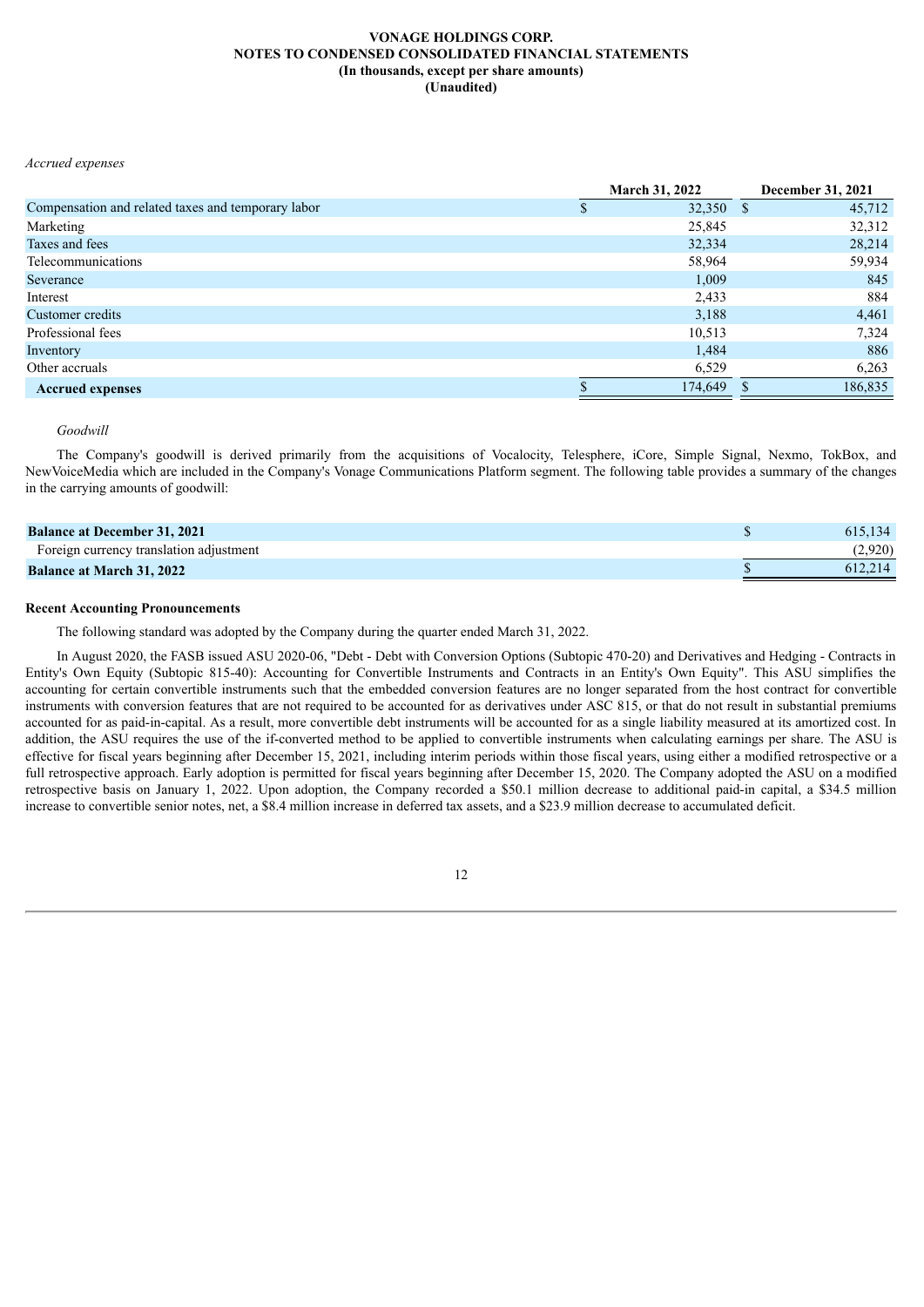#### **Note 3. Revenue Recognition**

The Company recognizes revenue in accordance with ASC Topic 606, *Revenue from Contracts with Customers* which is further described in Note 2, *Summary of Significant Accounting Policies* and Note 3, *Revenue Recognition* to the consolidated financial statements in our Annual Report on Form 10-K for the year ended December 31, 2021.

# *Disaggregation of Revenue*

The following tables detail our revenue from customers disaggregated by primary geographical market and source of revenue. The tables also include a reconciliation of the disaggregated revenue for our Vonage Communications Platform, or VCP, and Consumer segments.

|                                     | <b>Three Months Ended</b><br><b>March 31, 2022</b> |            |               | <b>Three Months Ended</b><br><b>March 31, 2021</b> |      |              |               |            |  |          |               |         |
|-------------------------------------|----------------------------------------------------|------------|---------------|----------------------------------------------------|------|--------------|---------------|------------|--|----------|---------------|---------|
|                                     |                                                    | <b>VCP</b> |               | Consumer                                           |      | <b>Total</b> |               | <b>VCP</b> |  | Consumer |               | Total   |
| <b>Primary geographical markets</b> |                                                    |            |               |                                                    |      |              |               |            |  |          |               |         |
| Americas                            | \$                                                 | 177,957    | <sup>\$</sup> | 60.254                                             | - \$ | 238.211      | <sup>\$</sup> | 150,072 \$ |  | 74,932   | <sup>\$</sup> | 225,004 |
| <b>EMEA</b>                         |                                                    | 73,768     |               | 2,164                                              |      | 75,932       |               | 62,835     |  | 2,514    |               | 65,349  |
| <b>APAC</b>                         |                                                    | 44,685     |               |                                                    |      | 44,685       |               | 42,547     |  |          |               | 42,547  |
|                                     |                                                    | 296,410    |               | 62.418                                             |      | 358,828      |               | 255,454    |  | 77,446   |               | 332,900 |
| <b>Major Sources of Revenue</b>     |                                                    |            |               |                                                    |      |              |               |            |  |          |               |         |
| Service revenues                    | \$.                                                | 284,198    | S             | 55,132                                             | - \$ | 339,330      | \$            | 240.442 \$ |  | 65,697   |               | 306,139 |
| Access and product revenues         |                                                    | 5,464      |               | 58                                                 |      | 5,522        |               | 8,598      |  | 56       |               | 8,654   |
| <b>USF</b> revenues                 |                                                    | 6,748      |               | 7,228                                              |      | 13,976       |               | 6,414      |  | 11,693   |               | 18,107  |
|                                     |                                                    | 296,410    |               | 62,418                                             |      | 358,828      |               | 255,454    |  | 77,446   |               | 332,900 |

In addition, the Company recognizes service revenues from its customers through subscription services provided or through usage or pay-per-use type arrangements. During the three months ended March 31, 2022, the Company recognized \$144,752 related to subscription services, \$167,166 related to usage, and \$46,910 related to other revenues such as USF, other regulatory fees, and credits. During the three months ended March 31, 2021, the Company recognized \$150,453 related to subscription services, \$133,652 related to usage, and \$48,795 related to other revenues such as USF, other regulatory fees, and credits.

## *Contract Assets and Liabilities*

The following table provides information about receivables and contract liabilities from contracts with customers:

|                                     | <b>March 31, 2022</b> | <b>December 31, 2021</b> |
|-------------------------------------|-----------------------|--------------------------|
| Receivables $(1)$                   | 145,895 \$            | 147,622                  |
| Contract liabilities <sup>(2)</sup> | 53,978                | 61,420                   |

(1) Amounts included in accounts receivables on our condensed consolidated balance sheets.

(2) Amounts included in deferred revenues on our condensed consolidated balance sheet.

Our deferred revenue represents the advance consideration received from customers for subscription services and is predominantly recognized over the following month as transfer of control occurs. During the three months ended March 31, 2022 and 2021, the Company recognized revenue of \$102,363 and \$106,037, respectively, related to its contract liabilities. We expect to recognize \$53,978 into revenue over the next twelve months related to our deferred revenue as of March 31, 2022.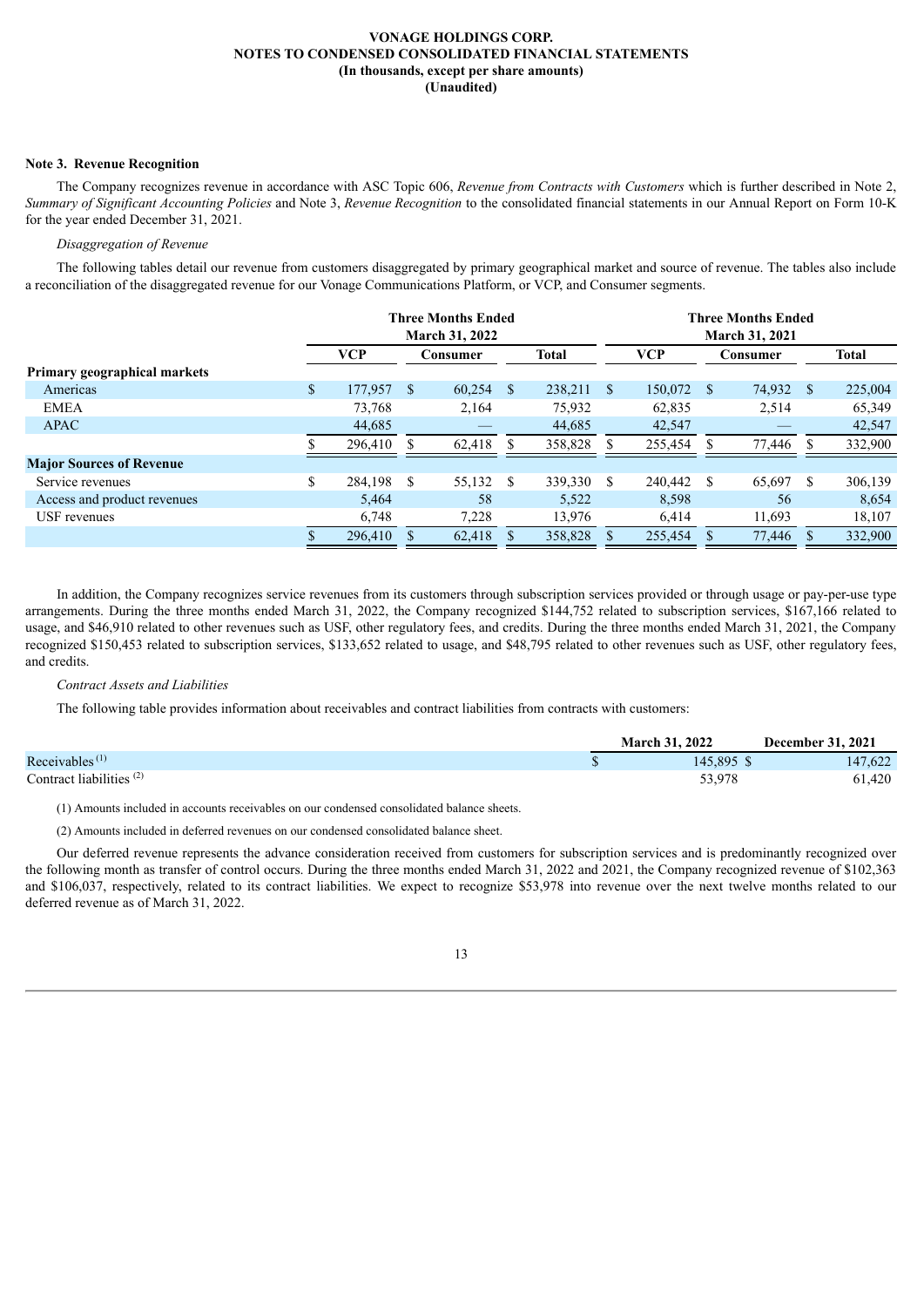#### *Remaining Performance Obligation*

Transaction price allocated to the remaining performance obligation represents contracted revenue that has not yet been recognized. The typical subscription term may range from 1 month to 3 years. Contracted revenue as of March 31, 2022 that has not yet been recognized was approximately \$0.4 billion. This excludes contracts with an original expected length of less than one year. The Company expects to recognize the majority of its remaining performance obligation over the next 18 months.

## *Contract Acquisition Costs*

We have various commission programs for internal sales personnel and channel partners that are incremental to the acquisition of customer contracts. These costs are recorded as deferred contract acquisition costs on the consolidated balance sheets which eligible employees and third parties may earn a commission on sales of services and products to customers. We expect that these commission fees are recoverable and, therefore, we have capitalized \$101,697 and \$101,403 as contract costs, net of accumulated amortization, as of March 31, 2022 and December 31, 2021, respectively, included within deferred customer acquisitions costs, current portion and deferred customer acquisition costs on our condensed consolidated balance sheets. Capitalized commission fees are amortized to sales and marketing expense over estimated customer life, which is 7 years for Vonage Communications Platform customers. The amounts amortized to sales and marketing expense were \$5,899 and \$4,762 for the three months ended March 31, 2022 and 2021, respectively. There were no impairment losses recognized in relation to the costs capitalized during the three months ended March 31, 2022 and 2021. In addition, the Company expenses sales commissions for commission plans related to customer arrangements deemed less than a year and for residuals and renewals.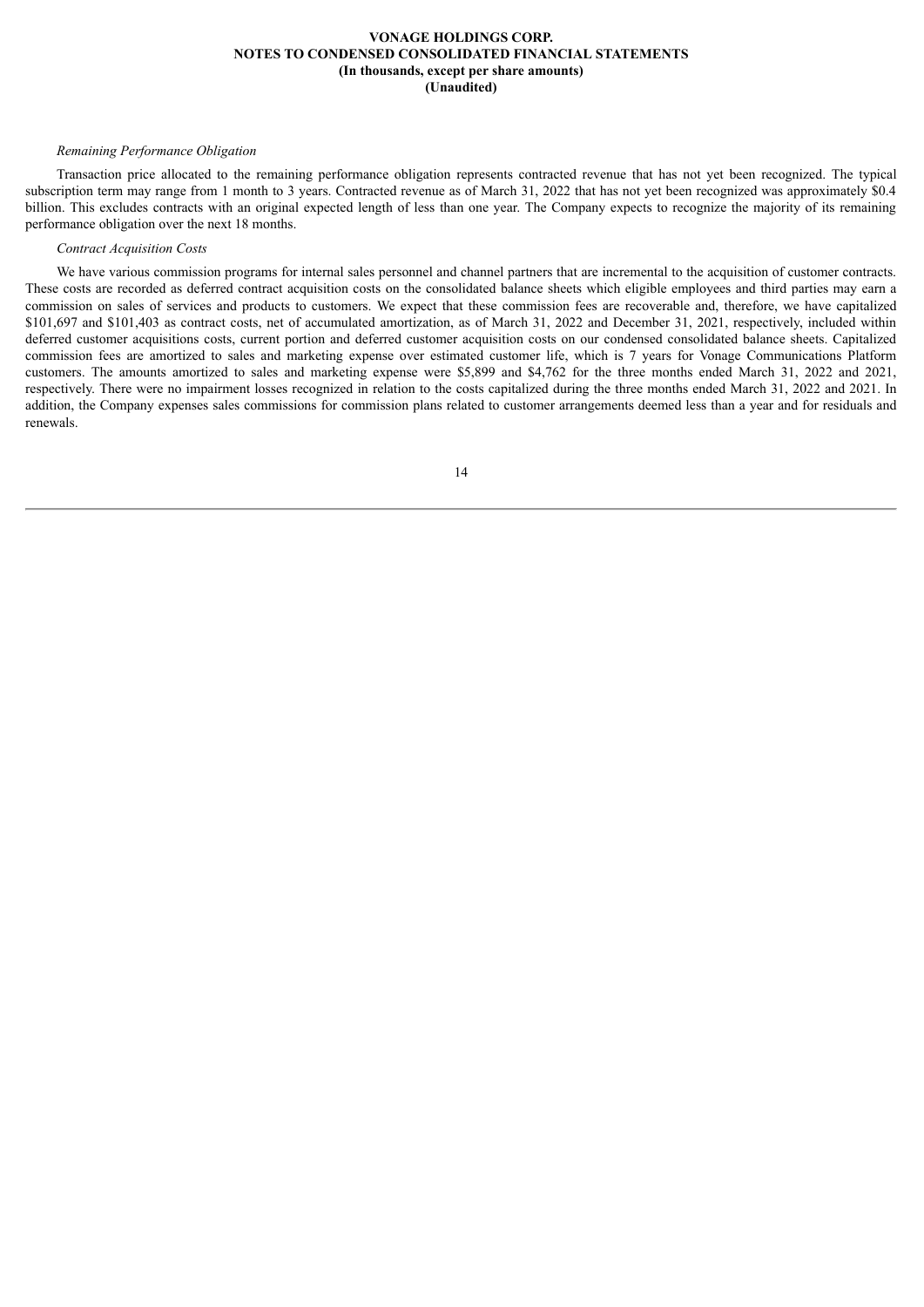## **Note 4. Earnings Per Share**

The following table sets forth the computation for basic and diluted loss per share for the three months ended March 31, 2022 and 2021:

|                                                                                     | <b>Three Months Ended</b><br>March 31, |         |
|-------------------------------------------------------------------------------------|----------------------------------------|---------|
|                                                                                     | 2022                                   | 2021    |
| <b>Numerator</b>                                                                    |                                        |         |
| Net loss                                                                            | $(17,122)$ \$                          | (376)   |
| <b>Denominator</b>                                                                  |                                        |         |
| Weighted average common shares outstanding for basic and diluted net loss per share | 254,666                                | 249,638 |
| Basic and diluted loss per share                                                    |                                        |         |
| Basic and diluted loss per share                                                    | (0.07)                                 |         |

For the three months ended March 31, 2022 and 2021, the following were excluded from the calculation of diluted loss per common share because of their anti-dilutive effects:

|                          | <b>Three Months Ended</b><br>March 31, |        |
|--------------------------|----------------------------------------|--------|
|                          | 2022                                   | 2021   |
| Restricted stock units   | 13,534                                 | 15,795 |
| Stock options            | 360                                    | 1,387  |
| Convertible senior notes | 20,634                                 |        |
|                          | 34,528                                 | 17.182 |
|                          |                                        |        |

Upon adoption of ASU 2020-06 on January 1, 2022, the Company utilizes the if-converted method when calculating any potential dilutive effect on diluted net income per share, if applicable. Under the if-converted method, shares related to our convertible senior notes, to the extent dilutive, are assumed to be converted into common stock at the beginning of the period. Prior to the adoption of ASU 2020-06, as the Company expected to settle the principal amount of its outstanding convertible senior notes in cash and any excess in cash or shares of the Company's common stock, the Company used the treasury stock method for calculating any potential dilutive effect of the conversion spread on diluted net income per share, if applicable. The conversion spread would have had a dilutive impact on diluted net income per share of common stock when the average market price of the Company's common stock for a given period exceeds the conversion price of \$16.72 per share. The Company's Convertible Senior Notes are further described in Note 6, *Long-Term Debt*.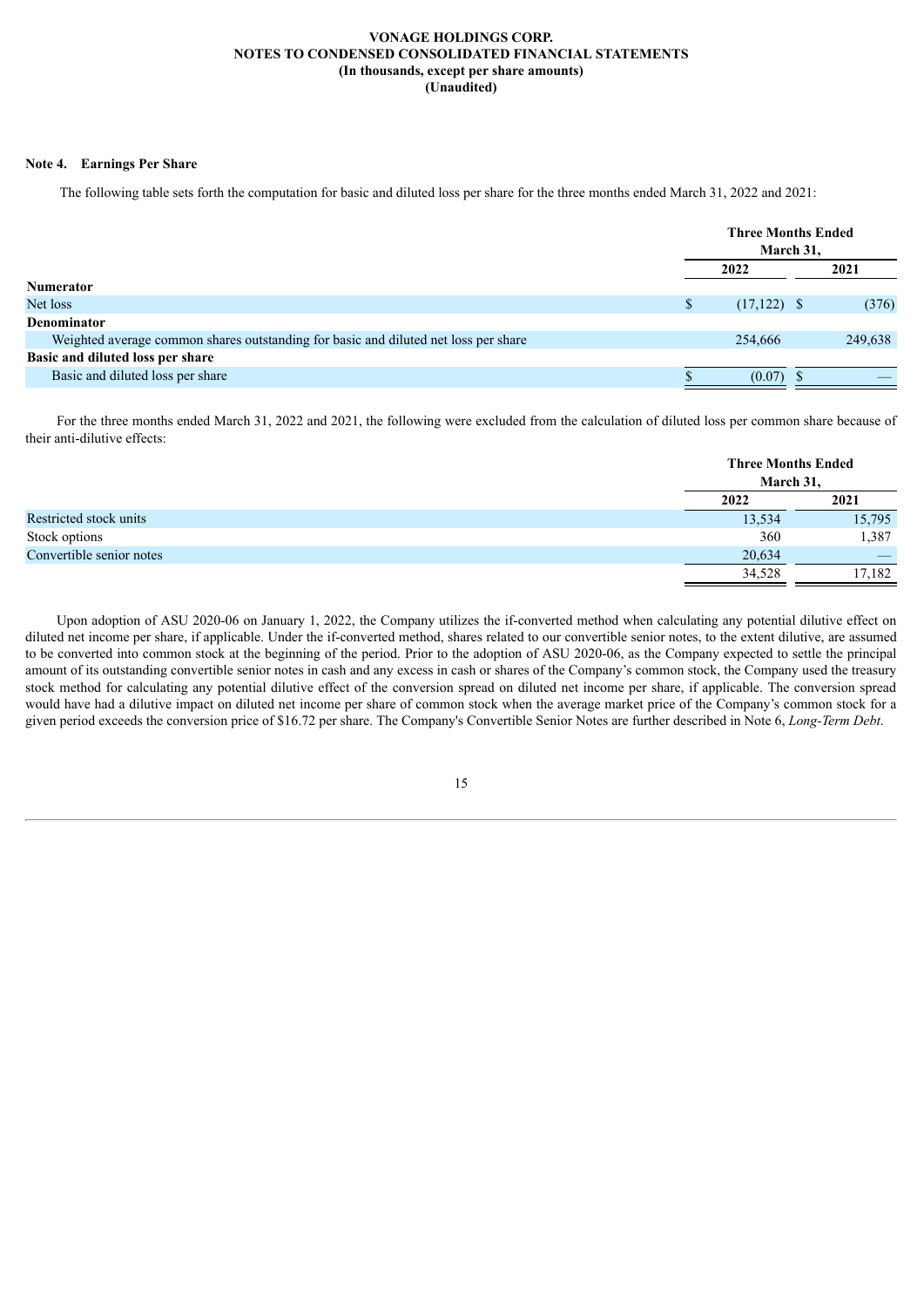## **Note 5. Income Taxes**

The income tax consisted of the following:

|                                   | <b>Three Months Ended</b> |           |         |  |
|-----------------------------------|---------------------------|-----------|---------|--|
|                                   |                           | March 31. |         |  |
|                                   | 2022                      |           | 2021    |  |
| (Loss) Income before income taxes | (21,988)                  |           | 1,805   |  |
| Income tax benefit (expense)      | 4.866                     |           | (2,181) |  |
| Effective tax rate                | 22.1%                     |           | 120.8 % |  |

Generally, provisions for income taxes during interim reporting periods apply an estimate of the annual effective tax rate for the full year. The provision for income taxes will vary with levels of pre-tax income (loss) and non-deductible expenses, NOL valuation allowances and other permanent nondeductible charges which can cause the rate to fluctuate from quarter to quarter. An alternative approach may be recorded under a discrete method which applies actual adjustments for the period including specific permanent adjustments and geographic distribution of our pre-tax income (loss). Consistent with the prior interim period, the discrete method was determined to be the appropriate method for calculating the interim tax provision as using the estimated annual effective tax rate method would have produced an unreliable rate stemming from an estimated annual marginal loss and large permanent adjustments.

For the three months ended March 31, 2022, our effective tax rate was different than the statutory rate primarily due to the permanent items related to limitations on executive compensation, the benefit related to equity compensation, and limitation on foreign nondeductible losses.

For the three months ended March 31, 2021, our effective tax rate was different than the statutory rate primarily due to an increase in permanent items related to limitations on executive compensation, the inclusion of foreign income in the U.S. due to foreign disregarded entities, and limitation on foreign losses.

#### *Uncertain Tax Positions*

The Company had uncertain tax benefits of \$1,296 and \$1,271 as of March 31, 2022 and December 31, 2021, respectively. The Company recognizes interest and penalties related to uncertain tax benefits in income tax expense. The Company incurred interest expense and/or penalties of \$9 and \$2, during the three months ended March 31, 2022 and 2021, respectively. The following table reconciles the total amounts of uncertain tax benefits:

|                                                            | <b>March 31, 2022</b> | December 31, 2021 |
|------------------------------------------------------------|-----------------------|-------------------|
| Balance as of January 1                                    | 1.271                 | 632               |
| Increase due to current year positions                     | 26                    | 1,061             |
| Increase (decrease) due to prior year positions            |                       | (5)               |
| Decrease due to settlements and payments                   |                       | (355)             |
| Decrease due to lapse of applicable statute of limitations |                       | (60)              |
| Decrease due to foreign currency fluctuation               | (4)                   | (2)               |
| Uncertain tax benefits as of the end of the period         | .296                  | .271              |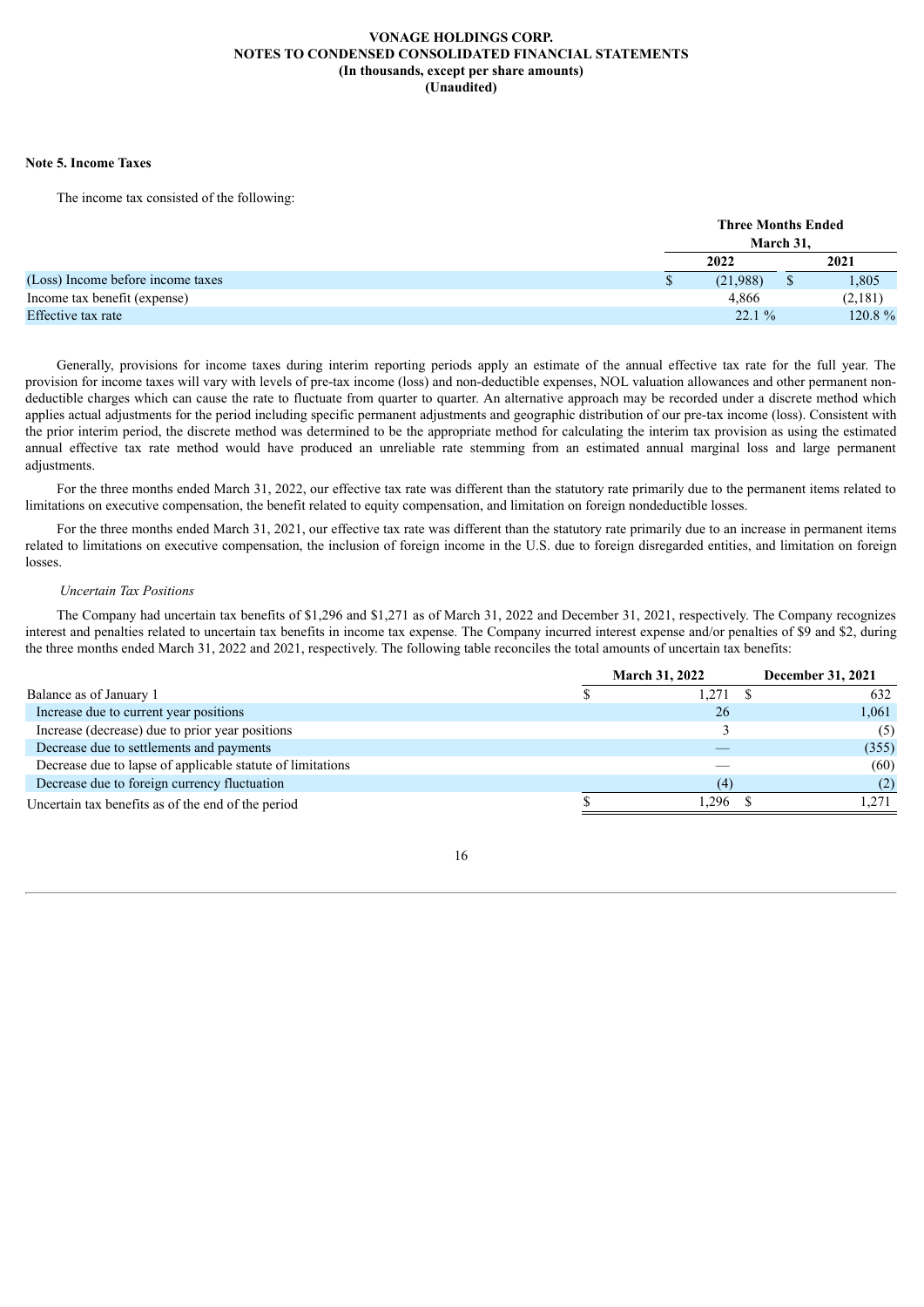## *Net Operating Loss Carry Forwards*

As of March 31, 2022, the Company has U.S. Federal and state NOL carryforwards of \$352,077 and \$184,914, respectively, which expire at various times through 2037. We have non-US NOLs of \$170,366 primarily related to the United Kingdom which has no expiration date. Under Section 382 of the Internal Revenue Code, if we undergo an "ownership change" which is generally defined as a greater than 50% change by value in our equity ownership over a three-year period, our ability to use our pre-change of control NOLs and other pre-change tax attributes against our post-change income may be limited. The Section 382 limitation is applied so as to limit the use of our pre-change NOLs to an amount that generally equals the value of our stock immediately before the ownership change multiplied by a designated federal long-term tax-exempt rate. At March 31, 2022, there were no limitations on the use of our NOLs except for a certain portion of the NOLs acquired with Vocalocity, which the Company has reflected in the deferred tax asset.

#### **Note 6. Long-Term Debt**

This footnote should be read in conjunction with the complete description of our financing arrangements under Note 8, *Long-Term Debt*, to the consolidated financial statements included in our Annual Report on Form 10-K for the year ended December 31, 2021.

The following table summarizes the Company's long-term debt as of March 31, 2022 and December 31, 2021:

|                                             | <b>March 31, 2022</b> | <b>December 31, 2021</b> |
|---------------------------------------------|-----------------------|--------------------------|
| Revolving credit facility - due 2023        | 130,500               | 130,500                  |
| Convertible senior notes - due 2024         | 345,000               | 345,000                  |
| Long-term debt including current maturities | 475.500               | 475,500                  |
| Less unamortized discount                   |                       | 35,472                   |
| Less debt issuance costs                    | 4.380                 | 3,919                    |
| Total long-term debt                        | 471.120               | 436.109                  |

#### *Convertible Senior Notes*

In June 2019, the Company issued \$300.0 million aggregate principal amount of 1.75% convertible senior notes due 2024 in a private placement and an additional \$45.0 million aggregate principal amount of such notes pursuant to the exercise in full of the over-allotment option of the initial purchasers (collectively, "Convertible Senior Notes"). The Convertible Senior Notes are the Company's senior unsecured obligations. The Convertible Senior Notes will mature on June 1, 2024, unless earlier redeemed, repurchased or converted. We may not redeem the notes prior to June 5, 2022.

Each \$1,000 principal amount of the Convertible Senior Notes is initially convertible into 59.8256 shares of the Company's common stock, which is equivalent to an initial conversion price of approximately \$16.72 per share. The conversion rate is subject to adjustment upon the occurrence of certain specified events but will not be adjusted for any accrued and unpaid interest. In addition, upon the occurrence of a make-whole fundamental change or a redemption period, each as defined in the indenture setting forth the terms of the Convertible Senior Notes, the Company will, in certain circumstances, increase the conversion rate by a number of additional shares for a holder that elects to convert its Convertible Senior Notes in connection with such makewhole fundamental change or during the relevant redemption period.

Prior to December 1, 2023, the notes will be convertible only upon satisfaction of certain conditions and during certain periods, and thereafter, at any time until the close of business on the second scheduled trading day immediately preceding the maturity date. We will satisfy any conversion election by paying or delivering, as the case may be, cash, shares of common stock or a combination of cash and shares of common stock. During the three months ended March 31, 2022, the conditions allowing holders of the Convertible Senior Notes to convert were not met.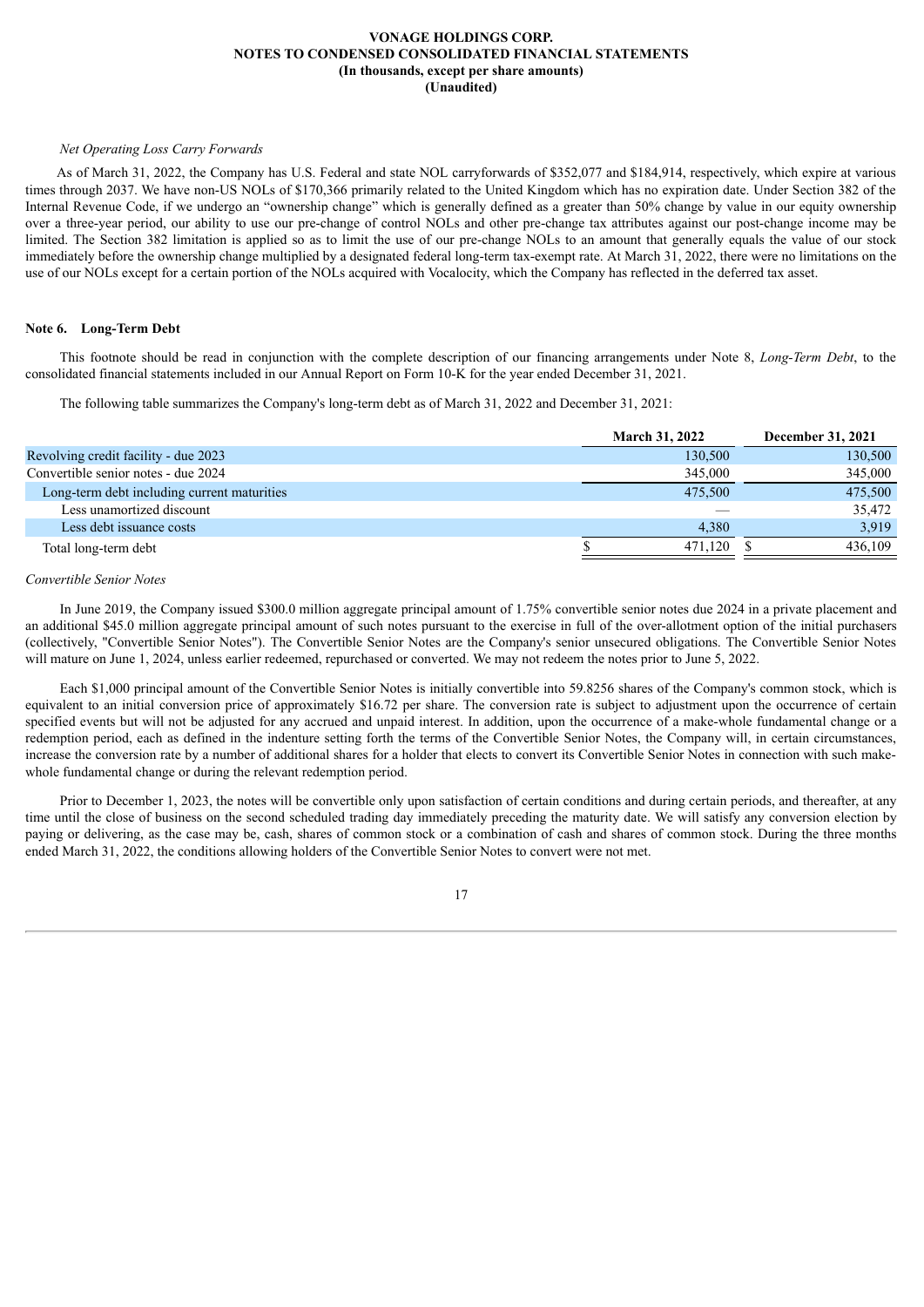The net carrying amount of the liability component of the Convertible Senior Notes was as follows:

|                           | <b>March 31, 2022</b> |
|---------------------------|-----------------------|
| Principal                 | 345,000               |
| Unamortized issuance cost | (4,380)               |
| Net carrying amount       | 340,620               |

The following table sets forth the interest expense recognized related to the Convertible Senior Notes:

|                                                                | <b>Three Months Ended</b><br>March 31, |       |
|----------------------------------------------------------------|----------------------------------------|-------|
|                                                                | 2022                                   | 2021  |
| Contractual interest expense                                   | .509                                   | 1,509 |
| Amortization of debt discount                                  |                                        | 3,261 |
| Amortization of debt issuance costs                            | 495                                    | 399   |
| Total interest expense related to the Convertible Senior Notes | 2.004                                  | 5,169 |

In connection with the pricing of the Convertible Senior Notes and subsequently in connection with the exercise of the initial purchaser's option to purchase additional notes, the Company entered into privately negotiated capped call transactions with certain counterparties (the "Capped Calls"). The Capped Calls each have a strike price of \$16.72 per share, subject to certain adjustments, which corresponds to the initial conversion price of the Convertible Senior Notes. The Capped Calls have initial cap prices of \$23.46 per share, subject to certain adjustments. The Capped Calls are expected generally to reduce potential dilution to the Company's common stock upon any conversion of notes and/or offset any cash payments the Company is required to make in excess of the aggregate principal amount of converted notes, as the case may be, with such reduction and/or offset subject to a cap. The initial cap price of the Capped Call transactions was \$23.46.

#### *2018 Term Note and Revolving Credit Facility*

On July 31, 2018, the Company entered into the 2018 Credit Facility consisting of a \$100 million senior secured term loan and a \$500 million revolving credit facility. The co-borrowers under the 2018 Credit Facility are the Company and Vonage America Inc., the Company's wholly owned subsidiary. Obligations under the 2018 Credit Facility are guaranteed, fully and unconditionally, by the Company's other United States subsidiaries and are secured by substantially all of the assets of each borrower and each guarantor.

The effective interest rate was 3.25% as of March 31, 2022. During three months ended March 31, 2022, we borrowed \$10 million and repaid \$10 million under the revolving facility, respectively. During the three months ended March 31, 2021, we repaid \$5 million under the revolving facility. As of March 31, 2022, we were in compliance with all covenants, including financial covenants, for the 2018 Credit Facility.

## **Note 7. Leases**

The Company entered into various non-cancelable operating lease arrangements for certain of our existing office and telecommunications co-location space as well as operating leases for certain equipment. The operating leases expire at various times through 2028, some of which provide the Company options to extend the lease for terms up to 5 years beyond the original term. We are committed to pay a portion of the buildings' operating expenses as required under the arrangements which we will separate as a non-lease component when readily determinable. The Company did not have any finance leases as of March 31, 2022 and December 31, 2021.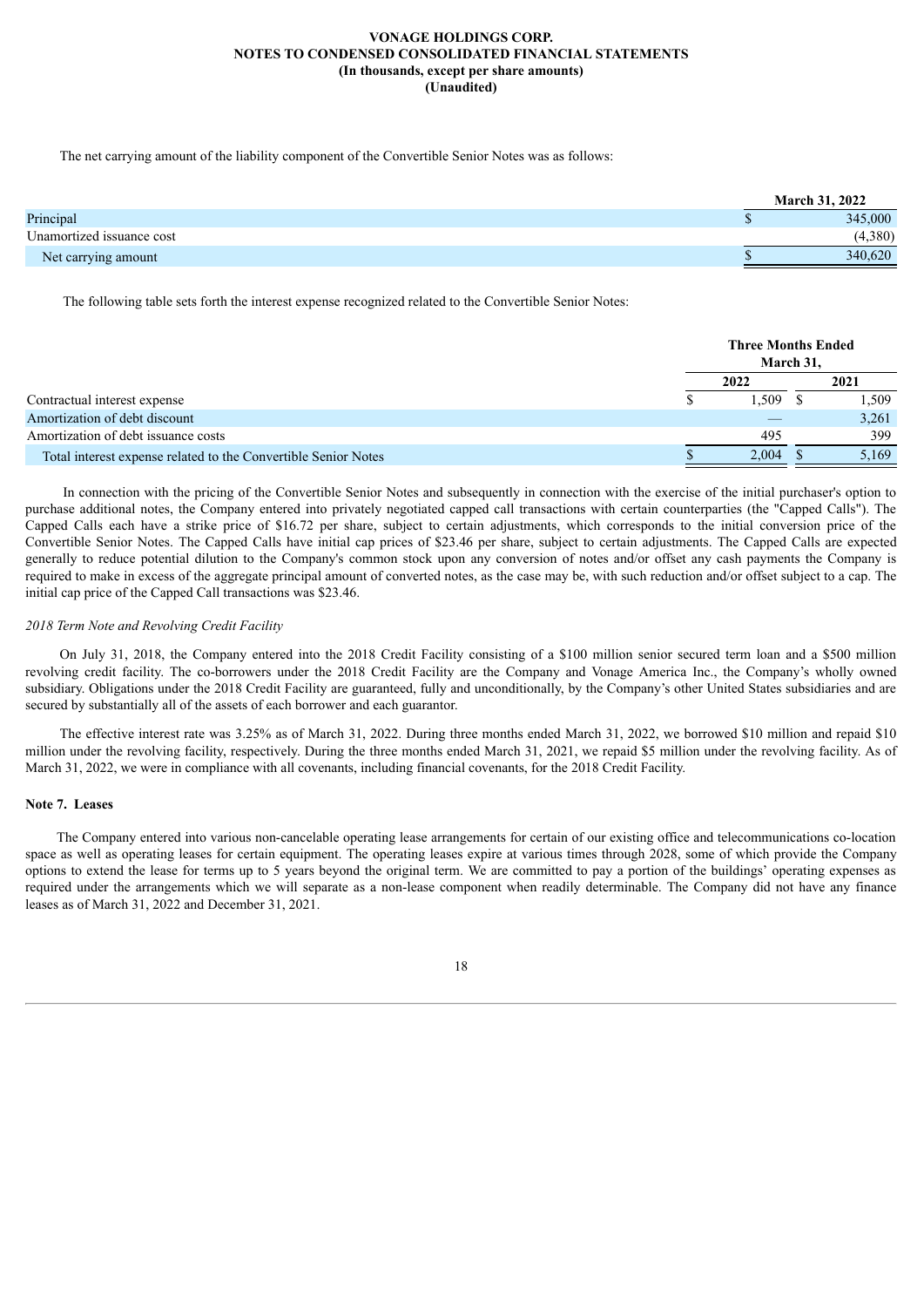The Company incurred operating lease expense of \$2,472 and \$2,558, respectively, during the three months ended March 31, 2022 and 2021, related to its operating leases. In addition, the Company received sub-lease income of \$287 and \$284, respectively, during the three months ended March 31, 2022 and 2021. Additionally, the remaining weighted average lease term for our operating leases was 4.50 years and the weighted average discount rate utilized to measure the Company's operating leases was 4.09% as of March 31, 2022.

Supplemental cash flow related to the Company's operating leases is as follows:

|                                                                        |                       | <b>Three Months Ended</b> |  |                       |  |  |  |
|------------------------------------------------------------------------|-----------------------|---------------------------|--|-----------------------|--|--|--|
|                                                                        | <b>March 31, 2022</b> |                           |  | <b>March 31, 2021</b> |  |  |  |
|                                                                        |                       |                           |  |                       |  |  |  |
| Cash paid for amounts included in the measurement of lease liabilities |                       | 2.924                     |  | 2.628                 |  |  |  |
| Right-of-use assets obtained in exchange for lease obligations         |                       | 4.759                     |  | 8.431                 |  |  |  |

Maturities of operating lease liabilities as of March 31, 2022 and December 31, 2021 are as follows:

|                       | <b>March 31, 2022</b> | <b>December 31, 2021</b> |
|-----------------------|-----------------------|--------------------------|
| $2022^{(1)}$          | 10,736                | 11,825                   |
| 2023                  | 11,871                | 11,089                   |
| 2024                  | 8,195                 | 7,193                    |
| 2025                  | 8,430                 | 7,404                    |
| 2026                  | 7,512                 | 6,431                    |
| Thereafter            | 3,669                 | 3,280                    |
| Total lease payments  | 50,413                | 47,222                   |
| Less imputed interest | (5,392)               | (4,166)                  |
| Total                 | 45,021                | 43,056                   |

(1) Excluding three months ended March 31, 2022 for the period ended March 31, 2022.

During the year ended December 31, 2021, the Company entered into a new lease agreement to relocate its corporate headquarters to a new leased facility located in Holmdel, New Jersey. As a result, the Company incurred a charge associated with the abandonment of its former corporate headquarters during the first quarter of 2022 of \$2,103.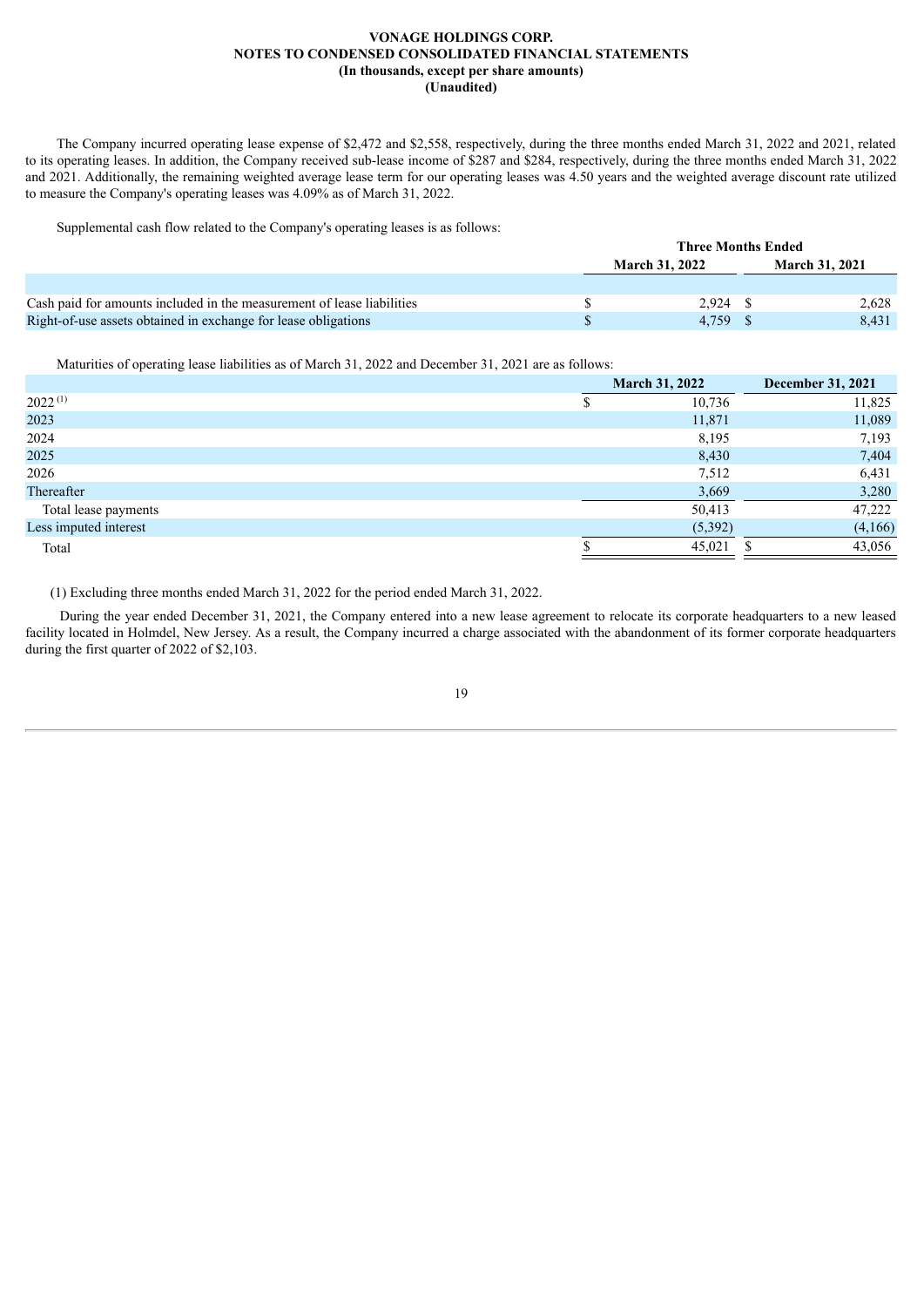#### **Note 8. Common Stock**

As of March 31, 2022 and December 31, 2021, the Company had 596,950 shares of common stock authorized and had 8,540 shares available for grants under our share-based compensation programs as of March 31, 2022. For a detailed description of our share-based compensation programs refer to Note 11, *Employee Stock Benefit Plans* in the consolidated financial statements included in our Annual Report on Form 10-K for the year ended December 31, 2021. The following table reflects the changes in the Company's common stock issued and outstanding:

#### **For the Three Months Ended**

| <i>(in thousands)</i>                              | <b>Issued</b> | Treasurv  | Outstanding |
|----------------------------------------------------|---------------|-----------|-------------|
| Balance at December 31, 2020                       | 323,815       | (74, 841) | 248,974     |
| Shares issued under the 2015 Equity Incentive Plan | 3,612         |           | 3,612       |
| Employee taxes paid on withholding shares          |               | (1,316)   | (1,316)     |
| Balance at March 31, 2021                          | 327.427       | (76, 157) | 251,270     |
|                                                    |               |           |             |
| Balance at December 31, 2021                       | 331,330       | (77, 324) | 254,006     |
| Shares issued under the 2015 Equity Incentive Plan | 3.637         |           | 3,637       |
| Employee taxes paid on withholding shares          |               | (1,208)   | (1,208)     |
| Balance at March 31, 2022                          | 334,967       | (78, 532) | 256,435     |

#### **Note 9. Commitments and Contingencies**

#### *Litigation*

From time to time we are subject to legal proceedings, governmental inquiries, claims and investigations relating to our business, including claims of alleged infringement of commercial, employment, intellectual property rights, and other matters. In addition, we receive letters or other communications from third parties inviting us to obtain patent licenses that might be relevant to our business or alleging that our services infringe upon third-party patents or other intellectual property. In accordance with generally accepted accounting principles, we make a provision for a liability when it is both probable that a liability has been incurred and the amount of the loss or range of loss can be reasonably estimated. These provisions, if any, are reviewed at least quarterly and adjusted to reflect the impacts of negotiations, settlements, rulings, advice of legal counsel, and other information and events pertaining to a particular case. Litigation is inherently unpredictable. We believe that we have valid defenses with respect to the legal matters pending against us and are vigorously defending these matters. Given the uncertainty surrounding litigation and our inability to assess the likelihood of a favorable or unfavorable outcome in such matters and our inability to reasonably estimate the amount of loss or range of loss, it is possible that the resolution of one or more of these matters could have a material adverse effect on our condensed consolidated financial position, cash flows or results of operations.

#### *Regulation*

Telephony services are subject to a broad spectrum of state, federal and foreign regulations. Because of the uncertainty over whether VoIP should be treated as a telecommunications or information service, we have been involved in a substantial amount of state and federal regulatory activity. Implementation and interpretation of the existing laws and regulations is ongoing and is subject to litigation by various federal and state agencies and courts. Due to the uncertainty over the regulatory classification of VoIP service, there can be no assurance that we will not be subject to new regulations or existing regulations under new interpretations, and that such change would not introduce material additional costs to our business. The Company continues to monitor federal regulations relating to net neutrality, rural call completion issues, number slamming, 911 access, access to telecommunication equipment and services by persons with disabilities, caller ID services, number portability, unwanted calls to reassigned numbers, and robocalling. As we continue to expand globally, these types of regulations are likely to be similarly enacted and enforced by the local regulatory authorities.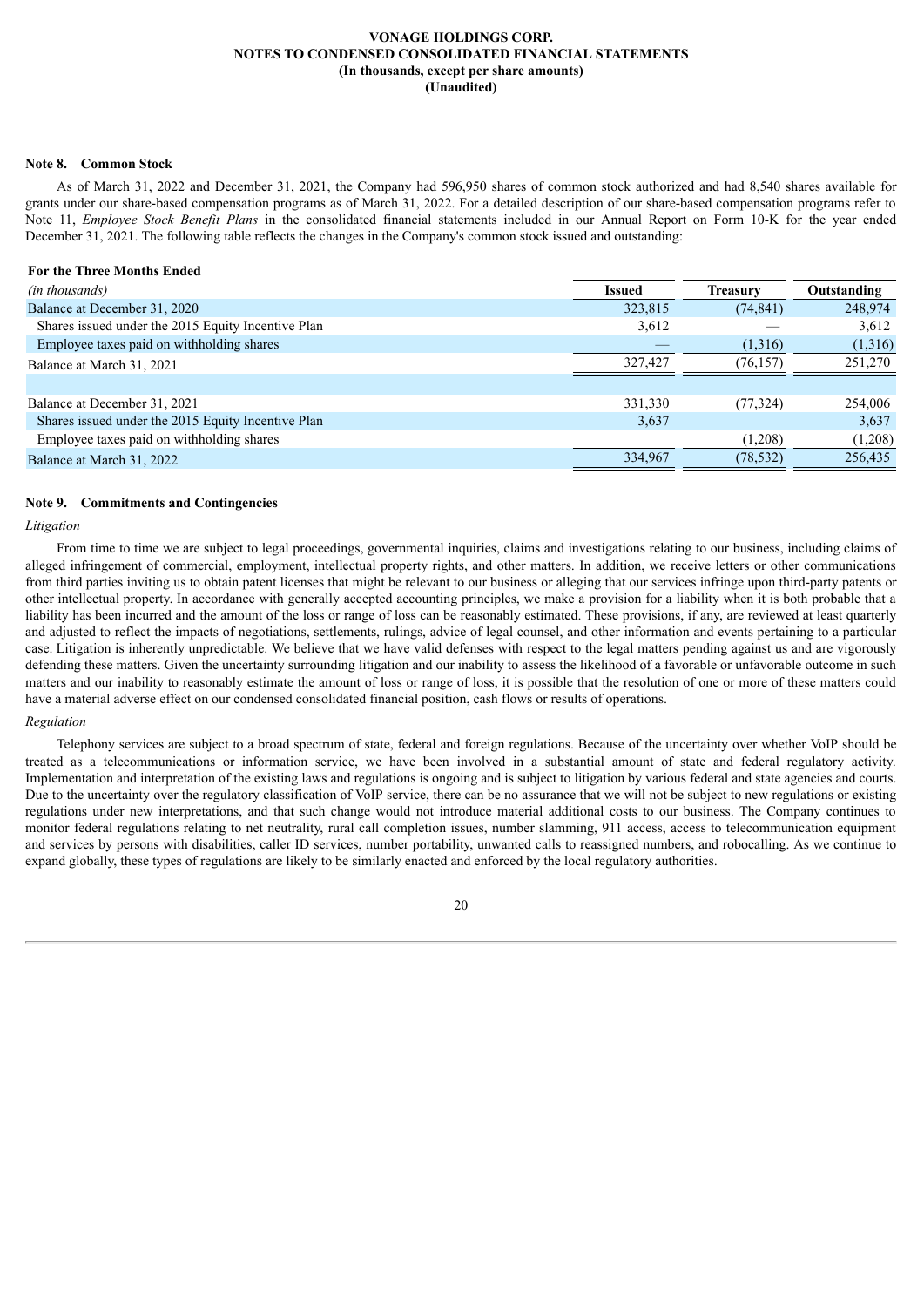## *State and Municipal Taxes*

In accordance with generally accepted accounting principles, we make a provision for a liability for taxes when it is both probable that a liability has been incurred and the amount of the liability or range of liability can be reasonably estimated. These provisions are reviewed at least quarterly and adjusted to reflect the impacts of negotiations, settlements, rulings, advice of legal counsel, and other information and events pertaining to a particular case. From time to time, we have received inquiries from a number of states and local taxing agencies with respect to the remittance of sales, use, telecommunications, and excise taxes. Several jurisdictions are currently conducting tax audits of the Company's records. While the Company collects or has accrued for taxes that it believes are required to be remitted, it has reviewed its positions in those various jurisdictions as well as other regulatory fees and has established appropriate reserves. As such, we have established reserves of \$10,428 and \$10,010 as of March 31, 2022 and December 31, 2021, respectively, as our best estimate of the potential tax exposure for any retroactive assessment.

| v<br>× |  |
|--------|--|
|        |  |
|        |  |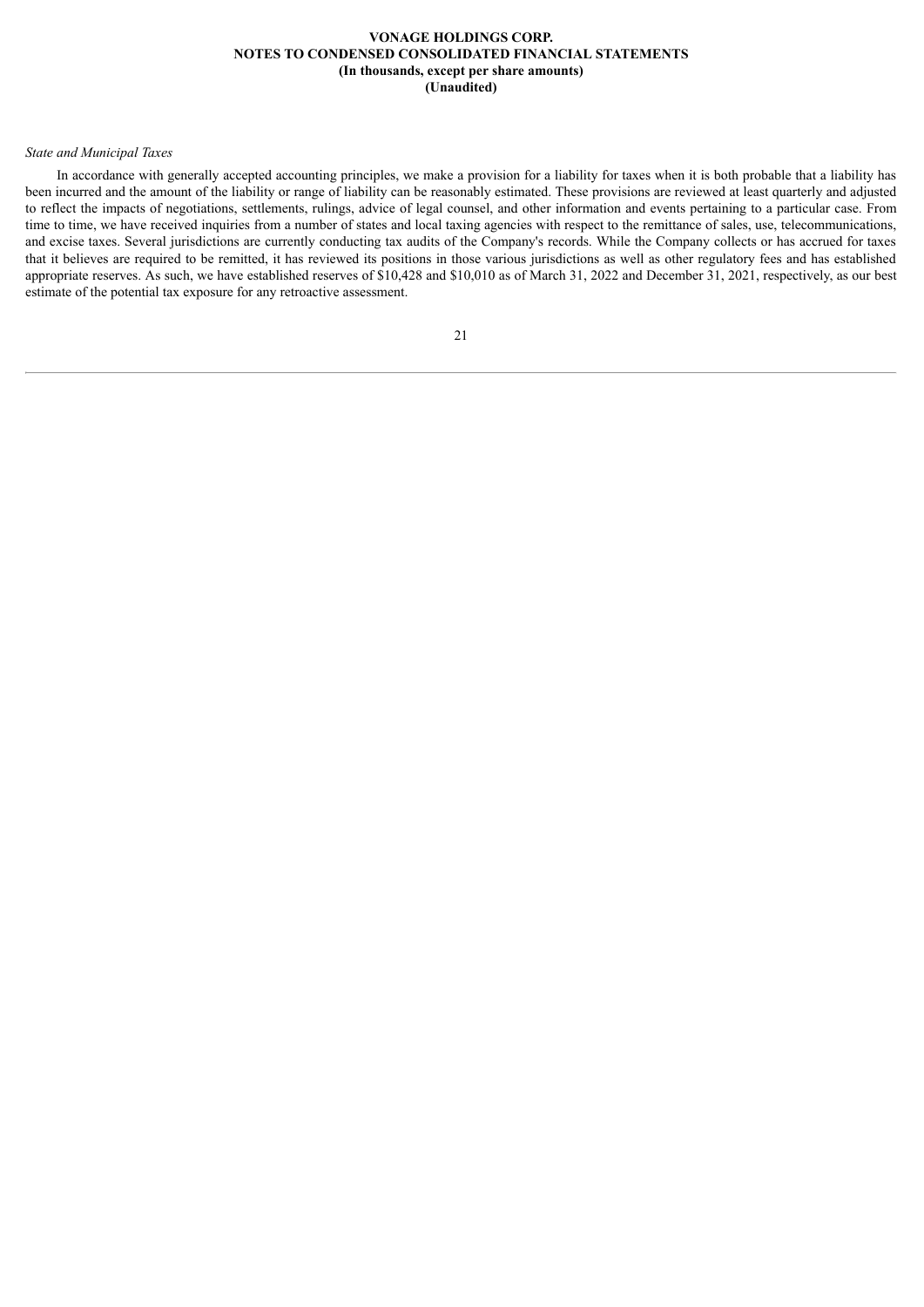## **Note 10. Industry Segment and Geographic Information**

ASC 280, *Segment Reporting,* establishes reporting standards for an enterprise's business segments and related disclosures about its products, services, geographic areas and major customers. Under ASC 280, the method for determining what information to report is based upon the way management organizes the reportable operating segments within the Company for making operating decisions and assessing financial performance. Our chief operating decision-maker reviews revenue and Adjusted EBITDA for each of our reportable operating segments. In addition, with the exception of goodwill and intangible assets, we do not identify or allocate our assets by the reportable operating segments as this information is not utilized by management to allocate resources or capital.

#### *Vonage Communications Platform*

The Vonage Communications Platform is our single enterprise cloud communications platform, offering our wide range of enterprise communications services and solutions including Communications APIs, Unified Communications, and Contact Center Communications. The Vonage Communications Platform brings unique value to businesses by providing multiple communications channels - video, voice, messaging, email and verification - that integrate into applications, products and workflows. This delivers both the power and the flexibility our customers need to disrupt their industries, and enables the type of business continuity, remote work, and remote delivery of services that are now essential for companies to work and serve customers from anywhere. Vonage products and services enable our business customers to fundamentally change how they engage with their customers and team members. We have a robust set of solutions and services that meet the needs of businesses of all sizes, from micro, to SMB through mid-market and enterprise. We provide customers with multiple deployment options designed to provide the reliability and quality of service they demand. Vonage solutions also integrate with today's leading business applications, CRM and productivity tools, including Google's G Suite, Zendesk, Salesforce's Sales and Service Clouds, Microsoft Dynamics, ServiceNow, Oracle, and Clio among others, to drive internal communications and collaboration among team members and external engagement with customers.

#### *Consumer*

For our Consumer customers, we enable users to access and utilize our UCaaS services and features, via a single "identity," either a number or user name, regardless of how they are connected to the Internet, including over 3G/4G, LTE, Cable, or DSL broadband networks. This technology enables us to offer our Consumer customers attractively priced voice and messaging services and other features around the world on a variety of devices.

Information about our segment results for the three months ended March 31, 2022 and March 31, 2021 were as follows:

| <b>Three Months Ended</b>      | <b>Service Revenue</b> |              | Revenue    |  | <b>Adjusted EBITDA</b> |     | Depreciation and<br>Amortization |
|--------------------------------|------------------------|--------------|------------|--|------------------------|-----|----------------------------------|
| <b>March 31, 2022</b>          |                        |              |            |  |                        |     |                                  |
| Vonage Communications Platform | \$<br>284,198          | <sup>S</sup> | 296,410 \$ |  | 2,166                  | - S | 25,054                           |
| Consumer                       | 55,132                 |              | 62,418     |  | 41,893                 |     | 141                              |
| <b>Total Vonage</b>            | 339,330                |              | 358,828 \$ |  | 44,059                 |     | 25,195                           |
|                                |                        |              |            |  |                        |     |                                  |
| <b>March 31, 2021</b>          |                        |              |            |  |                        |     |                                  |
| Vonage Communications Platform | 240,442                | -S           | 255,454 \$ |  | $(1,846)$ \$           |     | 20,080                           |
| Consumer                       | 65,697                 |              | 77,446     |  | 50,013                 |     | 337                              |
| <b>Total Vonage</b>            | 306,139                |              | 332,900    |  | 48,167                 |     | 20,417                           |
|                                |                        |              |            |  |                        |     |                                  |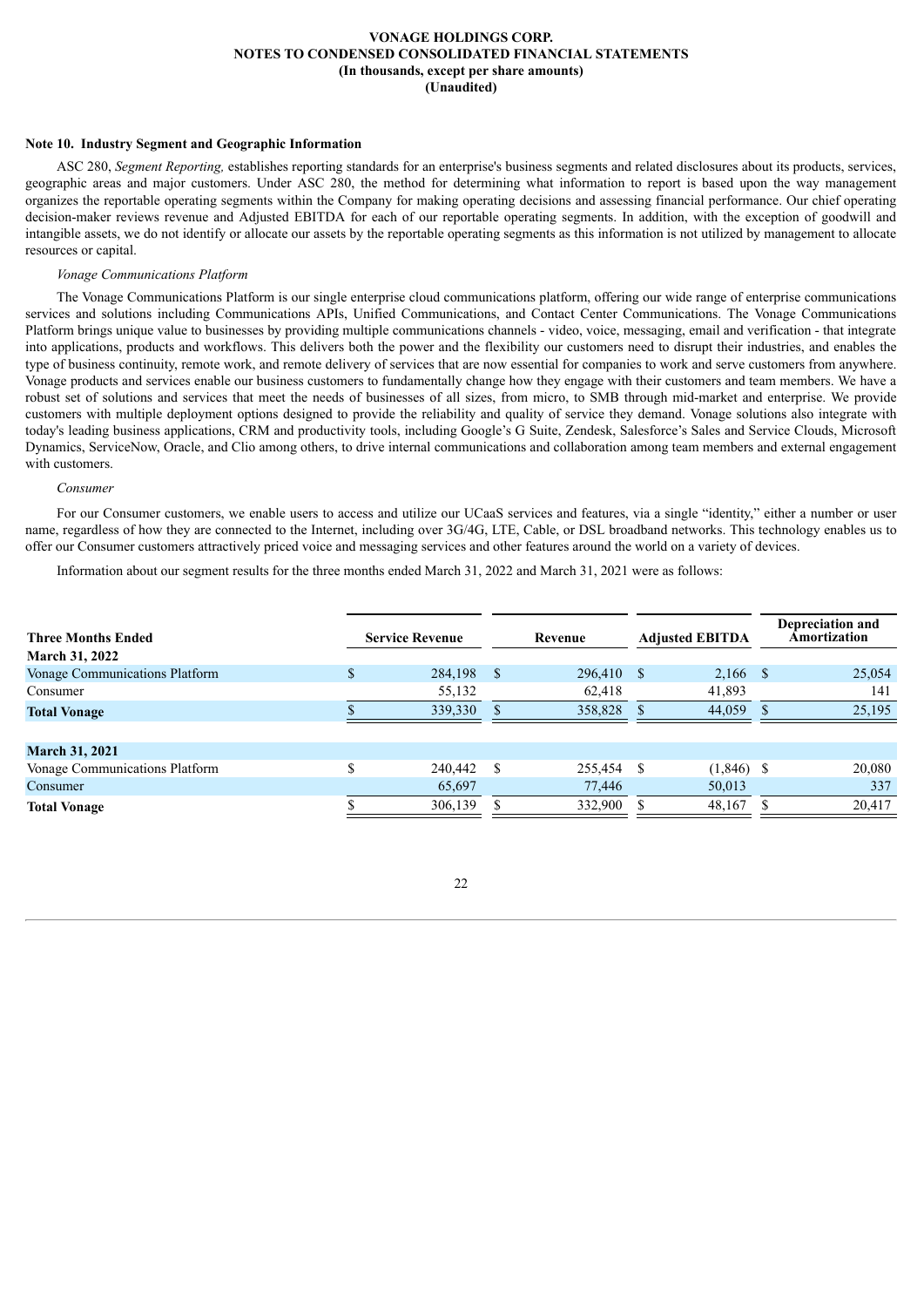The Company uses Adjusted EBITDA as the measure of profit or loss for the evaluation of performance and allocation of resources of our reportable operating segments. Adjusted EBITDA is defined as net income or net loss before income tax expense or benefit, interest expense, depreciation and amortization, amortization of costs to implement cloud computing arrangements, share-based expense, acquisition related transaction and integration costs, exit activities - severance and lease abandonment, and other non-recurring items. Exit activities - severance and lease abandonment relate to the Company's business-wide optimization and alignment project initiated in 2020 which included employee related exits and further facility exit costs executed upon as part of the overall project. Other non-recurring items principally include certain litigation charges including defense costs, acquisition related consideration accounted for as compensation, long term incentive award and other non-recurring project costs such as the review of the Consumer business. This is also consistent with the measure used under our bank credit assessment. Our reconciliation of the aggregate amount of Adjusted EBITDA for our reportable segments to consolidated income before taxes is presented below:

|                                                                 | <b>Three Months Ended</b> |           |     |           |  |
|-----------------------------------------------------------------|---------------------------|-----------|-----|-----------|--|
|                                                                 | March 31,                 |           |     |           |  |
|                                                                 |                           | 2022      |     | 2021      |  |
| <b>Adjusted EBITDA</b>                                          |                           | 44,059    | - S | 48,167    |  |
| Interest expense                                                |                           | (3,653)   |     | (7,298)   |  |
| Depreciation and amortization                                   |                           | (25, 195) |     | (20, 417) |  |
| Amortization of costs to implement cloud computing arrangements |                           | (1,175)   |     | (896)     |  |
| Share-based expense                                             |                           | (29,042)  |     | (14, 566) |  |
| Acquisition related transaction and integration costs           |                           | (1,744)   |     |           |  |
| Exit activities - severance and lease abandonment               |                           | (2,103)   |     | (1,294)   |  |
| Other non-recurring items                                       |                           | (3,135)   |     | (1,891)   |  |
| (Loss) Income before taxes                                      |                           | (21,988)  |     | 1,805     |  |

Information about our operations by geographic location is as follows:

<span id="page-22-0"></span>

|                           |  | <b>March 31, 2022</b> | December 31, 2021 |
|---------------------------|--|-----------------------|-------------------|
| <b>Long-lived assets:</b> |  |                       |                   |
| <b>United States</b>      |  | 622,093               | 627,243           |
| United Kingdom            |  | 268,519               | 278,173           |
| Israel                    |  | .663                  | 1,702             |
|                           |  | 892,275               | 907,118           |

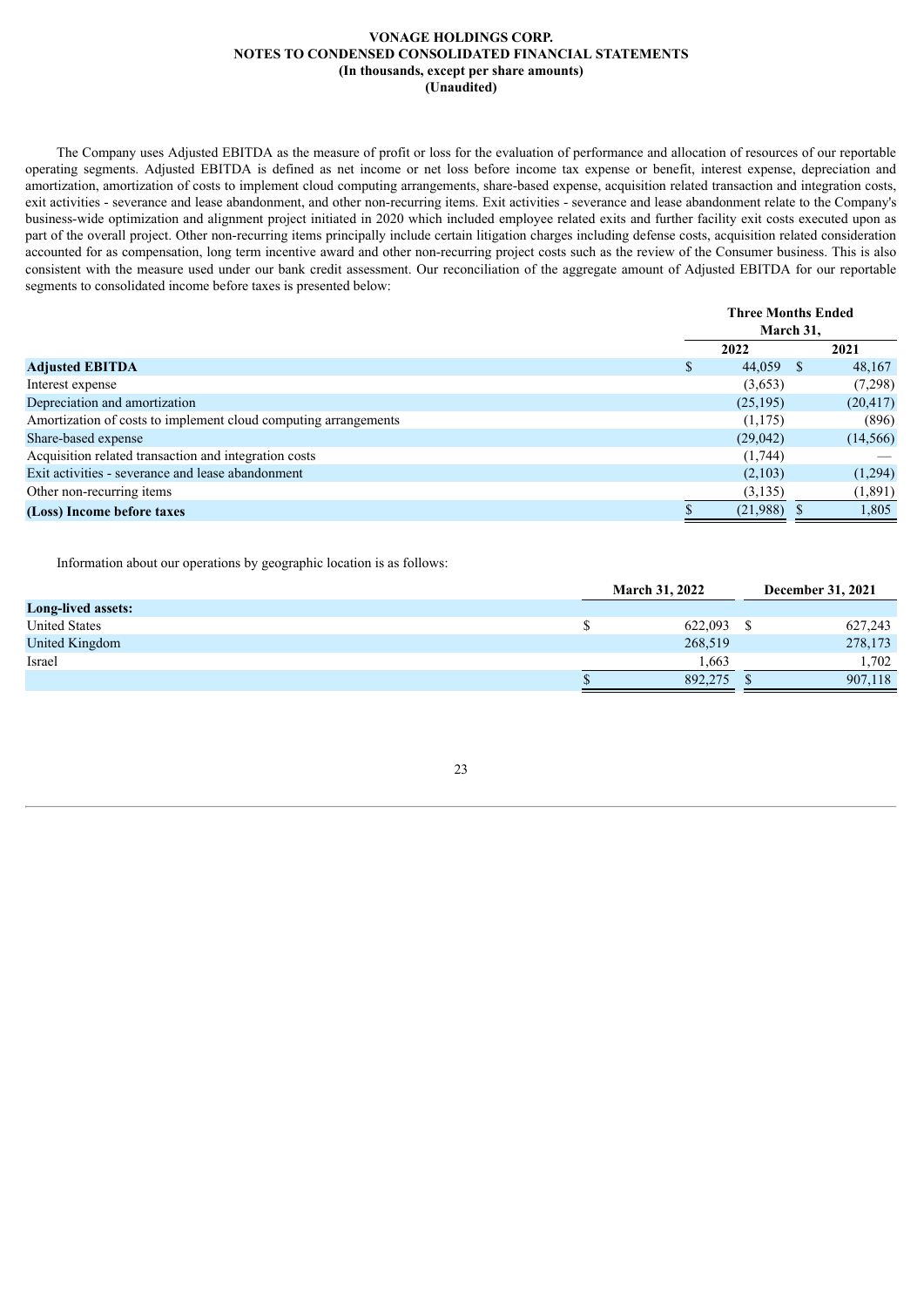#### **Item 2. Management's Discussion and Analysis of Financial Condition and Results of Operations**

You should read the following discussion together with our condensed consolidated financial statements and the related notes included elsewhere in this Form 10-Q and our audited financial statements included in our Annual Report on Form 10-K. This discussion contains forward-looking statements. These forward-looking statements are based on information available at the time the statements are made and/or management's belief as of that time with respect to future events and involve risks and uncertainties that could cause actual results and outcomes to be materially different. Important factors that could cause such differences include but are not limited to: realizing the benefits of optimization and cost-saving initiatives; the impact of the COVID-19 pandemic; the competition we face; the expansion of competition in the cloud communications market; risks related to the acquisition or integration of businesses we have acquired; our ability to adapt to rapid changes in the cloud communications market; the nascent state of the cloud communications for business market; our ability to retain customers and attract new customers cost-effectively; the risk associated with developing and maintaining effective internal sales teams and effective distribution channels; security breaches and other compromises of information security; risks associated with sales of our services to medium-sized and enterprise customers; our reliance on third-party hardware and software; our dependence on third-party facilities, equipment, systems and services; system disruptions or flaws in our technology and systems; our ability to comply with data privacy and related regulatory matters; our ability to scale our business and grow efficiently; our dependence on third party vendors; the impact of fluctuations in economic conditions, particularly on our small and medium business customers; our ability to obtain or maintain relevant intellectual property licenses or to protect our trademarks and internally developed software; restrictions in our debt agreements that may limit our operating flexibility; our ability to obtain additional financing if required; our ability to raise funds necessary to settle conversion of the 2024 convertible senior notes; conditional conversion features of the convertible senior notes; the cash settlement of the convertible senior notes; the effects of the capped call transactions in connection with the convertible senior notes; fraudulent use of our name or services; intellectual property and other litigation that have been and may be brought against us; reliance on third parties for our 911 services; uncertainties relating to regulation of business services; risks associated with legislative, regulatory or judicial actions regarding our business products; risks associated with operating abroad; risks associated with the taxation of our business; governmental regulation and taxes in our international operations; liability under anti-corruption laws or from governmental export controls or economic sanctions; our dependence on our customers' unimpeded access to broadband connections; foreign currency exchange risk; our history of net losses and ability to achieve consistent profitability in the future; our ability to fully realize the benefits of our net operating loss carry-forwards if an ownership change occurs; certain provisions of our charter documents; and other factors that are set forth under "Risk Factors" in Item 1A of our Annual Report on Form 10-K for the fiscal year ended December 31, 2021. While we may elect to update forward-looking statements at some point in the future, we specifically disclaim any obligation to do so, and therefore, you should not rely on these forward-looking statements as representing our views as of any date subsequent to the date this Form 10-Q is filed with the Securities and Exchange Commission.

#### **Financial Information Presentation**

Management's discussion and analysis of financial condition and results of operations is provided as a supplement to, and should be read in connection with, the consolidated financial statements and related notes thereof. For the financial information discussed in this Quarterly Report on Form 10-Q, other than per share and per line amounts, dollar amounts are presented in thousands, except where noted. All trademarks are the property of their owners.

## **Overview**

At Vonage, our vision is to accelerate the world's ability to connect. We are observing a secular change in the way business is done, with a fundamental shift in how communications technologies are being leveraged in almost every industry. Through the Vonage Communications Platform, our strategy is to deliver a single leading cloud communications platform that powers our customers' and partners' global engagement solutions using our APIs, Unified Communications, and Contact Center innovations. We believe that the Vonage Communications Platform's products and services are well positioned to take advantage of emerging trends with sizable, growing total addressable markets as companies look to cloud-based communications solutions and API programming architectures as part of their digital transformation.

Our business is organized under two reportable operating segments: Vonage Communications Platform and Consumer. The Vonage Communications Platform includes our Unified Communications, Contact Center Communications, and APIs service offerings and represents the Company's strategic business as the source of future growth. Our Consumer segment includes our communications solutions for residential customers based on our roots in providing VoIP communication services.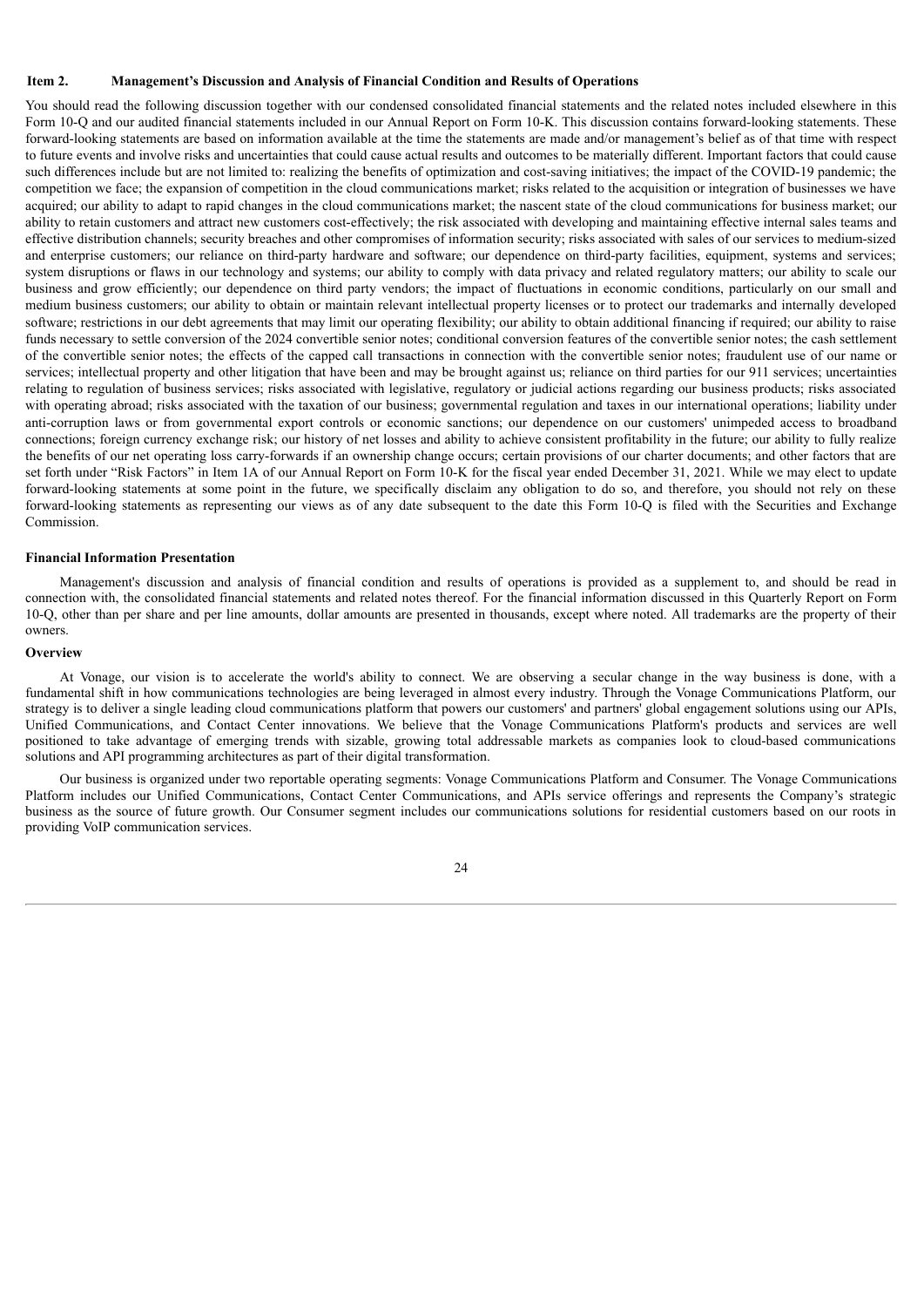#### **Vonage Communications Platform**

Our strategic business is the Vonage Communications Platform which delivers a single leading cloud communications platform that powers our customers' and partners' global engagement solutions using our APIs, Unified Communications, and Contact Center innovations. The Vonage Communications Platform brings unique value to businesses by providing multiple communications channels - including video, voice, messaging, email, verification, and artificial intelligence - that integrate into the applications, products and workflows that our customers are already using. We believe this delivers both the power and the flexibility to our customers to address the growing need to transform their communications, connections and experiences for customers and enables the type of business continuity, remote work, and remote delivery of services that are now essential for team members.

## **Consumer**

For our Consumer customers, we enable users to access and utilize our services and features, via their existing internet connections, including over 3G/4G, LTE, Cable, or DSL broadband networks. This technology enables us to offer our Consumer customers attractively priced voice and messaging services and other features around the world on a variety of devices. Our Consumer strategy is focused on the continued penetration of our core North American markets, which provide value in international long distance and target under-served segments.

## **Services Outside of the United States**

We have operations in the United States, United Kingdom, Canada, Israel, Hong Kong, and Singapore, and provide a wide range of communications solutions to our customers located in many countries around the world.

#### **Impact of Russia and Ukraine Invasion**

In February 2022, the Russian Federation commenced a military action with the country of Ukraine. As a result of this action, various nations, including the United States, have instituted economic sanctions against the Russian Federation and Belarus. Further, the impact of this action and related sanctions on the world economy are not fully determinable as of the date of these financial statements and the specific impact on the Company's financial condition, results of operations, and cash flows may be material depending on the duration and degree of the invasion.

### **Impact of COVID-19**

The ongoing COVID-19 pandemic, typical business travel remains at reduced levels to protect the health of our employees and to comply with local guidelines, and we have also continued modified usage of Vonage offices worldwide to comply with social distancing (including our corporate headquarters), all of which disrupt how we typically operate our business.

COVID-19 has impacted some of our customers more than others, including customers in the travel, hospitality, retail, and other industries where physical interaction is critical. We have experienced and expect that we will continue to experience slowdowns in bookings and customer payments, customer churn and reduced usage, and issuance of customer credits to distressed customers served by certain product lines in the Vonage Communications Platform. In addition, COVID-19 may have impacts on many additional aspects of our operations, directly and indirectly, including with respect to its impacts on customer behaviors, our business and our employees, and the market generally, and the scope and nature of these impacts continue to evolve each day.

#### **Recent Significant Events**

On November 22, 2021, the Company, Telefonaktiebolaget LM Ericsson (publ) ("Ericsson"), and Ericsson Muon Holding Inc., entered into an Agreement and Plan of Merger (the "Merger Agreement") providing for the acquisition of the Company by Ericsson for approximately \$6.2 billion in cash. The proposed transaction received the required approval of the Company's stockholders on February 9, 2022 and is expected to be consummated during the first half of 2022 following the satisfaction of certain other customary conditions.

During the year December 31, 2021, the Company entered into a new lease agreement to relocate its corporate headquarters to a new leased facility located in Holmdel, New Jersey. As a result, the Company incurred a charge associated with the abandonment of its former corporate headquarters during the first quarter of 2022.

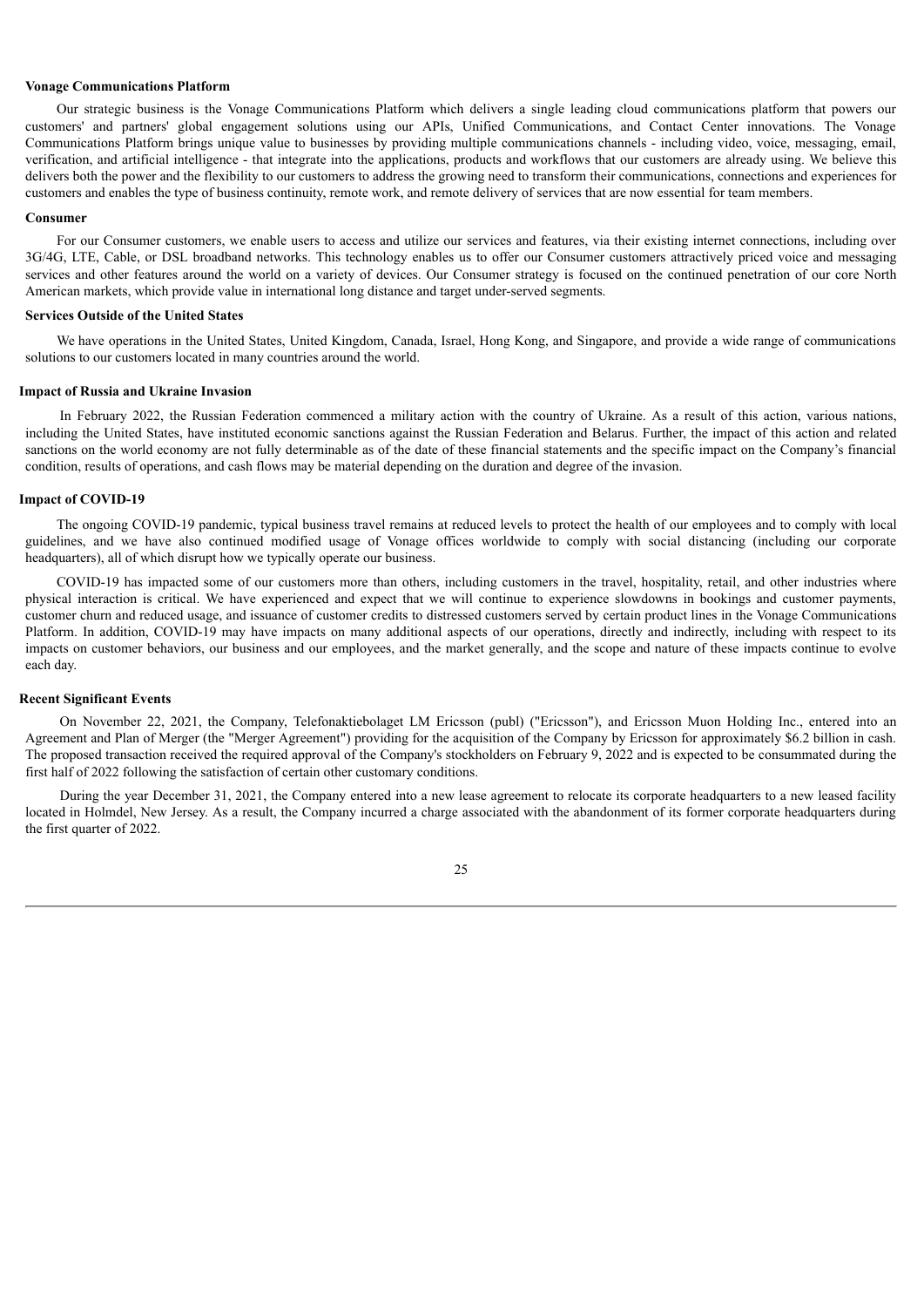#### **Trends in Our Industry**

A number of trends in our industry have a significant effect on our results of operations and are important to an understanding of our financial statements.

*Competitive landscape.* The business cloud communications markets and consumer services market in which we participate are highly competitive. We face competition from a broad set of companies, including (i) SaaS companies, CCaaS companies, other alternative communication providers, other providers of cloud communication services and (ii) traditional telephone, wireless service providers, cable companies, and alternative communications providers with consumer offerings. As the cloud communications market evolves, and the convergence of voice, video, messaging, mobility and data networking technologies accelerates, we may face competition in the future from companies that do not currently compete in the market, including companies that currently compete in other sectors, companies that serve consumers rather than business customers, or companies which expand their market presence to include cloud communications. Moreover, as businesses and educational institutions are quickly pivoting to cloud-based communications in light the increased need for remote work and remote learning due to the COVID-19 pandemic, we are experiencing intense competition from our existing competitors, and also emerging competitors, seeking to capitalize on the growing needs for businesses and educators to transform their operations.

Regulation. Our business has developed in a relatively lightly regulated environment. See the discussion under "Regulation" in Note 9 to our condensed consolidated financial statements for a discussion of regulatory issues that impact us.

#### **Key Operating Data**

The table below includes key operating data that our management uses to measure the growth and operating performance of the Vonage Communications Platform segment:

| <b>Vonage Communications Platform</b>                |  | <b>Three Months Ended</b><br>March 31. |  |          |  |  |  |  |  |
|------------------------------------------------------|--|----------------------------------------|--|----------|--|--|--|--|--|
|                                                      |  | 2022                                   |  | 2021     |  |  |  |  |  |
| Service revenue per customer                         |  | 677                                    |  | 582      |  |  |  |  |  |
| Vonage Communications Platform service revenue churn |  | $0.6\%$                                |  | $0.5 \%$ |  |  |  |  |  |

*Service Revenue per Customer.* Service revenues per customer for a particular period is calculated by dividing the average monthly service revenues for the period by the average number of customers over the number of months in the period. The average number of customers is the number of customers on the first day of the period, plus the number of customers on the last day of the period, divided by two. Service revenues excludes revenues from trading and auction customers. Service revenue per customer increased from \$582 for the three months ended March 31, 2021 to \$677 for the three months ended March 31, 2022 primarily driven by the Company's successful efforts to attract larger VCP customers, to expand services provided to our existing VCP customers, and to growth in our API SMS services.

*Vonage Communications Platform Service Revenue Churn*. Vonage Communications Platform service revenue churn is calculated by dividing the service revenue from customers or customer locations that have been confirmed to be foregone during a period by the simple average of the total service revenue from all customers in that period. Service revenue for purposes of determining VCP revenue churn is service revenue excluding revenue from our trading and auction customers, and usage in excess of a customer's contracted service plan, regulatory fees charged to customers, and credits. The simple average of total service revenue from all customers during the period is the total service revenue as defined herein on the first day of the period, plus the total service revenue as defined herein on the last day of the period, divided by two. Terminations, as used in the calculation of churn statistics, do not include customers terminated during the period if termination occurred within the first month after activation. Other companies may calculate service revenue churn differently, and their service revenue churn data may not be directly comparable to ours. Vonage Communications Platform revenue churn increased from 0.5% for the three months ended March 31, 2021 to 0.6% for the three months ended March 31, 2022. Our service revenue churn may fluctuate over time due to economic conditions, seasonality in certain customer's operations, loss of customers who are acquired, and competitive pressures including promotional pricing. We are continuing to invest in our overall quality of service which includes customer care headcount and systems, billing systems, on-boarding processes and self-service options to ensure we scale our processes to our growth and continue to improve the overall customer experience.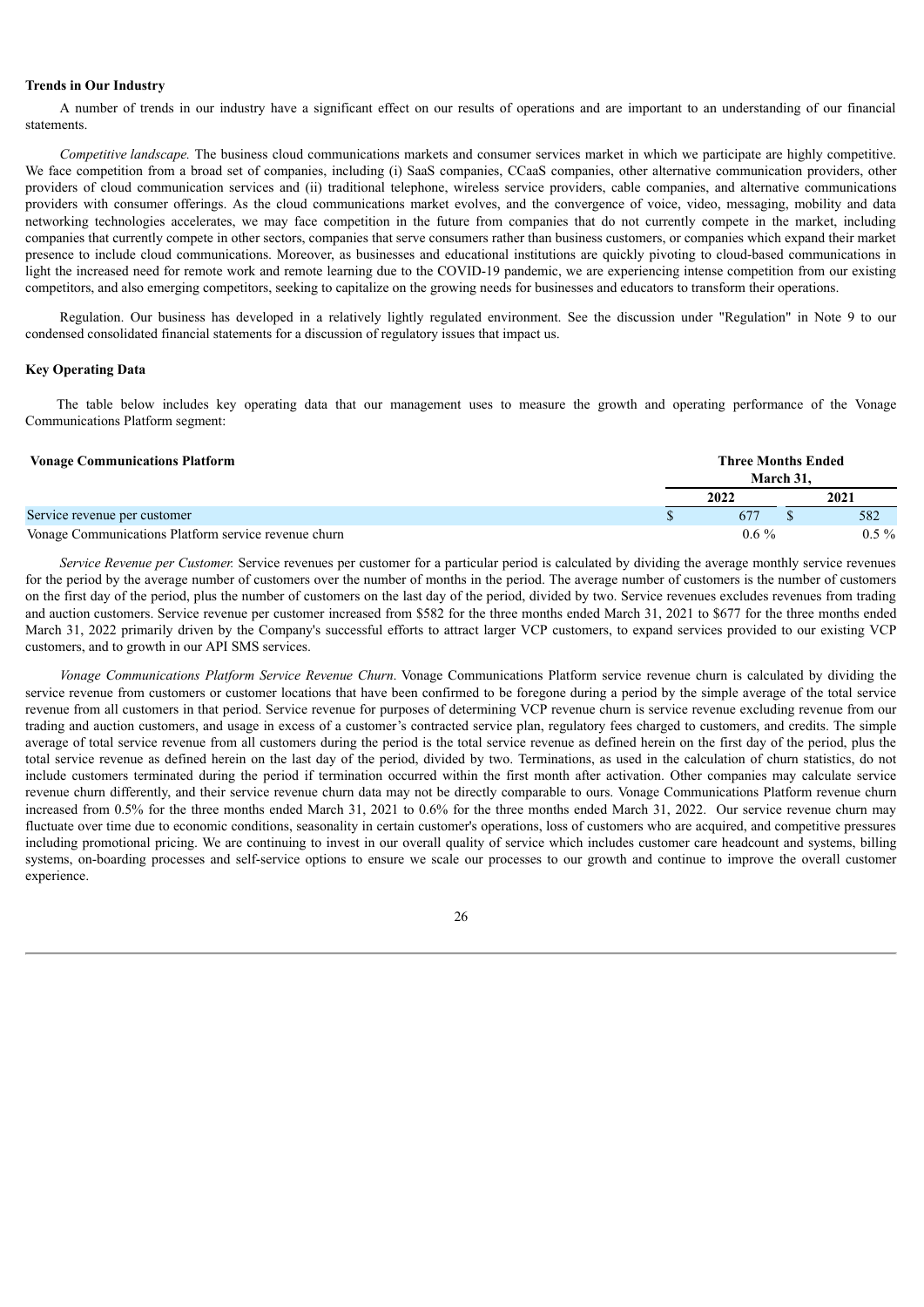The table below includes key operating data that our management uses to measure the growth and operating performance of the Consumer segment:

| Consumer                                     |  | <b>Three Months Ended</b><br>March 31. |         |  |  |  |  |  |  |  |
|----------------------------------------------|--|----------------------------------------|---------|--|--|--|--|--|--|--|
|                                              |  | 2022                                   | 2021    |  |  |  |  |  |  |  |
| Average monthly revenues per subscriber line |  | 27.23                                  | 29.05   |  |  |  |  |  |  |  |
| Subscriber lines (at period end)             |  | 749.108                                | 867,243 |  |  |  |  |  |  |  |
| Customer churn                               |  | $1.6\%$                                | 9%      |  |  |  |  |  |  |  |

*Average Monthly Revenues per Subscriber Line.* Average monthly revenues per subscriber line for a particular period is calculated by dividing our revenues for that period by the simple average number of subscriber lines for the period, and dividing the result by the number of months in the period. The simple average number of subscriber lines for the period is the number of subscriber lines on the first day of the period, plus the number of subscriber lines on the last day of the period, divided by two. Our average monthly revenues per subscriber line decreased from \$29.05 for the three months ended March 31, 2021 to \$27.23 for the three months ended March 31, 2022 due primarily to lower USF revenue period over period due to declining rates.

*Subscriber Lines.* Our subscriber lines include, as of a particular date, all paid subscriber lines from which a customer can make an outbound telephone call on that date. Our subscriber lines include fax lines, including fax lines bundled with subscriber lines in our small office home office calling plans and soft phones, but do not include our virtual phone numbers and toll free numbers, which only allow inbound telephone calls to customers. Subscriber lines decreased from 867,243 as of March 31, 2021 to 749,108 as of March 31, 2022, reflecting planned actions to manage the decline in customer base.

*Customer Churn.* Customer churn is calculated by dividing the number of customers that have terminated during a period by the simple average of number of customers in a given period. The simple average number of customers during the period is the number of customers on the first day of the period. plus the number of customers on the last day of the period, divided by two. Terminations, as used in the calculation of churn statistics, do not include customers terminated during the period if termination occurred within the first month after activation. Other companies may calculate customer churn differently, and their customer churn data may not be directly comparable to ours. Customer churn decreased to 1.6% for the three months ended March 31, 2022 from 1.9% for the three months ended March 31, 2021, respectively. We maximize customer value by focusing marketing spend on higher return channels and away from assisted selling channels which had higher early life churn. We monitor customer churn on a daily basis and use it as an indicator of the level of customer satisfaction. Customers who have been with us for a year or more tend to have a lower churn rate than customers who have not. In addition, our customers who are international callers generally churn at a lower rate than customers who are domestic callers. Our customer churn will fluctuate over time due to economic conditions, competitive pressures including promotional pricing targeting international long distance callers, marketplace perception of our services, and our ability to provide high quality customer care and network quality and add future innovative products and services. See the discussion above for detail regarding churn impacting our business customers.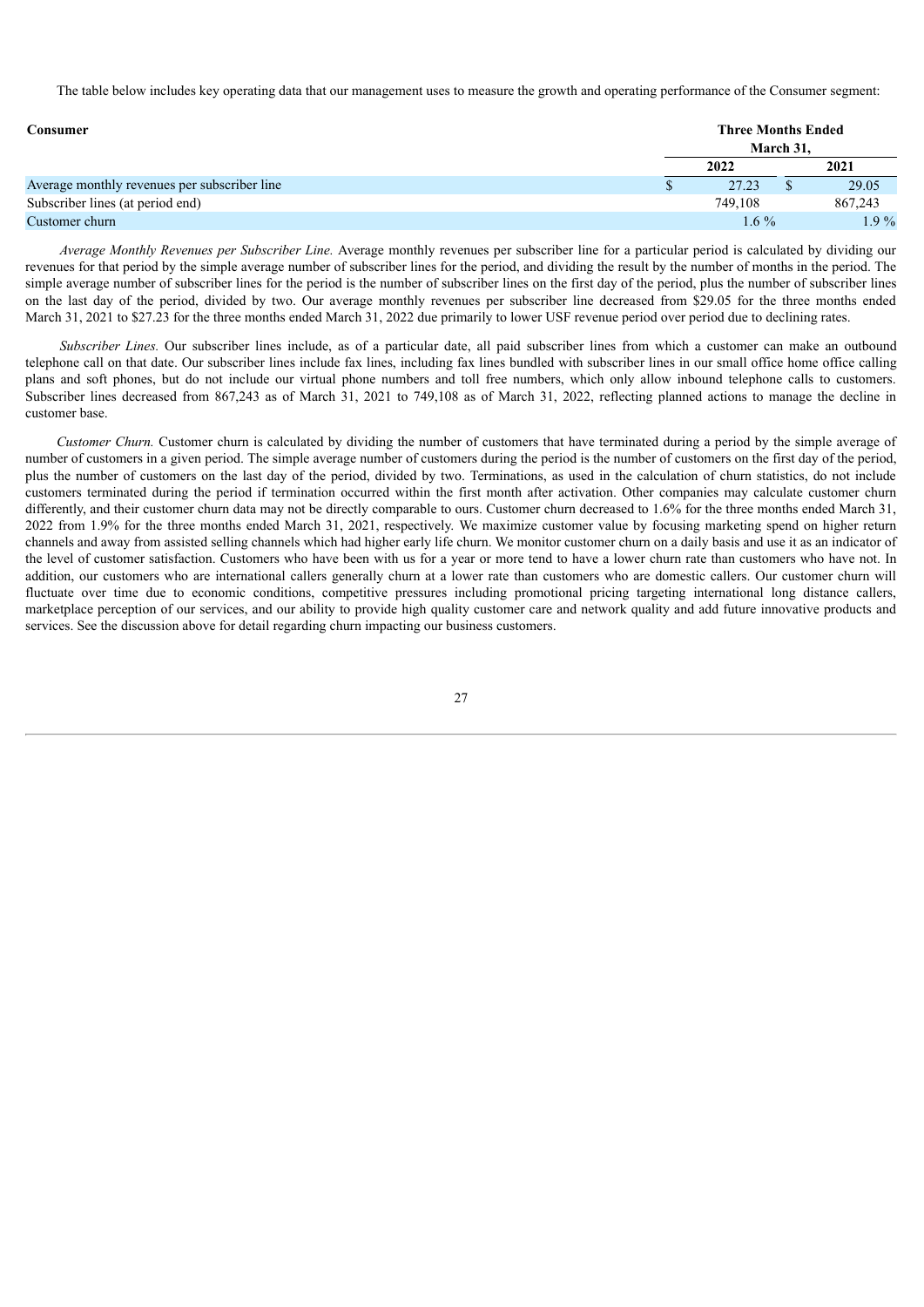### **REVENUE**

Revenues consist of services revenue and customer equipment and shipping fee revenue. Substantially all of our revenues are services revenue. For Consumer customers in the United States, we offer domestic and international rate plans, including a variety of residential plans and mobile plans. For our VCP customers, we offer micro, SMB, mid-market, and enterprise customers several service plans with different pricing structures and contractual requirements ranging in duration from month-to-month to three years. In addition, we provide managed equipment to VCP customers for which the customers pay a monthly fee. Customers also have the opportunity to purchase premium features for additional fees. In addition, we derive revenue from usage-based fees earned from customers using our cloud-based software products. These usage-based software products include our messaging, voice, Verify and chat APIs. Usage-based fees include number of text messages sent or received using our messaging APIs, minutes of call duration activity for our voice APIs, and number of converted authentications for our Verify API. Services revenue is offset by the cost of certain customer acquisition activities, such as rebates and promotions. In addition, in certain instances, we charge disconnect fees which are recognized as revenue at the time the disconnect fees are collected from our customer.

In the United States, we charge regulatory, compliance and intellectual property, and E-911 recovery fees on a monthly basis to defray costs, and to cover taxes that we are charged by the suppliers of telecommunications services. In addition, we recognize revenue on a gross basis for contributions to the USF and related fees. All other taxes are recorded on a net basis.

Revenues are generated from sales of customer equipment directly to customers for replacement devices, or for upgrading their device at the time of customer sign-up for which we charge an additional fee. In addition, customer equipment and shipping revenues include revenues from the sale of VoIP telephones in order to access our small and medium business services. Customer equipment and shipping revenues also include the fees that customers are charged for shipping their customer equipment to them.

## **OPERATING EXPENSES**

Operating expenses consist of cost of revenues, sales and marketing expense, engineering and development expense, general and administrative expense, and depreciation and amortization.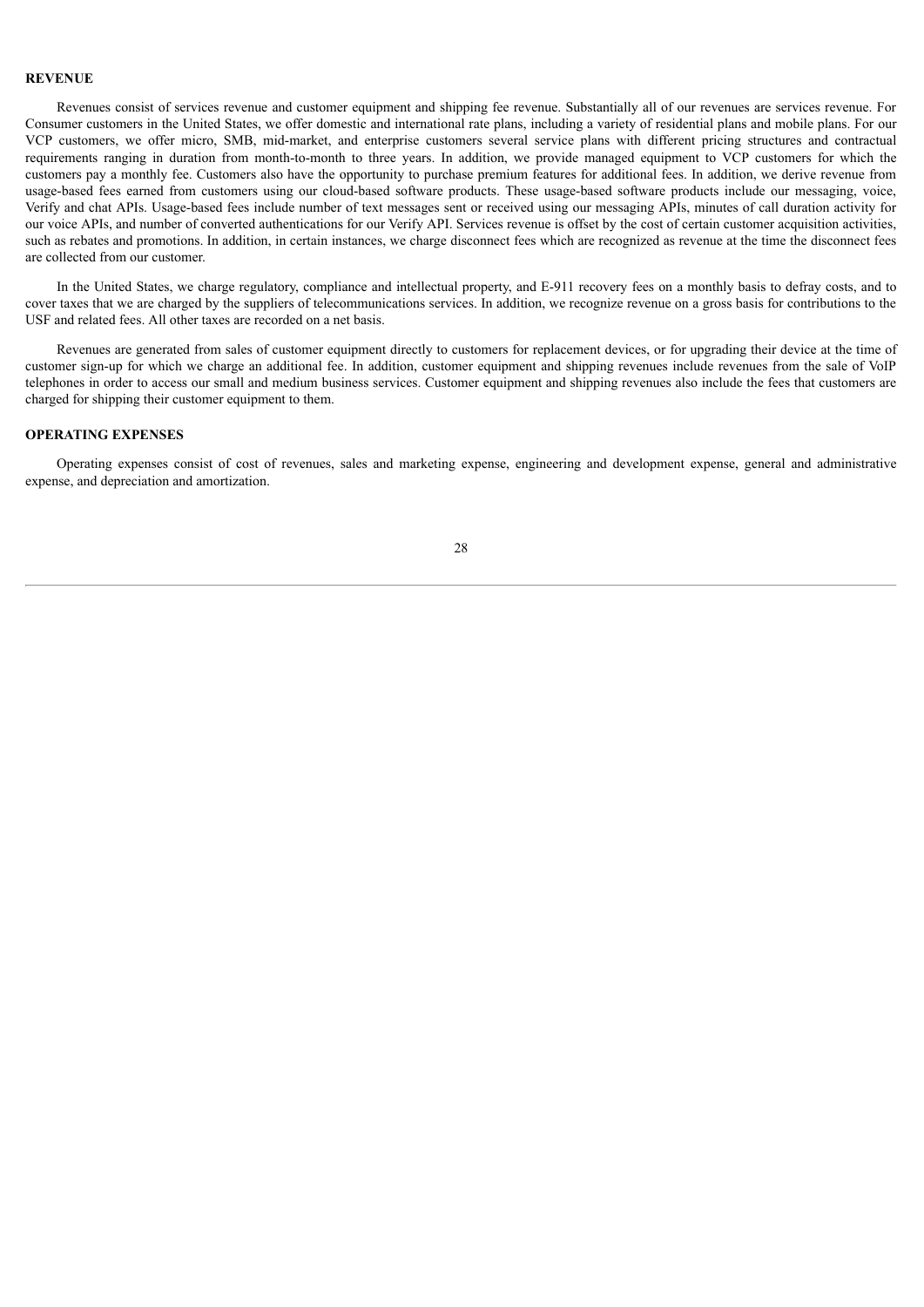## **Results of Operations**

The following table sets forth our condensed consolidated statements of operations for the periods indicated:

|                                                               | <b>Three Months Ended</b><br>March 31, |                         |  |  |
|---------------------------------------------------------------|----------------------------------------|-------------------------|--|--|
|                                                               | 2022                                   | 2021                    |  |  |
| <b>Total revenues</b>                                         | \$<br>358,828                          | 332,900<br><sup>S</sup> |  |  |
| <b>Operating Expenses:</b>                                    |                                        |                         |  |  |
| Cost of revenues (exclusive of depreciation and amortization) | 182,385                                | 156,787                 |  |  |
| Sales and marketing                                           | 78,878                                 | 81,474                  |  |  |
| Engineering and development                                   | 20,760                                 | 20,360                  |  |  |
| General and administrative                                    | 70,456                                 | 44,933                  |  |  |
| Depreciation and amortization                                 | 25,195                                 | 20,417                  |  |  |
| Total operating expenses                                      | 377,674                                | 323,971                 |  |  |
| (Loss) Income from operations                                 | (18, 846)                              | 8,929                   |  |  |
| <b>Other Income (Expense):</b>                                |                                        |                         |  |  |
| Interest expense                                              | (3,653)                                | (7,298)                 |  |  |
| Other income (expense), net                                   | 511                                    | 174                     |  |  |
| Total other expense, net                                      | (3, 142)                               | (7, 124)                |  |  |
| (Loss) Income before income tax                               | (21,988)                               | 1,805                   |  |  |
| Income tax benefit (expense)                                  | 4,866                                  | (2,181)                 |  |  |
| <b>Net loss</b>                                               | (17, 122)                              | (376)<br>S              |  |  |

#### *Management's Discussion of the Results of Operations for the Three Months Ended March 31, 2022 and 2021*

The Company reported loss before income taxes of \$21,988 and income before income taxes of \$1,805 for the three months ended March 31, 2022 and March 31, 2021, respectively. The loss before income taxes for the three months ended March 31, 2022 was primarily due higher operating expenses of \$28,105 due to increased general and administrative expenses resulting from consulting fees associated with the pending Ericsson acquisition, facility exits costs associated with lease abandonment, and higher stock based compensation.

The Company reported net loss of \$17,122 and \$376 for the three months ended March 31, 2022 and March 31, 2021, respectively. The increase in net loss for the three months ended March 31, 2022 compared to the three months ended March 31, 2021 was due to the loss before income taxes for the three months ended March 31, 2022 and income before income taxes for the three and three months ended March 31, 2021 as discussed above. While the Company reported loss before income tax for the three months ended March 31, 2022 and income before income tax for the three months ended March 31, 2021, the Company recognized an income tax benefit of \$4,866 during the three ended March 31, 2022 and an income tax expense of \$2,181 during the three months ended March 31, 2021. The income tax benefit during the three months ended March 31, 2022 was driven by a benefit related to equity compensation which was slightly offset by an increase in permanent items related to limitations on executive compensation and limitation on foreign nondeductible losses.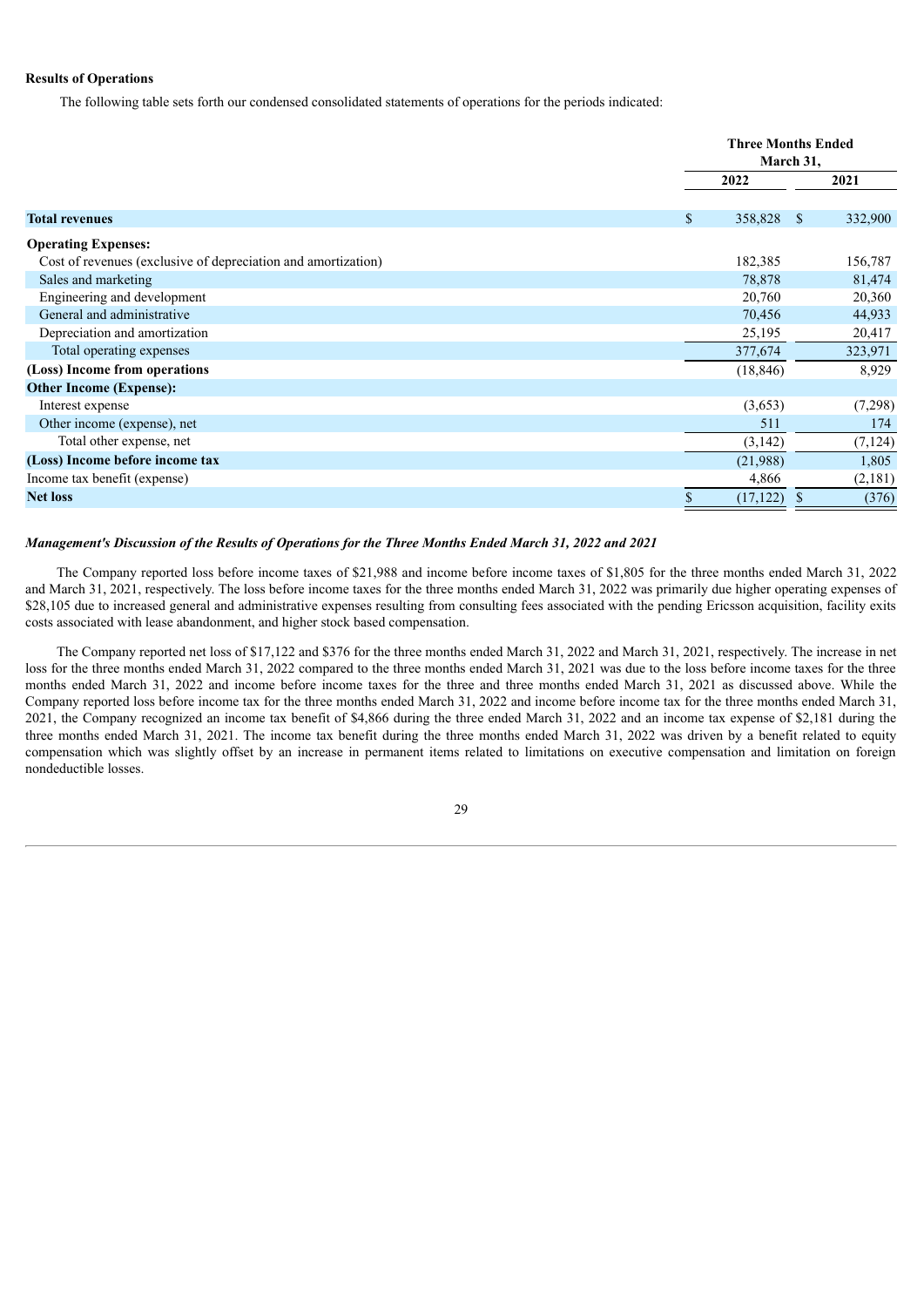## *Segment Adjusted EBITDA*

The following graphs illustrate the composition of our Adjusted EBITDA with respect to each of our reportable segments for the three months ended March 31, 2022 and March 31, 2021.



The Adjusted EBITDA for Vonage Communications Platform has improved from loss of \$1,846 for the three months ended March 31, 2021 to income of \$2,166 for the three months ended March 31, 2022, respectively. This improvement in Vonage Communications Platform Adjusted EBITDA is primarily due to an increase in Vonage Communications Platform gross margin dollars of \$9,636 for the three months ended March 31, 2022, as the Company experience growth in API services as compared to the prior year quarter. Adjusted EBITDA for Vonage Communications Platform was also positively impacted in the three months ended March 31, 2022 due to the realization of cost saving initiatives that were implemented towards the end of 2020 mainly driven by reductions in headcount related costs. The decline of Consumer Adjusted EBITDA for the three months ended March 31, 2022 as compared to the three months ended March 31, 2021 is primarily driven by the decrease in subscriber lines year over year as further described below.

#### *Consolidated Gross Margin for the Three Months Ended March 31, 2022 and March 31, 2021*

We calculate gross margin as total revenues less cost of revenues, which primarily consists of fees that we pay to third parties on an ongoing basis in order to provide our services and costs incurred when a customer first subscribes to our service. The following table presents consolidated revenues, cost of revenues and the composition of gross margin for three months ended March 31, 2022 and March 31, 2021:

| (in thousands, except percentages)           | <b>Three Months Ended</b> |         |    |         |          |                         |                   |
|----------------------------------------------|---------------------------|---------|----|---------|----------|-------------------------|-------------------|
|                                              | March 31,                 |         |    |         |          |                         |                   |
|                                              |                           | 2022    |    | 2021    |          | <b>Dollar</b><br>Change | Percent<br>Change |
| Service, access and product revenues         |                           | 344,852 | S. | 314,793 | <b>S</b> | 30,059                  | $10\%$            |
| USF revenues                                 |                           | 13,976  |    | 18,107  |          | (4, 131)                | $(23)\%$          |
| Total revenues                               |                           | 358,828 |    | 332,900 |          | 25,928                  | $8\%$             |
|                                              |                           |         |    |         |          |                         |                   |
| Service, access and product cost of revenues |                           | 168,409 |    | 138,680 |          | 29,729                  | $21\%$            |
| USF cost of revenues                         |                           | 13,976  |    | 18,107  |          | (4,131)                 | $(23)\%$          |
| Total cost of revenues $(1)$                 |                           | 182,385 |    | 156,787 |          | 25,598                  | $16\%$            |
| Gross margin                                 |                           | 176,443 |    | 176,113 |          | 330                     | $-$ %             |

(1) Excludes depreciation and amortization of \$17,679 and \$13,647 for the three months ended March 31, 2022 and 2021, respectively.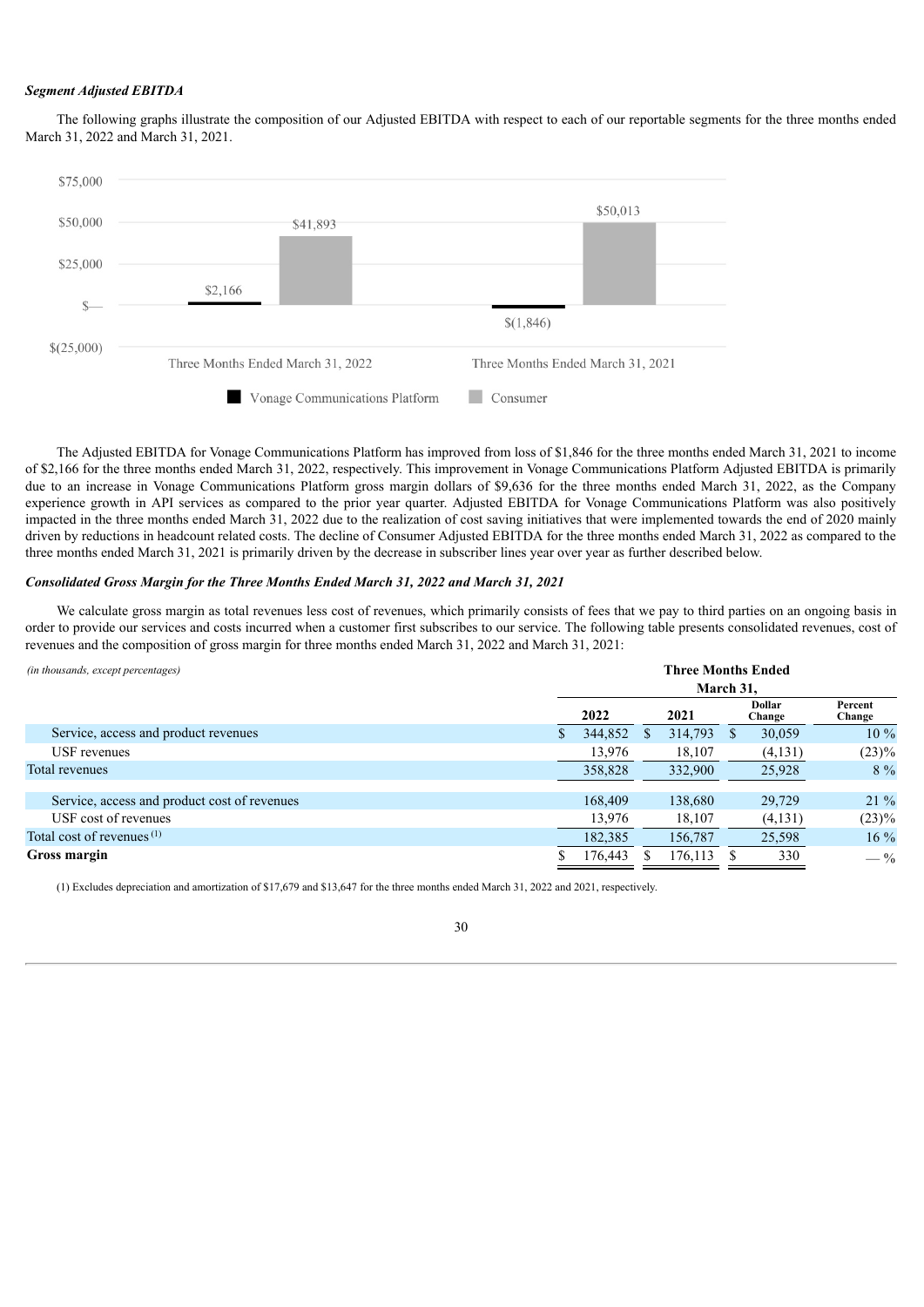Total revenues and cost of revenues were impacted by the following trends and uncertainties:

## *Three Months Ended March 31, 2022 Compared to Three Months Ended March 31, 2021*

Total revenues increased 8% for the three months ended March 31, 2022 as compared to the prior year period. The increase was primarily due to the VCP customer growth driving an increase in revenues of \$40,956 as a result of increased usage of the Company's API Platform in the current year quarter. The increase in total revenues was partially offset by declining Consumer revenues of \$15,028 in connection with the continued decline of Consumer subscriber lines. The Company continues to expect that the Consumer portion of the Company's overall business will become less significant. The Company will focus its resources in an effort to increase market share in its VCP communications platforms.

Total cost of revenues increased 16% for the three months ended March 31, 2022 as compared to the prior year period driven by increased costs incurred in servicing our VCP customers of \$31,320 due to the 28% growth in API services. The increase in costs was partially offset by the cost decrease in Consumer of \$5,722 mainly due to the declining subscriber lines resulting in lower international and long-distance termination costs and USF costs.

## **Vonage Communications Platform Gross Margin for the Three Months Ended March 31, 2022 and 2021**

|                                                                   |    | <b>Three Months Ended</b><br>March 31, |              |         |               |                         |                   |  |  |  |  |
|-------------------------------------------------------------------|----|----------------------------------------|--------------|---------|---------------|-------------------------|-------------------|--|--|--|--|
| (in thousands, except percentages)                                |    | 2022                                   |              | 2021    |               | <b>Dollar</b><br>Change | Percent<br>Change |  |  |  |  |
| Revenues                                                          |    |                                        |              |         |               |                         |                   |  |  |  |  |
| Service revenues                                                  | \$ | 284,198                                | <sup>S</sup> | 240,442 | <sup>\$</sup> | 43,756                  | 18 %              |  |  |  |  |
| Access and product revenues <sup>(1)</sup>                        |    | 5,464                                  |              | 8,598   |               | (3, 134)                | $(36)\%$          |  |  |  |  |
| Service, access and product revenues excluding USF                |    | 289,662                                |              | 249,040 |               | 40,622                  | 16 %              |  |  |  |  |
| <b>USF</b> revenues                                               |    | 6,748                                  |              | 6,414   |               | 334                     | $5\ \%$           |  |  |  |  |
| Total revenues                                                    |    | 296,410                                |              | 255,454 |               | 40,956                  | 16 %              |  |  |  |  |
| Cost of revenues                                                  |    |                                        |              |         |               |                         |                   |  |  |  |  |
| Service cost of revenues $(2)$                                    |    | 150,427                                |              | 120,017 |               | 30,410                  | 25 %              |  |  |  |  |
| Access and product cost of revenues <sup>(1)</sup>                |    | 10,202                                 |              | 9,626   |               | 576                     | $6\%$             |  |  |  |  |
| Service, access and product cost of revenues excluding USF        |    | 160,629                                |              | 129,643 |               | 30,986                  | 24 %              |  |  |  |  |
| USF cost of revenues                                              |    | 6,748                                  |              | 6,414   |               | 334                     | $5\%$             |  |  |  |  |
| Total cost of revenues                                            |    | 167,377                                |              | 136,057 |               | 31,320                  | 23 %              |  |  |  |  |
| Segment gross margin                                              |    |                                        |              |         |               |                         |                   |  |  |  |  |
| Service margin                                                    |    | 133,771                                |              | 120,425 |               | 13,346                  | $11\%$            |  |  |  |  |
| Gross margin excluding USF (Service, access and product margin)   |    | 129,033                                |              | 119,397 |               | 9,636                   | 8 %               |  |  |  |  |
| Segment gross margin                                              | S  | 129,033                                | S.           | 119,397 | <sup>\$</sup> | 9,636                   | $8 \ \%$          |  |  |  |  |
|                                                                   |    |                                        |              |         |               |                         |                   |  |  |  |  |
| Segment gross Margin %<br>Service margin %                        |    | 47.1%                                  |              | 50.1 %  |               |                         |                   |  |  |  |  |
| Gross margin excluding USF (Service, access and product margin) % |    | 44.5 %                                 |              | 47.9 %  |               |                         |                   |  |  |  |  |
|                                                                   |    | 43.5 %                                 |              | 46.7%   |               |                         |                   |  |  |  |  |
| Segment gross margin %                                            |    |                                        |              |         |               |                         |                   |  |  |  |  |

(1) Includes customer premise equipment, access, and shipping and handling.

(2) Excludes depreciation and amortization of \$17,538 and \$13,310 for the three months ended March 31, 2022 and 2021, respectively.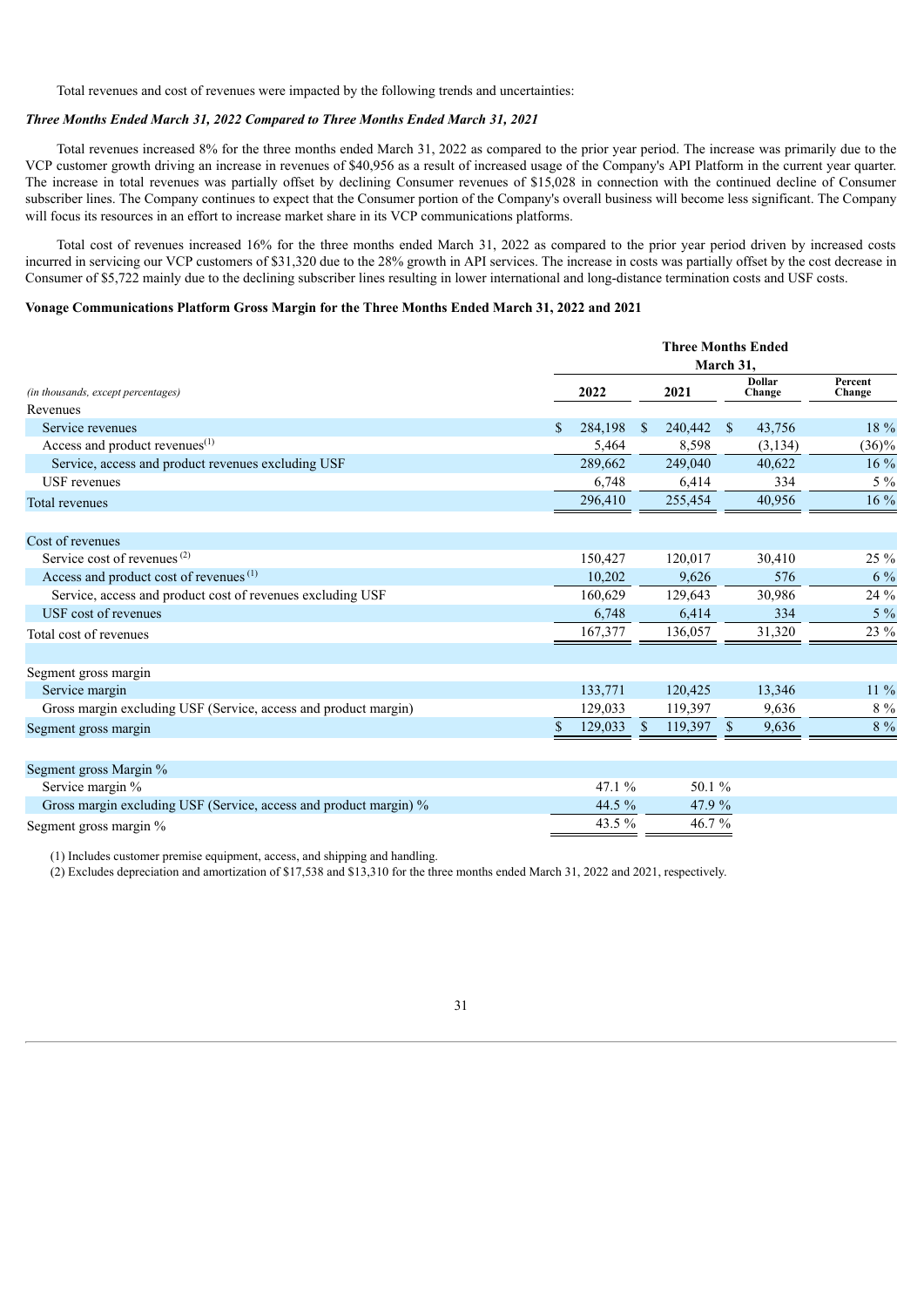## *Three Months Ended March 31, 2022 compared to Three Months Ended March 31, 2021*

The following table describes the increase in VCP gross margin dollars for the three months ended March 31, 2022 as compared to the three months ended March 31, 2021:

|                                                                                                                                     | (in thousands) |         |
|-------------------------------------------------------------------------------------------------------------------------------------|----------------|---------|
| Service gross margin increase is primarily due to increased usage of the Company's API services primarily in APAC                   |                | 13.346  |
| Access and product gross margin decreased due to higher costs providing access services to VCP customers during the current quarter |                | (3,710) |
| Increase in segment gross margin                                                                                                    |                | 9.636   |

Vonage Communications Platform service gross margin percentage decreased to 47.1% for the three months ended March 31, 2022 from 50.1% for the three months ended March 31, 2021. The decrease in VCP service gross margin percentage is a result of greater proportion of lower margin services across our VCP segment, particularly SMS, during the quarter ended March 31, 2022 as compared to the same period in the prior year quarter. Revenues from API services have grown to 57% of VCP revenues for the three months ended March 31, 2022 from 53% of VCP revenues during the prior year quarter, driven by growth in part of API products, particularly SMS, as the Company continues to strategically pursue new opportunities to drive product adoption across the VCP platform. Our gross margin percentage may continue to be impacted by changes in the mix of service offerings provided to our customers across our VCP segment.

## **Consumer Gross Margin for the Three Months Ended March 31, 2022 and 2021**

| <b>Three Months Ended</b><br>March 31,                            |     |        |      |        |    |                         |                   |
|-------------------------------------------------------------------|-----|--------|------|--------|----|-------------------------|-------------------|
| (in thousands, except percentages)                                |     | 2022   |      | 2021   |    | <b>Dollar</b><br>Change | Percent<br>Change |
| Revenues                                                          |     |        |      |        |    |                         |                   |
| Service revenues                                                  | \$. | 55,132 | - \$ | 65,697 | S  | (10, 565)               | $(16)\%$          |
| Access and product revenues <sup>(1)</sup>                        |     | 58     |      | 56     |    | 2                       | $4\%$             |
| Service, access and product revenues excluding USF                |     | 55,190 |      | 65,753 |    | (10, 563)               | $(16)\%$          |
| <b>USF</b> revenues                                               |     | 7,228  |      | 11,693 |    | (4, 465)                | $(38)\%$          |
| Total revenues                                                    |     | 62,418 |      | 77,446 |    | (15,028)                | (19)%             |
| Cost of revenues                                                  |     |        |      |        |    |                         |                   |
| Service cost of revenues <sup>(2)</sup>                           |     | 7,228  |      | 8,513  |    | (1,285)                 | $(15)\%$          |
| Access and product cost of revenues <sup>(1)</sup>                |     | 552    |      | 524    |    | 28                      | $5\%$             |
| Service, access and product cost of revenues excluding USF        |     | 7,780  |      | 9,037  |    | (1,257)                 | (14)%             |
| USF cost of revenues                                              |     | 7,228  |      | 11,693 |    | (4, 465)                | (38)%             |
| Total cost of revenues                                            |     | 15,008 |      | 20,730 |    | (5, 722)                | (28)%             |
|                                                                   |     |        |      |        |    |                         |                   |
| Segment gross margin                                              |     |        |      |        |    |                         |                   |
| Service margin                                                    |     | 47,904 |      | 57,184 |    | (9,280)                 | $(16)\%$          |
| Gross margin excluding USF (Service, access and product margin)   |     | 47,410 |      | 56,716 |    | (9,306)                 | $(16)\%$          |
| Segment gross margin                                              |     | 47,410 | \$   | 56,716 | \$ | (9,306)                 | (16)%             |
| Segment gross Margin %                                            |     |        |      |        |    |                         |                   |
| Service margin %                                                  |     | 86.9%  |      | 87.0%  |    |                         |                   |
| Gross margin excluding USF (Service, access and product margin) % |     | 85.9%  |      | 86.3 % |    |                         |                   |
| Segment gross margin %                                            |     | 76.0%  |      | 73.2 % |    |                         |                   |

(1) Includes customer premise equipment and shipping and handling.

(2) Excludes depreciation and amortization of \$141 and \$337 for the three months ended March 31, 2022 and 2021, respectively.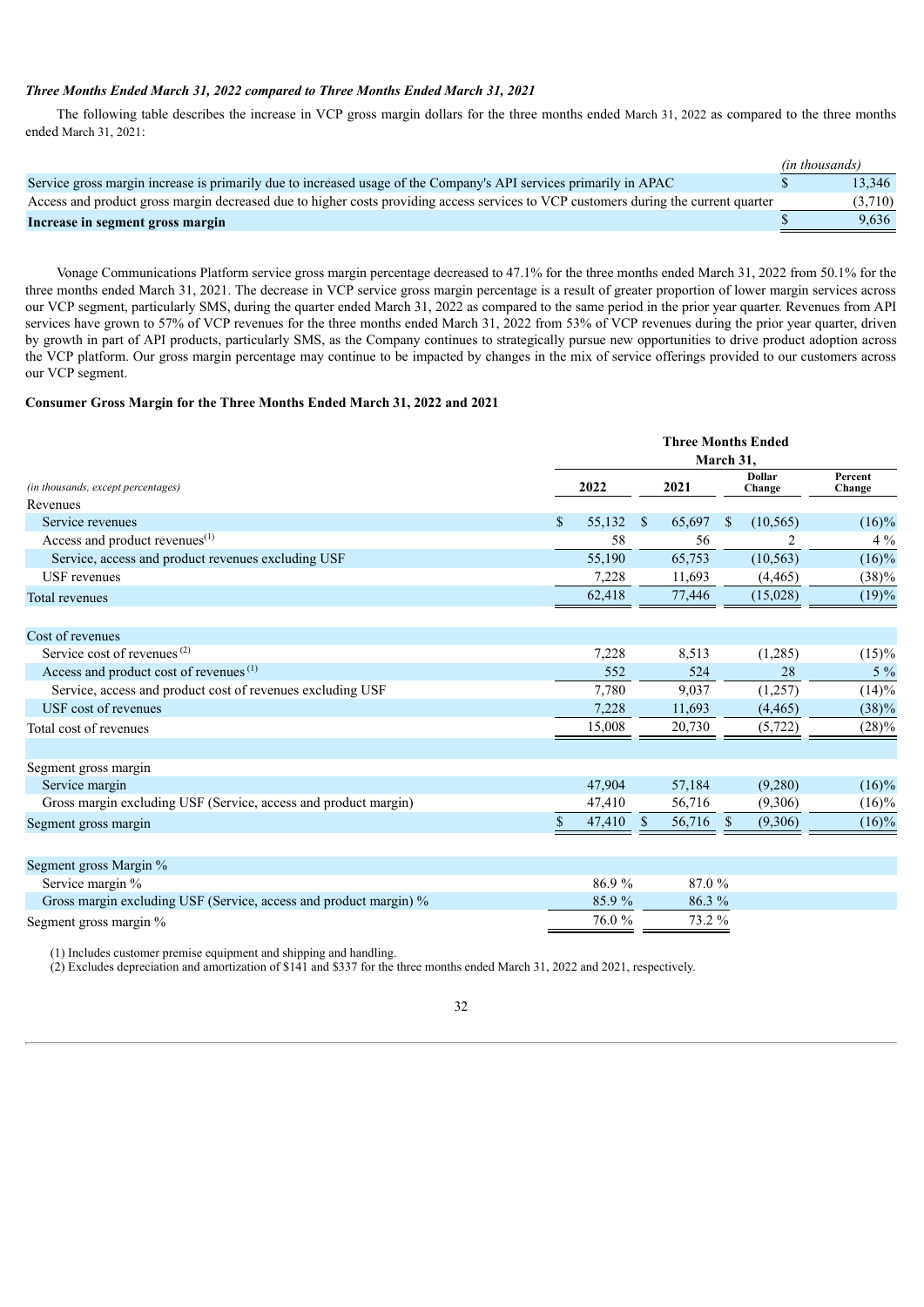## *Three Months Ended March 31, 2022 Compared to Three Months Ended March 31, 2021*

The following table describes the decrease in consumer gross margin dollars for the three months ended March 31, 2022 as compared to the three months ended March 31, 2021:

|                                                                                                                                      | (in thousands) |
|--------------------------------------------------------------------------------------------------------------------------------------|----------------|
| Service gross margin decreased due to a decrease in the number of subscriber lines by 14% resulting in lower gross margin of \$8,865 | (9,280)        |
| Access and product gross margin decreased 6% primarily due to declines in sales to customers during the current quarter              | (26)           |
| Decrease in segment gross margin                                                                                                     | (9,306)        |

Consumer service gross margin percentage decreased slightly to 86.9% for the three months ended March 31, 2022 from 87.0% for the three months ended March 31, 2021 due to slightly higher international and domestic termination rates.

## **Other Operating Expenses**

The following table presents our other operating costs during the three months ended March 31, 2022 and 2021, respectively:

|                                       | <b>Three Months Ended</b><br>March 31, |         |  |         |  |                         |                   |
|---------------------------------------|----------------------------------------|---------|--|---------|--|-------------------------|-------------------|
| (in thousands, except percentages)    |                                        | 2022    |  | 2021    |  | <b>Dollar</b><br>Change | Percent<br>Change |
| Sales and marketing                   |                                        | 78,878  |  | 81,474  |  | (2,596)                 | $(3)\%$           |
| Engineering and development           |                                        | 20,760  |  | 20,360  |  | 400                     | $2\%$             |
| General and administrative            |                                        | 70,456  |  | 44,933  |  | 25,523                  | $57\%$            |
| Depreciation and amortization         |                                        | 25,195  |  | 20,417  |  | 4,778                   | 23 %              |
| <b>Total other operating expenses</b> |                                        | 195,289 |  | 167,184 |  | 28,105                  | $17\%$            |

## *Three Months Ended March 31, 2022 Compared to Three Months Ended March 31, 2021*

Total other operating expenses increased by \$28,105 as compared to the three months ended March 31, 2021 due to the following:

- Sales and marketing expense decreased 3%, primarily due to continued reduced travel through the ongoing COVID-19 pandemic along with reduction in employee related costs.
- General and administrative expense increased by \$25,523, primarily due to consulting fees associated with the pending acquisition by Ericsson, costs associated with the exit of certain facilities and higher stock based compensation expense.
- Depreciation and amortization expense increased by \$4,778, due to amortization of capitalized software for which the Company has increased its investment in over recent periods.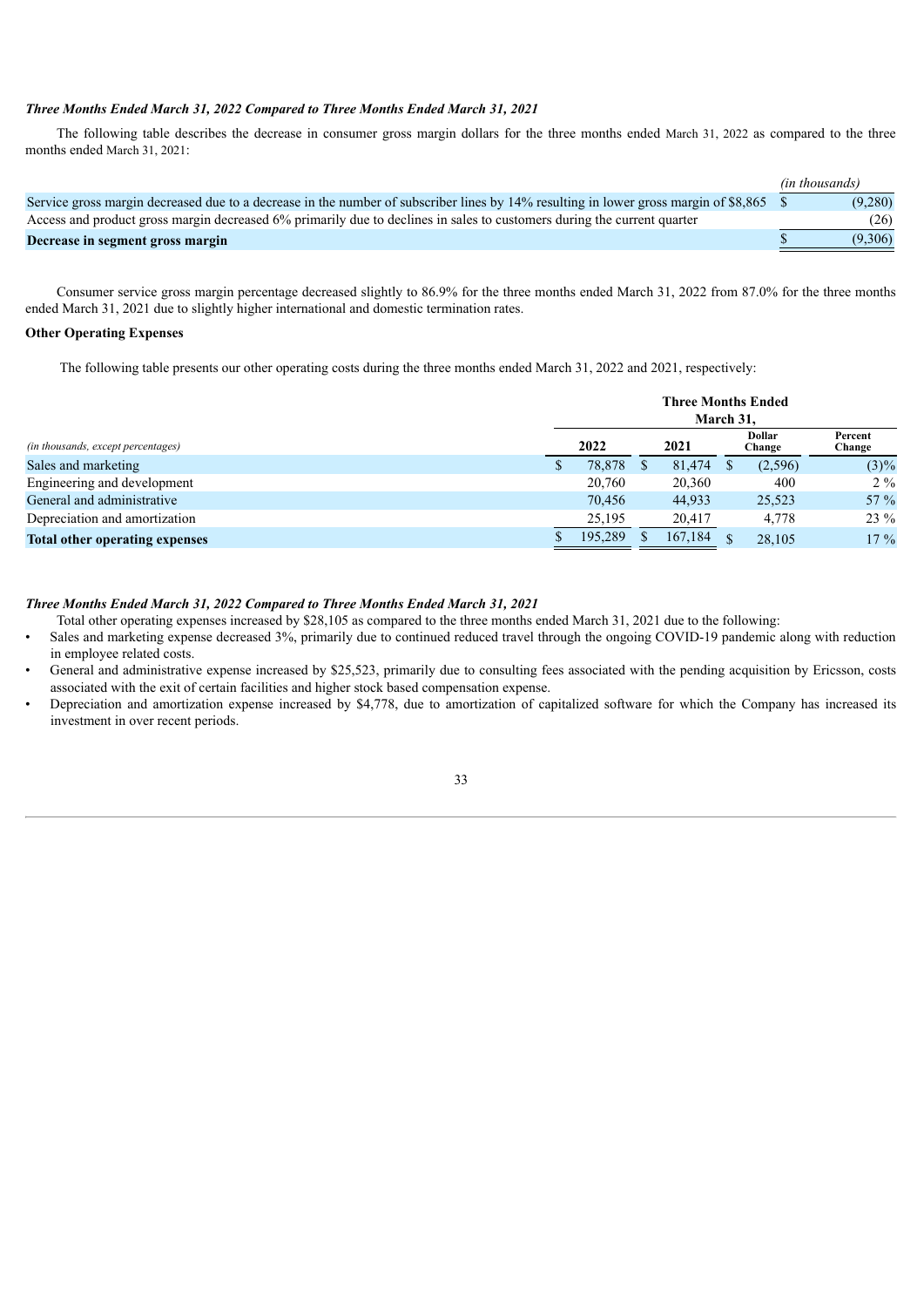# **Other Income (Expense)**

| (in thousands, except percentages) |          | <b>Three Months Ended</b><br>March 31. |                         |                   |
|------------------------------------|----------|----------------------------------------|-------------------------|-------------------|
|                                    | 2022     | 2021                                   | <b>Dollar</b><br>Change | Percent<br>Change |
| Interest expense                   | (3,653)  | (7,298)                                | 3,645                   | 50 %              |
| Other income (expense), net        | 511      | 174                                    | 337                     | 194 %             |
|                                    | (3, 142) | 7,124)                                 | 3,982                   |                   |

#### *Three Months Ended March 31, 2022 Compared to Three Months Ended March 31, 2021*

*Interest expense.* The decrease in interest expense of \$3,645, or 50%, was mainly due to the adoption of ASU 2020-06 upon which the discount associated with the Convertible Notes was eliminated and is no longer being amortized to interest expense.

## **Income Taxes**

| (in thousands, except percentages) |        | <b>Three Months Ended</b><br>March 31. |                         |                   |
|------------------------------------|--------|----------------------------------------|-------------------------|-------------------|
|                                    | 2022   | 2021                                   | <b>Dollar</b><br>Change | Percent<br>Change |
| Income tax benefit (expense)       | 4.866  | (2.181)                                | 7.047                   | $323 \%$          |
| Effective tax rate                 | $22\%$ | $121\%$                                |                         |                   |

# *Three Months Ended March 31, 2022 Compared to Three Months Ended March 31, 2021*

The income tax benefit recorded for the three months ended March 31, 2022 compared to the income tax expense for the three months ended March 31, 2021 is primarily due to an increased current period benefit related to equity compensation which was slightly offset by an increase in permanent items related to limitations on executive compensation and limitation on foreign nondeductible losses as compared to the three months ended March 31, 2021 for which the income tax expense was driven by permanent items related to limitations on executive compensation.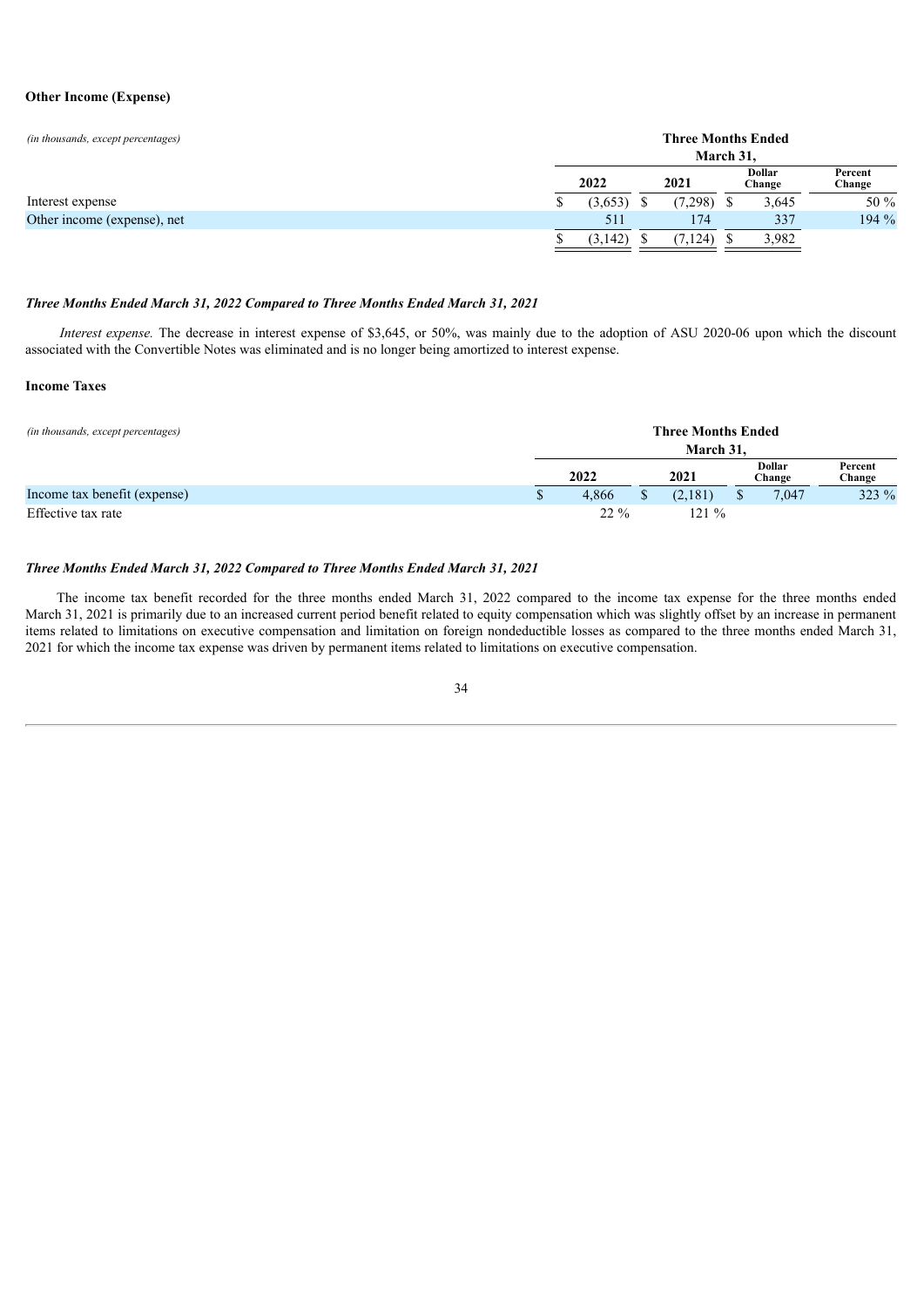## **Non-GAAP Metrics**

Adjusted EBITDA is a non-GAAP financial measure and is the primary basis used as the measure of profit or loss for our businesses. Adjusted EBITDA is defined as net income or net loss before income tax expense or benefit, interest expense, depreciation and amortization, amortization of costs to implement cloud computing arrangements, share-based expense, acquisition related transaction and integration costs, exit activities - severance and lease abandonment, and other non-recurring items. Exit activities - severance and lease abandonment relate to the Company's business-wide optimization and alignment project initiated in 2020 which included employee related exits and further facility exit costs executed upon as part of the overall project. Other non-recurring items principally include certain litigation charges including defense costs, acquisition related consideration accounted for as compensation, long term incentive award and other non-recurring project costs such as the review of the Consumer business. This is also consistent with the measure used under our bank credit assessment. Our management and our Board of Directors utilize Adjusted EBITDA to evaluate our consolidated operating performance and the performance of our operating segments and to allocate resources and capital to our segments. It is also a significant performance measure in our annual incentive compensation programs. We believe that Adjusted EBITDA is useful to our investors as a basis for comparing our operating performance with that of other companies in our industries, although our measure of Adjusted EBITDA may not be directly comparable to that of other companies.

Our reconciliation of the aggregate amount of Adjusted EBITDA to consolidated income before taxes is presented below:

|                                                                 | <b>Three Months Ended</b><br>March 31, |  |        |  |  |
|-----------------------------------------------------------------|----------------------------------------|--|--------|--|--|
|                                                                 | 2022                                   |  | 2021   |  |  |
| <b>Net loss</b>                                                 | $(17,122)$ \$                          |  | (376)  |  |  |
| Income tax expense                                              | (4,866)                                |  | 2,181  |  |  |
| Interest expense                                                | 3,653                                  |  | 7,298  |  |  |
| Depreciation and amortization                                   | 25,195                                 |  | 20,417 |  |  |
| Amortization of costs to implement cloud computing arrangements | 1,175                                  |  | 896    |  |  |
| Share-based expense                                             | 29,042                                 |  | 14,566 |  |  |
| Acquisition related transaction and integration costs           | 1,744                                  |  |        |  |  |
| Exit activities - severance and lease abandonment               | 2,103                                  |  | 1,294  |  |  |
| Other non-recurring items                                       | 3,135                                  |  | 1,891  |  |  |
| <b>Adjusted EBITDA</b>                                          | 44,059                                 |  | 48,167 |  |  |

#### **Liquidity and Capital Resources**

#### *Overview*

For the three months ended March 31, 2022, we had lower net cash from operations compared to the prior year due to higher operating expenses during the current year quarter. We expect to continue to balance efforts to grow our revenue with seeking to consistently achieve operating profitability. To grow our revenue, we continue to make investments in growth initiatives, marketing, applications development, network quality and expansion, and customer care. We believe that cash flow from operations and cash on hand will fund our operations for at least the next twelve months.

The following table sets forth a summary of our cash flows for the periods indicated:

|                                                              |           | <b>Three Months Ended</b><br>March 31. |                         |
|--------------------------------------------------------------|-----------|----------------------------------------|-------------------------|
| (in thousands)                                               | 2022      | 2021                                   | <b>Dollar</b><br>Change |
| Net cash provided by operating activities                    | 40.871 \$ | 47.318                                 | (6, 447)                |
| Net cash used in investing activities                        | (20, 417) | (16,480)                               | (3,937)                 |
| Net cash (used in) provided by financing activities          | (24,073)  | (21,019)                               | (3,054)                 |
| Effect of exchange rate changes on cash and cash equivalents | 1,201     | (980)                                  | 2,181                   |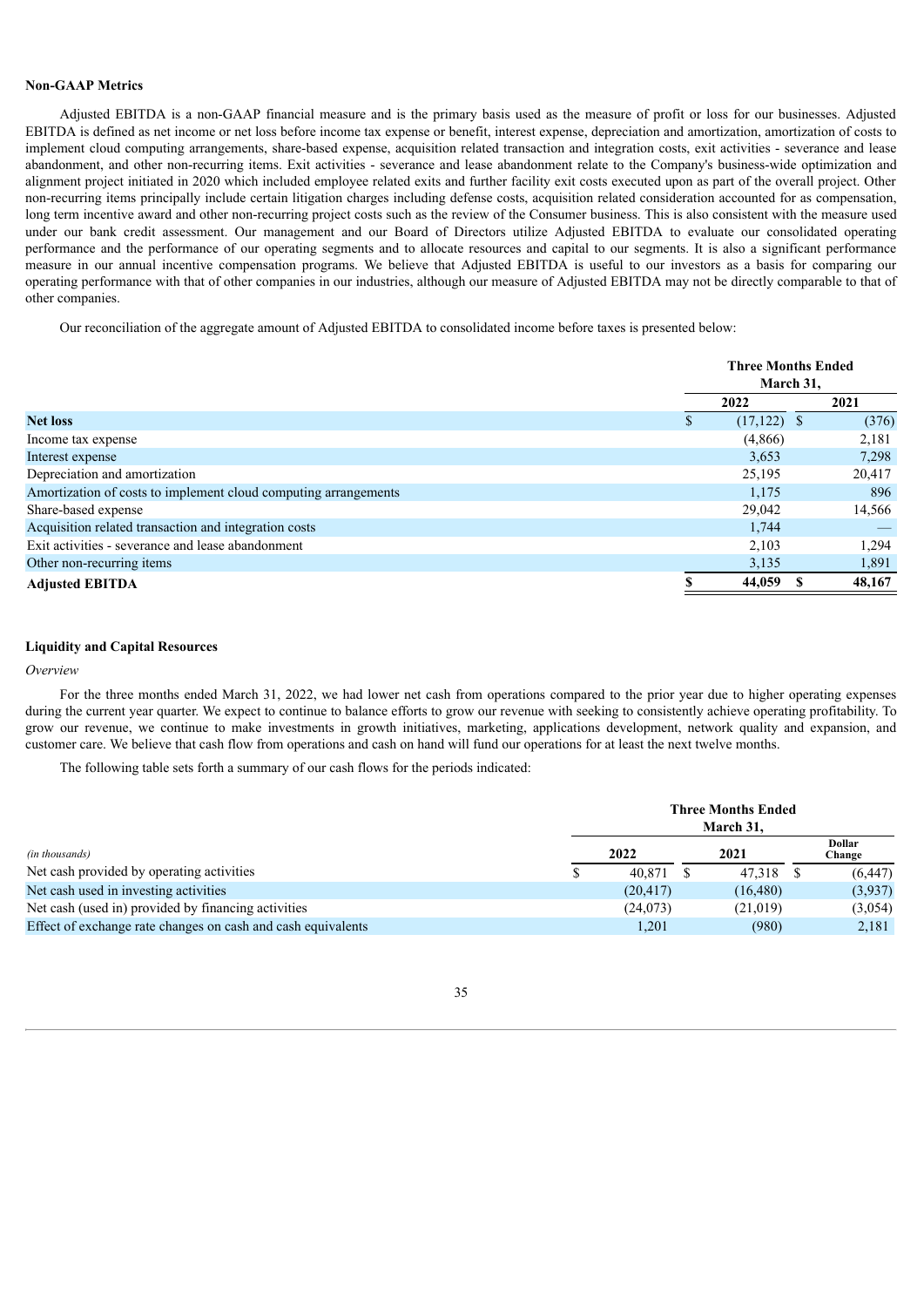## *Operating Activities*

The following table describes the changes in cash provided by operating activities for the three months ended March 31, 2022 as compared to the three months ended March 31, 2021:

|                                                                                                                                                                                  | <i>(in thousands)</i> |          |
|----------------------------------------------------------------------------------------------------------------------------------------------------------------------------------|-----------------------|----------|
| Decrease in net loss adjusted for non-cash items primarily due to increase in net loss offset by increased gross margin driven by<br>growth within VCP during the quarter        |                       | (4.968)  |
| Decrease in working capital driven primarily by timing of vendor payments and declines in deferred revenue as customers shift from<br>annual billings to more frequent billings. |                       | (1, 479) |
| Decrease in cash provided by operating activities                                                                                                                                |                       | (6, 447) |

#### *Investing Activities*

The following table describes the changes in cash used in investing activities for the three months ended March 31, 2022 as compared to the three months ended March 31, 2021:

|                                                                         | <i>(in thousands)</i> |
|-------------------------------------------------------------------------|-----------------------|
| Increase in payments to acquire and develop software assets             | (3,758)               |
| Increase in payments related to capital expenditures                    | (220)                 |
| Decrease in payments to acquire new patents on our developed technology | 41                    |
| Increase in cash used in investing activities                           | (3.937)               |

#### *Financing Activities*

The following table describes the changes in cash (used in) provided by financing activities for the three months ended March 31, 2022 as compared to the three months ended March 31, 2021:

|                                                                                                          | <i>(in thousands)</i> |         |
|----------------------------------------------------------------------------------------------------------|-----------------------|---------|
| Increased borrowings net of repayments during the current year quarter                                   |                       | 5.000   |
| Increase in payments associated with taxes on share based compensation due to more shares vested in 2022 |                       | (7,677) |
| Decrease in proceeds received from exercise of stock options due to fewer exercises in 2022              |                       | (377)   |
| Increase in cash used in financing activities                                                            |                       | (3,054) |

## *Sources of Liquidity*

The principal sources of liquidity are derived from available borrowings under our existing financing arrangements, existing cash on hand, and cash flows from operations. As described in Note 6, *Long-Term Debt,* to the Condensed Consolidated Financial Statements, the Company's financing arrangements consist of its Convertible Senior Notes and the 2018 Credit Facility comprised of a \$100,000 term note and a \$500,000 revolving credit facility.

We maintain significant availability under our lines of credit to meet our short-term liquidity requirements. As of March 31, 2022, amounts available under the 2018 Credit Facility totaled \$369.5 million.

#### *Uses of Liquidity*

The Company's requirements for liquidity and capital resources are generally for the purposes of operating activities, debt service obligations, restructuring initiatives, and capital expenditures. For the three months ended March 31, 2022, capital expenditures were primarily for the implementation of software solutions and purchase of network equipment as we continue to expand our network. Our capital expenditures for the three months ended March 31, 2022, were \$20,417, of which \$17,623 was for software acquisition and development. The majority of these expenditures are comprised of investments in information technology and systems infrastructure, including an electronic data warehouse, online customer service, and customer management platforms. For full year 2022, we estimate our capital and software expenditures will be approximately \$65 million.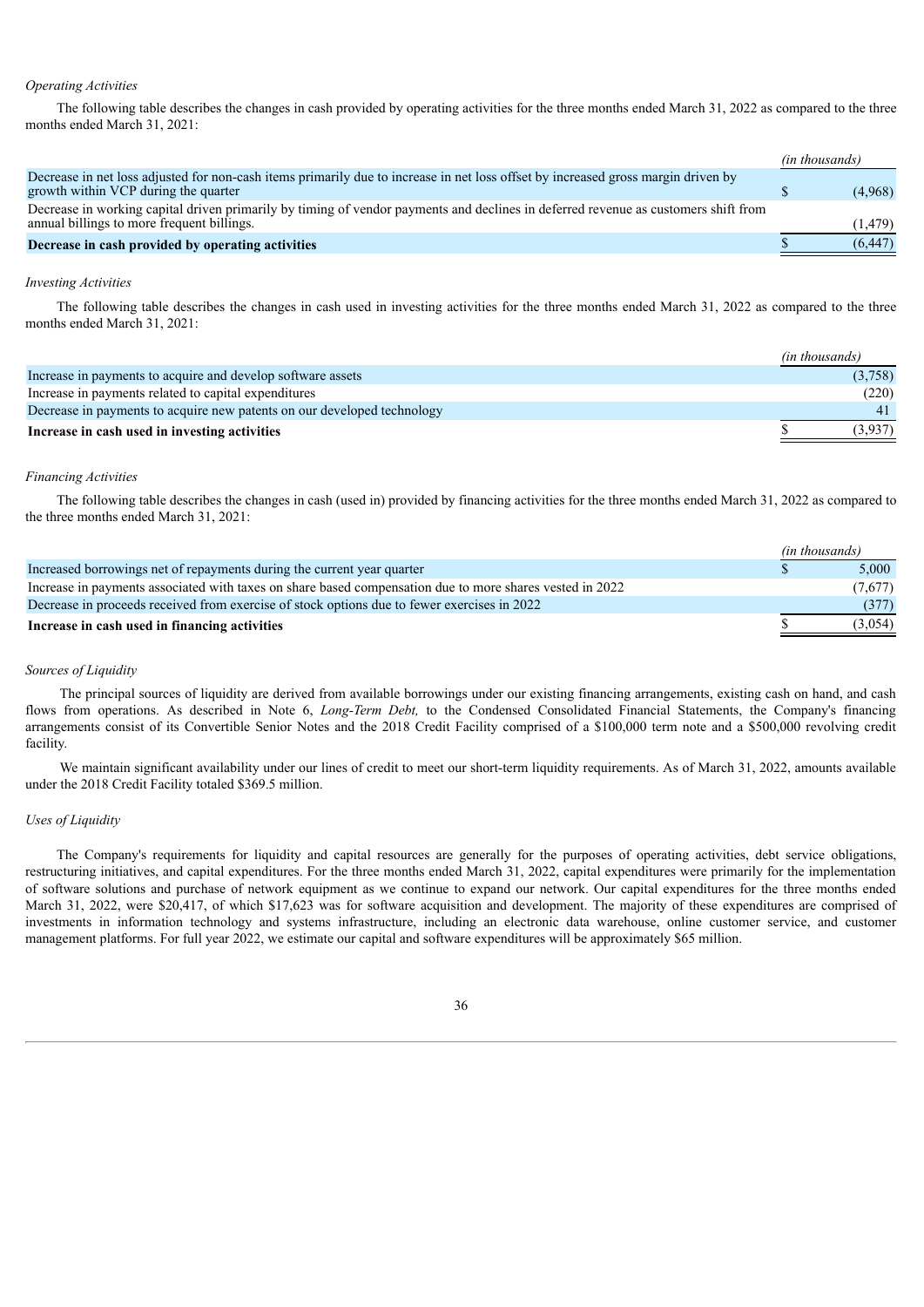#### **Off-Balance Sheet Arrangements**

### *Obligations under Certain Guarantee Contracts*

We enter guarantee arrangements in the normal course of business to facilitate transactions with third parties. These arrangements include financial and performance guarantees, stand-by letters of credit, debt guarantees and indemnifications. As of March 31, 2022 and December 31, 2021 we had standby letters of credit of \$1,547 and \$1,350, respectively.

## **Contractual Obligations and Commitments**

Except as set forth below and in Note 9. *Commitments and Contingencies* included in Part 1, Item 1 of this Form 10-Q, there were no significant changes in our commitments under contractual obligations as disclosed in the Company's Annual Report on Form 10-K for the year ended December 31, 2021.

#### *Contingencies*

From time to time we are subject to legal proceedings, claims and investigations relating to our business, including claims of alleged infringement of commercial, employment, intellectual property rights, and other matters. From time to time, we receive letters or other communications from third parties inviting us to obtain patent licenses that might be relevant to our business or alleging that our services infringe upon third-party patents or other intellectual property. In accordance with generally accepted accounting principles, we make a provision for a loss when it is both probable that a liability has been incurred and the amount of the loss or range of loss can be reasonably estimated. Such legal proceedings are inherently unpredictable and subject to further uncertainties. Should any of these estimates and assumptions change it is possible that the resolution of the matters described in Note 9, *Commitments and Contingencies* included in Part 1, Item 1 of this Form 10-Q could have a material adverse effect on our condensed consolidated financial position, cash flows or results of operations.

# **Critical Accounting Policies**

Our consolidated financial statements and accompanying notes are prepared in accordance with U.S. GAAP. Our significant accounting policies are described in Note 2, *Summary of Significant Accounting Policies* to the consolidated financial statements included in our Annual Report on Form 10-K for the year ended December 31, 2021. The preparation of financial statements and related disclosures in compliance with GAAP requires management to make estimates and assumptions that affect the reported amount of assets, liabilities, revenues and expenses as well as the disclosure of contingent assets and liabilities. The application of these policies involves judgment regarding future events and these judgments could materially affect the financial statements and disclosures based on varying assumptions.

We identify our most critical accounting policies as those that are the most pervasive and important to the portrayal of our financial position and results of operations, and those that require the most difficult, subjective or complex judgments by management regarding estimates. Our critical accounting policies include revenue recognition, valuation of goodwill and intangible assets, income taxes and capitalized software. As of March 31, 2022, our goodwill is attributable to our VCP operating segment. We perform our annual test of goodwill on October 1st. Additionally, we will assess our goodwill for impairment between annual tests when specific circumstances dictate.

COVID-19 has created and may continue to create uncertainty in customer payments, reduced usage, and issuance of customer credits to distressed customers served by certain product lines. As of the date of our condensed consolidated financial statements, we are not aware of any specific event or circumstance that would require us to update our estimates or judgments. However, these estimates may change as new events occur and additional information is obtained, which may result in changes being recognized in our condensed consolidated financial statements in future periods. In particular and in light of the COVID-19 pandemic, the assumptions and estimates associated with collectability assessment of revenue and credit losses of accounts receivable may have a material impact our consolidated financial statements in future periods, depending on the duration or degree of the impact of the COVID-19 pandemic on the global economy.

<span id="page-36-0"></span>In February 2022, the Russian Federation commenced a military action with the country of Ukraine. As a result of this action, various nations, including the United States, have instituted economic sanctions against the Russian Federation and Belarus. Further, the impact of this action and related sanctions on the world economy are not fully determinable as of the date of these financial statements and the specific impact on the Company's financial condition, results of operations, and cash flows may be material depending on the duration and degree of the invasion.

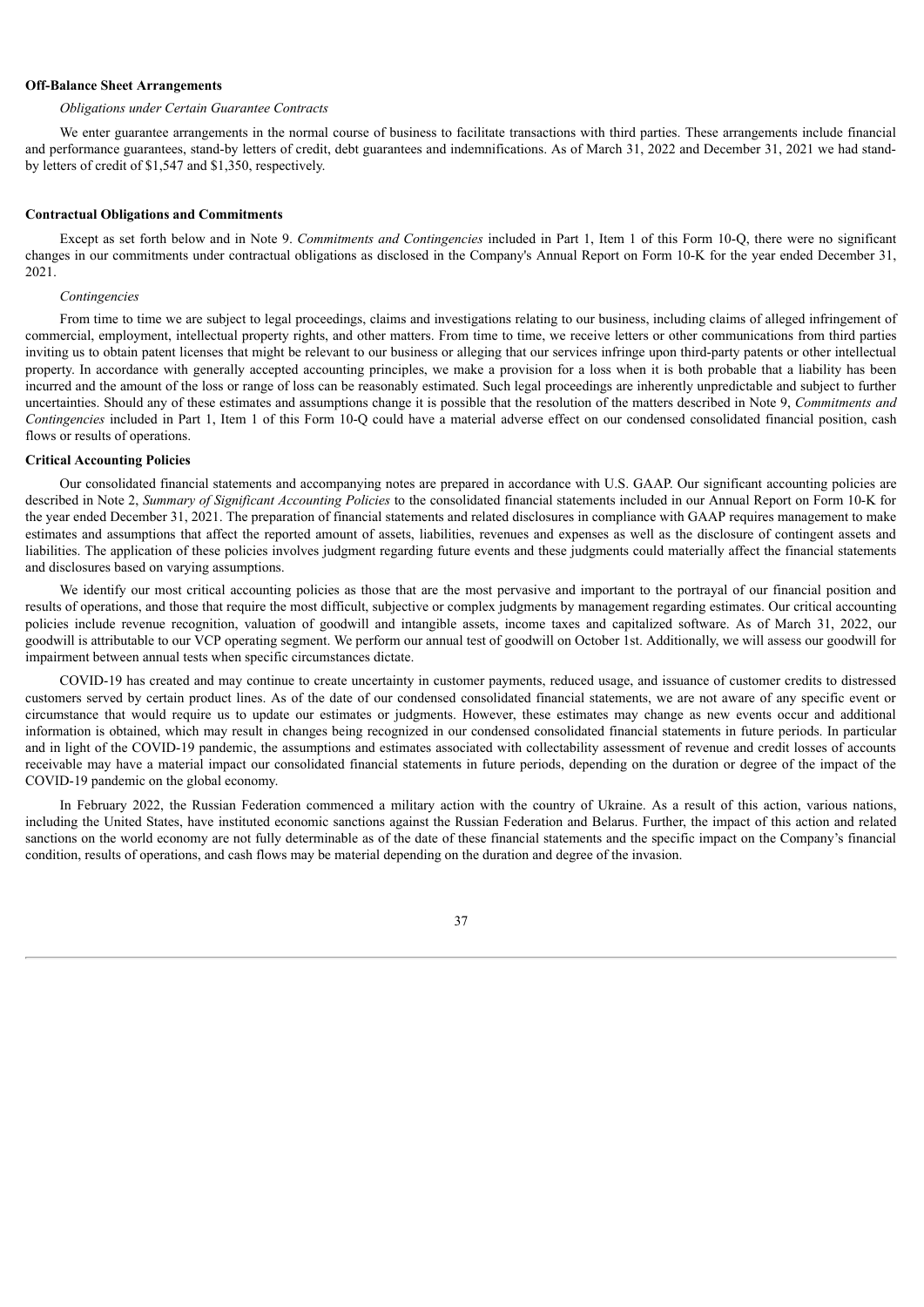#### **Item 3. Quantitative and Qualitative Disclosures about Market Risk**

We are exposed to financial market risks, including changes in currency exchange rates and interest rates.

#### *Foreign Exchange Risk*

We sell our products and services primarily in the United States, Canada, the European Union, and Asia. A portion of our sales denominated in Euros, the Canadian Dollar, and the British Pound Sterling, which are affected by changes in currency exchange rates. Our financial results could be affected by changes in foreign currency exchange rates, although foreign exchange risks have not been material to our financial position or results of operations to date.

#### *Interest Rate and Debt Risk*

Our exposure to market risk for changes in interest rates primarily relates to our long-term debt.

As of March 31, 2022, if the interest rate on our variable rate debt changed by 1% on our 2018 Revolving Credit Facility, our annual debt service payment would change by approximately \$1,305.

As of March 31, 2022, we had \$345.0 million outstanding on our 1.75% convertible senior notes due 2024. The Notes have 1.75% percent fixed annual interest rates and, therefore, our economic interest rate exposure on our convertible senior notes is fixed. However, the values of the convertible senior notes are exposed to interest rate risk. Generally, the fair market value of our fixed interest rate convertible senior notes will increase as interest rates fall and decrease as interest rates rise. In addition, the fair values of the convertible senior notes are affected by our stock price. The fair value of the convertible senior notes will generally increase as our common stock price increases and will generally decrease as our common stock price declines in value. Additionally, we carry the convertible senior notes at face value less unamortized discount on our balance sheet, and we present the fair value for required disclosure purposes only.

#### <span id="page-37-0"></span>**Item 4. Controls and Procedures**

*Evaluation of Disclosure Controls and Procedures.* Based on the evaluation of our disclosure controls and procedures (as defined in Securities Exchange Act of 1934 Rules 13a-15(e) and 15d-15(e)) required by Securities Exchange Act Rules 13a-15(b) or 15d-15(b), our Chief Executive Officer and our Chief Financial Officer have concluded that, as of the end of the period covered by this report, our disclosure controls and procedures were effective.

<span id="page-37-1"></span>*Changes in Internal Controls.* There were no changes in our internal control over financial reporting that occurred during our most recent fiscal quarter that have materially affected, or are reasonably likely to materially affect, our internal control over financial reporting. In response to COVID-19, we have undertaken measures to protect our employees, partners, and clients, including encouraging employees to work remotely. These measures have compelled us to modify some of our control procedures, however, those modifications have so far not been material. We are continually monitoring and assessing the COVID-19 situation in order to minimize the impact on the design, implementation, and operating effectiveness of our internal controls.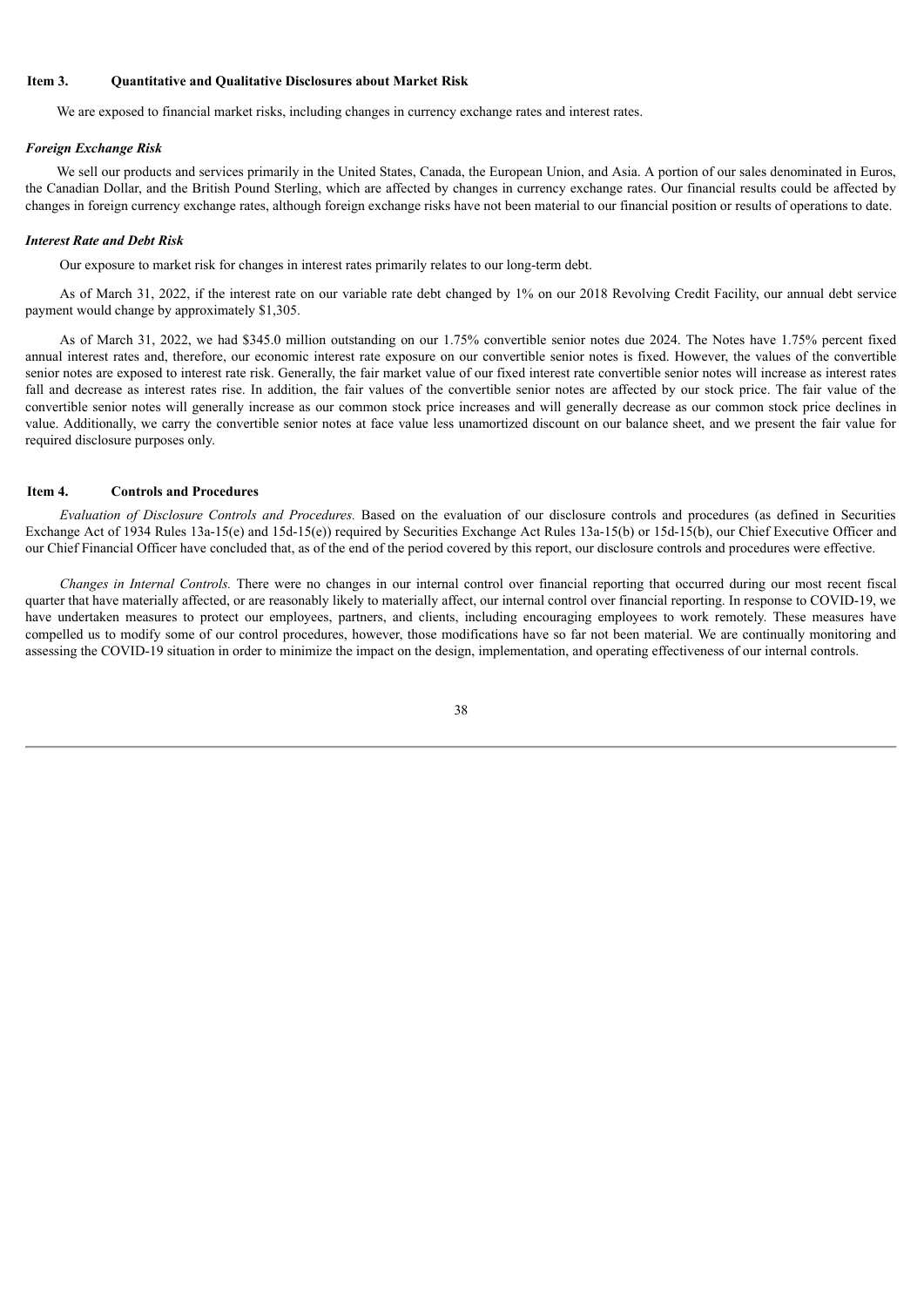## **Part II—Other Information**

## <span id="page-38-0"></span>**Item 1. Legal Proceedings**

We are subject to a number of lawsuits, government investigations and claims arising out of the conduct of our business. See a discussion of our litigation matters in Note 9 of Notes to our Condensed Consolidated Financial Statements, which is incorporated herein by reference.

### <span id="page-38-1"></span>**Item 1A. Risk Factors**

Other than the risk factor set forth below, there have been no material changes from the risk factors previously disclosed in Item 1A of our Annual Report on Form 10-K for the fiscal year ended December 31, 2021 and our Quarterly Report on Form 10-Q for the quarter ended March 31, 2022.

#### <span id="page-38-2"></span>**Item 2. Unregistered Sales of Equity Securities and Use of Proceeds**

Not applicable.

#### <span id="page-38-3"></span>**Item 3. Defaults Upon Senior Securities**

None.

## <span id="page-38-4"></span>**Item 4. Mine Safety Disclosures**

Not applicable.

## <span id="page-38-5"></span>**Item 5. Other Information**

None.

## <span id="page-38-6"></span>**Item 6. Exhibits**

See accompanying Exhibit Index for a list of the exhibits filed or furnished with this Quarterly Report on Form 10-Q.

## **EXHIBIT INDEX**

| 31.1 | Certification of the Company's Chief Executive Officer pursuant to Securities Exchange Act Rules 13a-14(a) and 15d-14(a), as adopted |
|------|--------------------------------------------------------------------------------------------------------------------------------------|
|      | pursuant to Section 302 of the Sarbanes-Oxley Act of 2002 <sup>*</sup>                                                               |

- 31.2 Certification of the Company's Chief Financial Officer pursuant to Securities Exchange Act Rules 13a-14(a) and 15d-14(a), as adopted pursuant to Section 302 of the [Sarbanes-Oxley](#page-41-0) Act of 2002<sup>\*</sup>
- 32.1 Certification of the Company's Chief Executive Officer and Chief Financial Officer pursuant to 18 U.S.C. Section 1350, as adopted pursuant to Section 906 of the [Sarbanes-Oxley](#page-42-0) Act of 2002\*
- 101 The following financial information from Vonage Holdings Corp.'s Quarterly Report on Form 10-Q for the quarter ended March 31, 2022 formatted in Inline XBRL (Extensible Business Reporting Language) includes: (i) the Condensed Consolidated Balance Sheets, (ii) the Condensed Consolidated Statements of Operations, (iii) the Condensed Consolidated Statements of Comprehensive (Loss) Income, (iv) the Condensed Consolidated Statements of Cash Flows, (v) the Condensed Consolidated Statements of Stockholders Equity, and (vi) Notes to the Condensed Consolidated Financial Statements.
- 104 Cover Page Interactive Data File (formatted as Inline XBRL and contained in Exhibit 101)

<span id="page-38-7"></span>\* Filed herewith.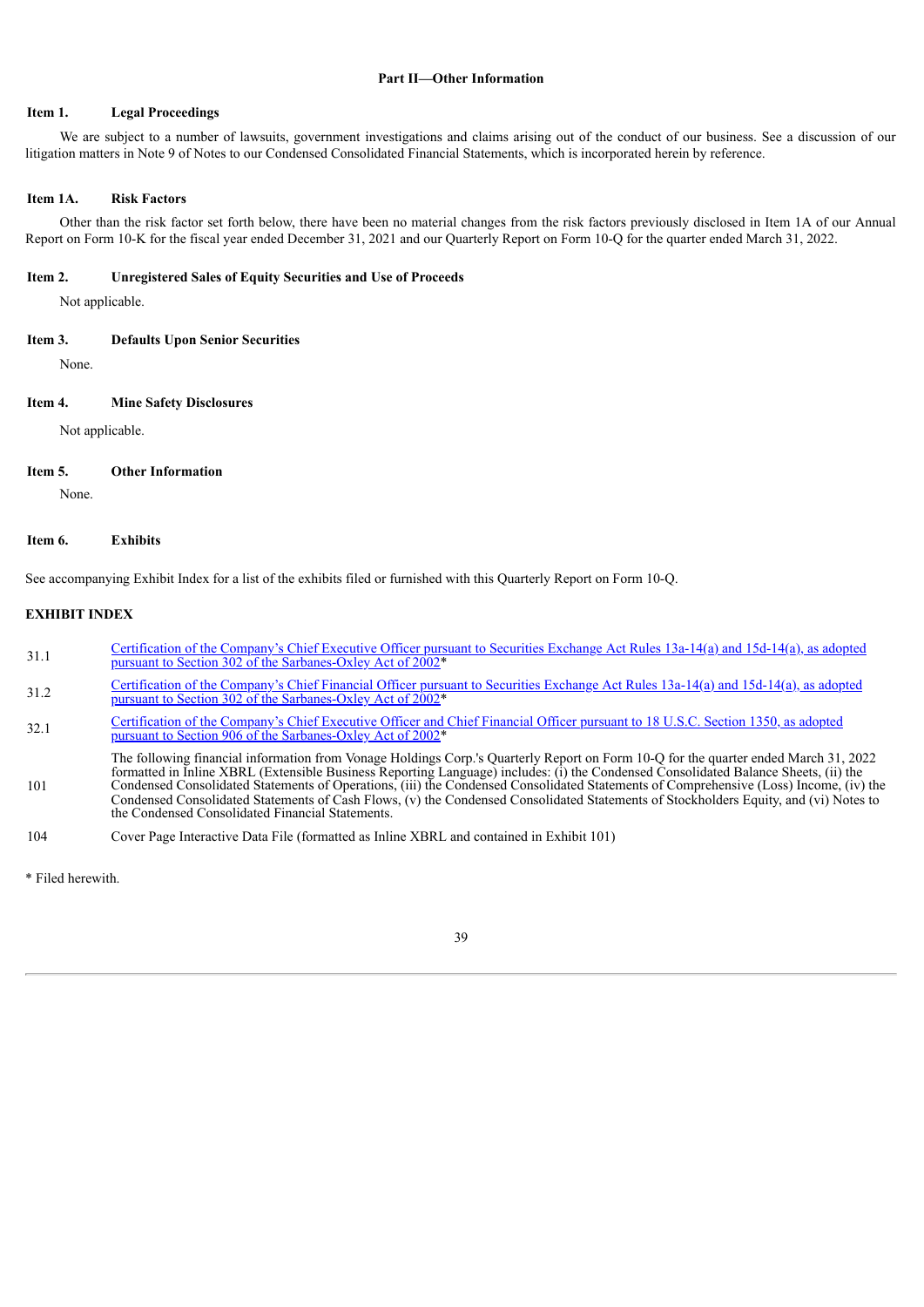## **SIGNATURE**

Pursuant to the requirements of the Securities Exchange Act of 1934, as amended, the registrant has duly caused this report to be signed on its behalf by the undersigned thereunto duly authorized.

# VONAGE HOLDINGS CORP.

Dated: May 5, 2022 By: By: /s/ Stephen Lasher

Stephen Lasher Chief Financial Officer (Principal Financial Officer and Duly Authorized Officer)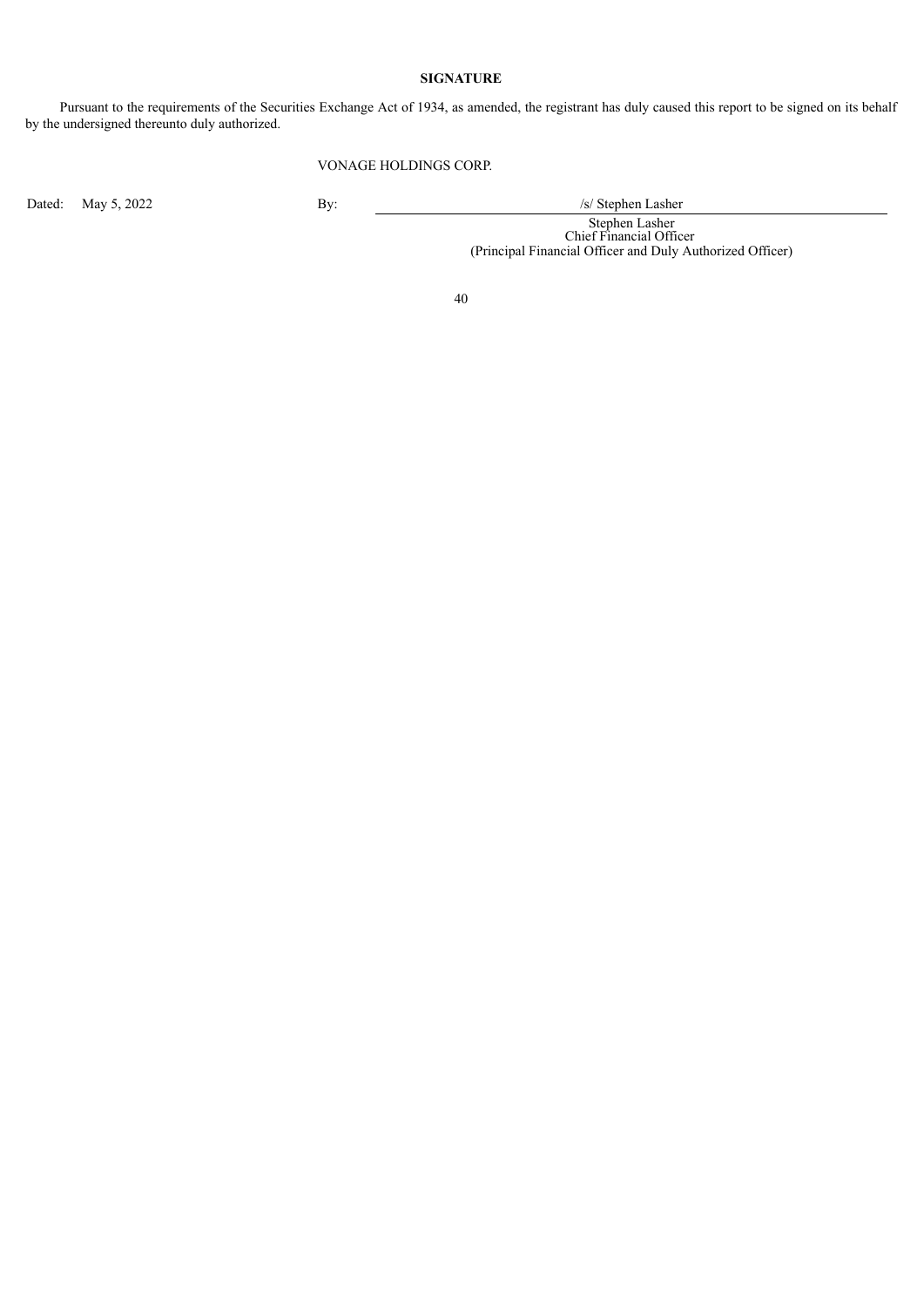# **CERTIFICATION**

## **PURSUANT TO SECTION 302 OF THE SARBANES-OXLEY ACT OF 2002**

<span id="page-40-0"></span>I, Rory Read, certify that:

1. I have reviewed this quarterly report on Form 10-Q of Vonage Holdings Corp.;

Based on my knowledge, this report does not contain any untrue statement of material fact or omit to state a material fact necessary to make the statements made, in light of the circumstances under which such statements were made, not misleading with respect to the period covered by this report;

3. Based on my knowledge, the financial statements, and other financial information included in this report, fairly present in all material respects the financial condition, results of operations and cash flows of the registrant as of, and for, the periods presented in this report;

4. The registrant's other certifying officer and I are responsible for establishing and maintaining disclosure controls and procedures (as defined in Exchange Act Rules  $13a-15(e)$  and  $15d-15(e)$ ) and internal control over financial reporting (as defined in Exchange Act Rules  $13a-15(f)$  and  $15d-15(f)$ ) for the registrant and have:

a) designed such disclosure controls and procedures, or caused such disclosure controls and procedures to be designed under our supervision, to ensure that material information relating to the registrant, including its consolidated subsidiaries, is made known to us by others within those entities, particularly during the period in which this report is being prepared;

b) designed such internal control over financial reporting, or caused such internal control over financial reporting to be designed under our supervision, to provide reasonable assurance regarding the reliability of financial reporting and the preparation of financial statements for external purposes in accordance with generally accepted accounting principles;

c) evaluated the effectiveness of the registrant's disclosure controls and procedures and presented in this report our conclusions about the effectiveness of the disclosure controls and procedures, as of the end of the period covered by this report based on such evaluation; and

d) disclosed in this report any change in the registrant's internal control over financial reporting that occurred during the registrant's most recent fiscal quarter (the registrant's fourth fiscal quarter in the case of an annual report) that has materially affected, or is reasonably likely to materially affect, the registrant's internal control over financial reporting; and

5. The registrant's other certifying officer and I have disclosed, based on our most recent evaluation of internal control over financial reporting, to the registrant's auditors and the audit committee of registrant's board of directors (or persons performing the equivalent functions):

a) all significant deficiencies and material weaknesses in the design or operation of internal control over financial reporting which are reasonably likely to adversely affect the registrant's ability to record, process, summarize and report financial information; and

b) any fraud, whether or not material, that involves management or other employees who have a significant role in the registrant's internal control over financial reporting.

Date: May 5, 2022 /s/ Rory Read

Rory Read Chief Executive Officer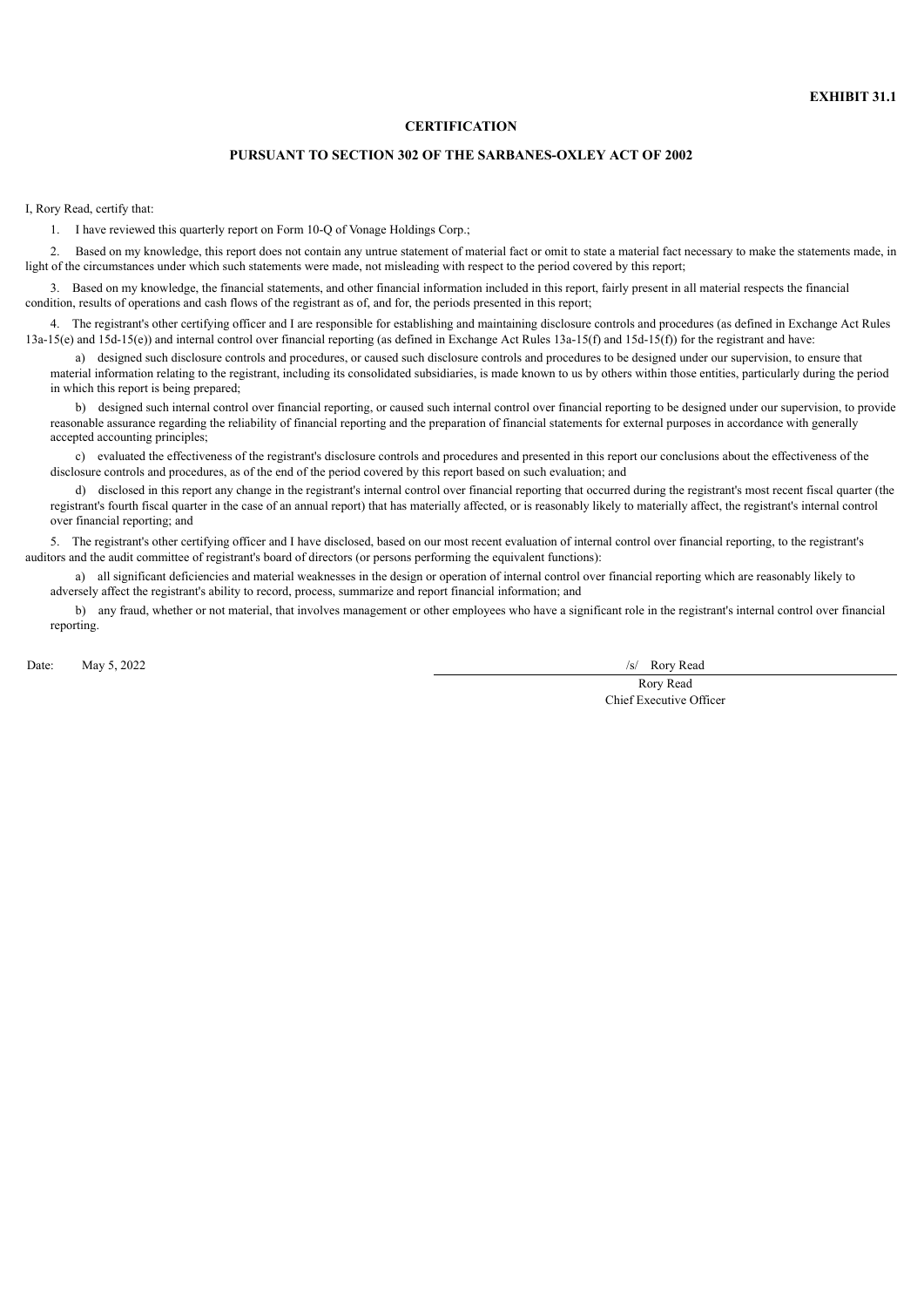## **CERTIFICATION**

## **PURSUANT TO SECTION 302 OF THE SARBANES-OXLEY ACT OF 2002**

<span id="page-41-0"></span>I, Stephen Lasher, certify that:

1. I have reviewed this quarterly report on Form 10-Q of Vonage Holdings Corp.;

2. Based on my knowledge, this report does not contain any untrue statement of material fact or omit to state a material fact necessary to make the statements made, in light of the circumstances under which such statements were made, not misleading with respect to the period covered by this report;

3. Based on my knowledge, the financial statements, and other financial information included in this report, fairly present in all material respects the financial condition, results of operations and cash flows of the registrant as of, and for, the periods presented in this report;

4. The registrant's other certifying officer and I are responsible for establishing and maintaining disclosure controls and procedures (as defined in Exchange Act Rules  $13a-15(e)$  and  $15d-15(e)$ ) and internal control over financial reporting (as defined in Exchange Act Rules  $13a-15(f)$  and  $15d-15(f)$ ) for the registrant and have:

a) designed such disclosure controls and procedures, or caused such disclosure controls and procedures to be designed under our supervision, to ensure that material information relating to the registrant, including its consolidated subsidiaries, is made known to us by others within those entities, particularly during the period in which this report is being prepared;

b) designed such internal control over financial reporting, or caused such internal control over financial reporting to be designed under our supervision, to provide reasonable assurance regarding the reliability of financial reporting and the preparation of financial statements for external purposes in accordance with generally accepted accounting principles;

c) evaluated the effectiveness of the registrant's disclosure controls and procedures and presented in this report our conclusions about the effectiveness of the disclosure controls and procedures, as of the end of the period covered by this report based on such evaluation; and

d) disclosed in this report any change in the registrant's internal control over financial reporting that occurred during the registrant's most recent fiscal quarter (the registrant's fourth fiscal quarter in the case of an annual report) that has materially affected, or is reasonably likely to materially affect, the registrant's internal control over financial reporting; and

5. The registrant's other certifying officer and I have disclosed, based on our most recent evaluation of internal control over financial reporting, to the registrant's auditors and the audit committee of registrant's board of directors (or persons performing the equivalent functions):

a) all significant deficiencies and material weaknesses in the design or operation of internal control over financial reporting which are reasonably likely to adversely affect the registrant's ability to record, process, summarize and report financial information; and

b) any fraud, whether or not material, that involves management or other employees who have a significant role in the registrant's internal control over financial reporting.

Date: May 5, 2022 /s/ Stephen Lasher

Stephen Lasher Chief Financial Officer (Principal Financial Officer and Duly Authorized Officer)